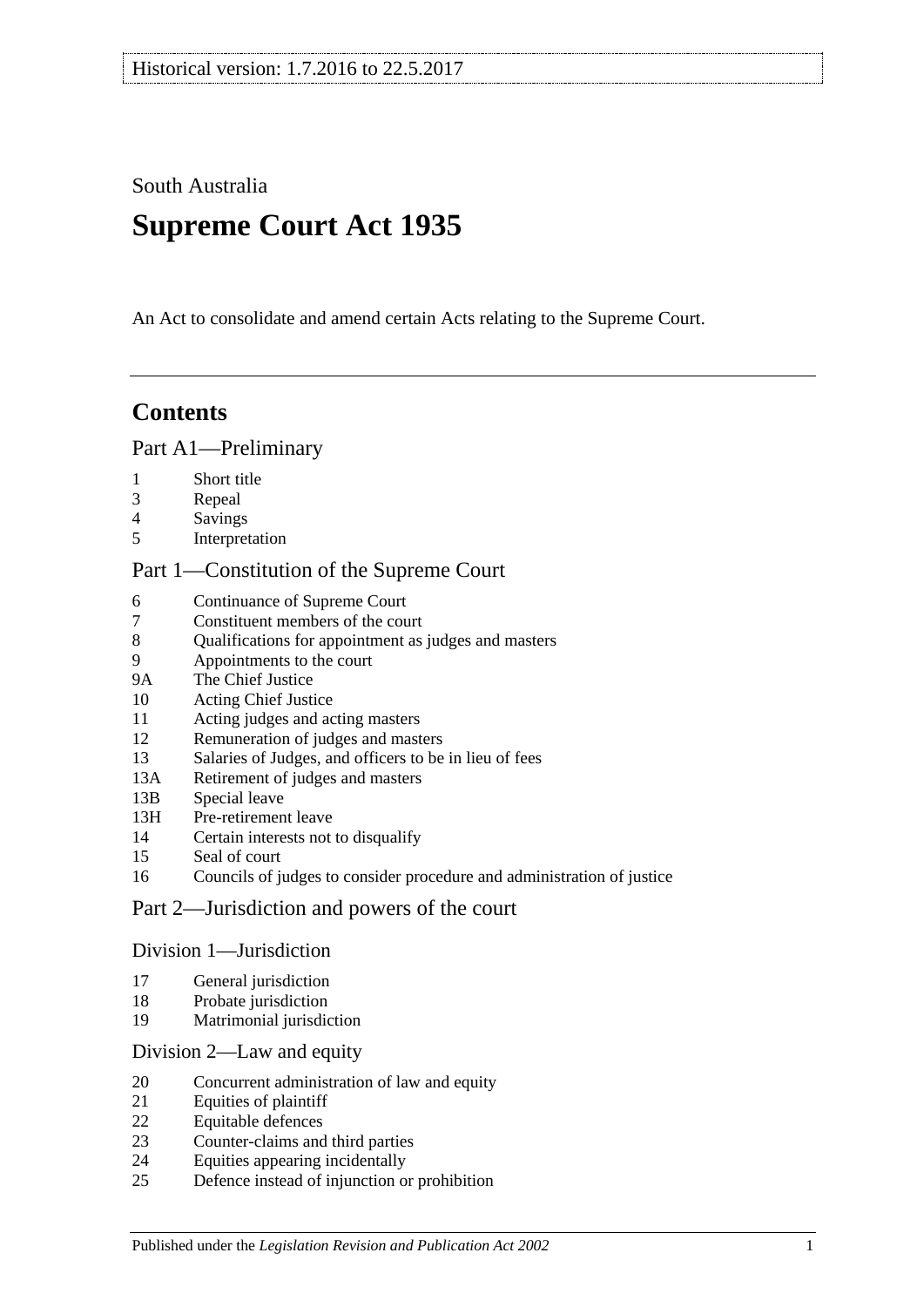- 26 [Common law and statutory rights and duties](#page-12-1)
- 27 [Court to do complete justice in cause so as to avoid multiplicity of suits](#page-12-2)
- 28 [Rules of equity to prevail where in conflict with common law](#page-12-3)

#### [Division 3—Miscellaneous powers](#page-13-0)

- 29 [Court may make orders to have effect of mandamus or injunction, and may appoint](#page-13-1)  [receivers](#page-13-1)
- 30 [Damages in certain cases](#page-13-2)
- 30A [Power to direct payment to infant](#page-13-3)
- 30B [Power to make interim assessment of damages](#page-13-4)
- 30BA [Consent orders for structured settlements](#page-16-0)
- 30C [Power to award interest](#page-16-1)
- 31 [Declaratory orders](#page-17-0)
- 32 [Court may order mortgage instead of sale in certain cases](#page-17-1)
- 34 [Court may direct sale of mortgaged property etc](#page-17-2)
- 35 [Power to require attendance of witnesses and production of evidentiary material](#page-17-3)
- 36 [Appointment of commissioners for taking affidavits](#page-18-0)
- 38 [Inspection of property in legal proceedings](#page-18-1)
- 39 [Vexatious proceedings](#page-18-2)
- 40 [Power of court with regard to costs](#page-19-0)
- 41 [Power to revive orders on abatement of cause](#page-19-1)

## [Part 3—Sittings and distribution of business](#page-19-2)

- 42 [Abolition of terms](#page-19-3)
- 43 [Reference to terms for computing time](#page-19-4)
- 44 Sitting [in vacation](#page-19-5)
- 45 [Time and place of sittings](#page-20-0)
- 46 [Adjournment from time to time and place to place](#page-20-1)
- 46A [Sittings in open court or in chambers](#page-20-2)
- 46B [Sittings required by proclamation](#page-20-3)
- 47 [Power to sit in several jurisdictions at one time](#page-20-4)
- 48 [Jurisdiction of Full Court, single judge and master](#page-20-5)
- 49 [Questions of law reserved for Full Court](#page-21-0)<br>50 Anneals
- **[Appeals](#page-21-1)**

#### [Part 3A—The Land and Valuation Court](#page-22-0)

- 62A [Interpretation](#page-22-1)
- 62B [Transitional provisions](#page-23-0)
- 62C [Establishment of Land and Valuation Court](#page-23-1)
- 62D [Jurisdiction of the Court](#page-23-2)
- 62E [Reference of matters involving question of valuation](#page-24-0)
- 62F [Appeals and cases stated](#page-25-0)
- 62G [Right of crown](#page-25-1)
- 62H [Rules of Court](#page-25-2)
- 62I [Sittings of Court](#page-25-3)

#### [Part 4—Procedure generally](#page-25-4)

- 63 [Criminal procedure](#page-25-5)
- 64 [Saving of existing procedure](#page-26-0)
- 65 [Mediation and conciliation](#page-26-1)
- 66 [Trial of issues by arbitrator](#page-26-2)
- 67 [Expert reports](#page-27-0)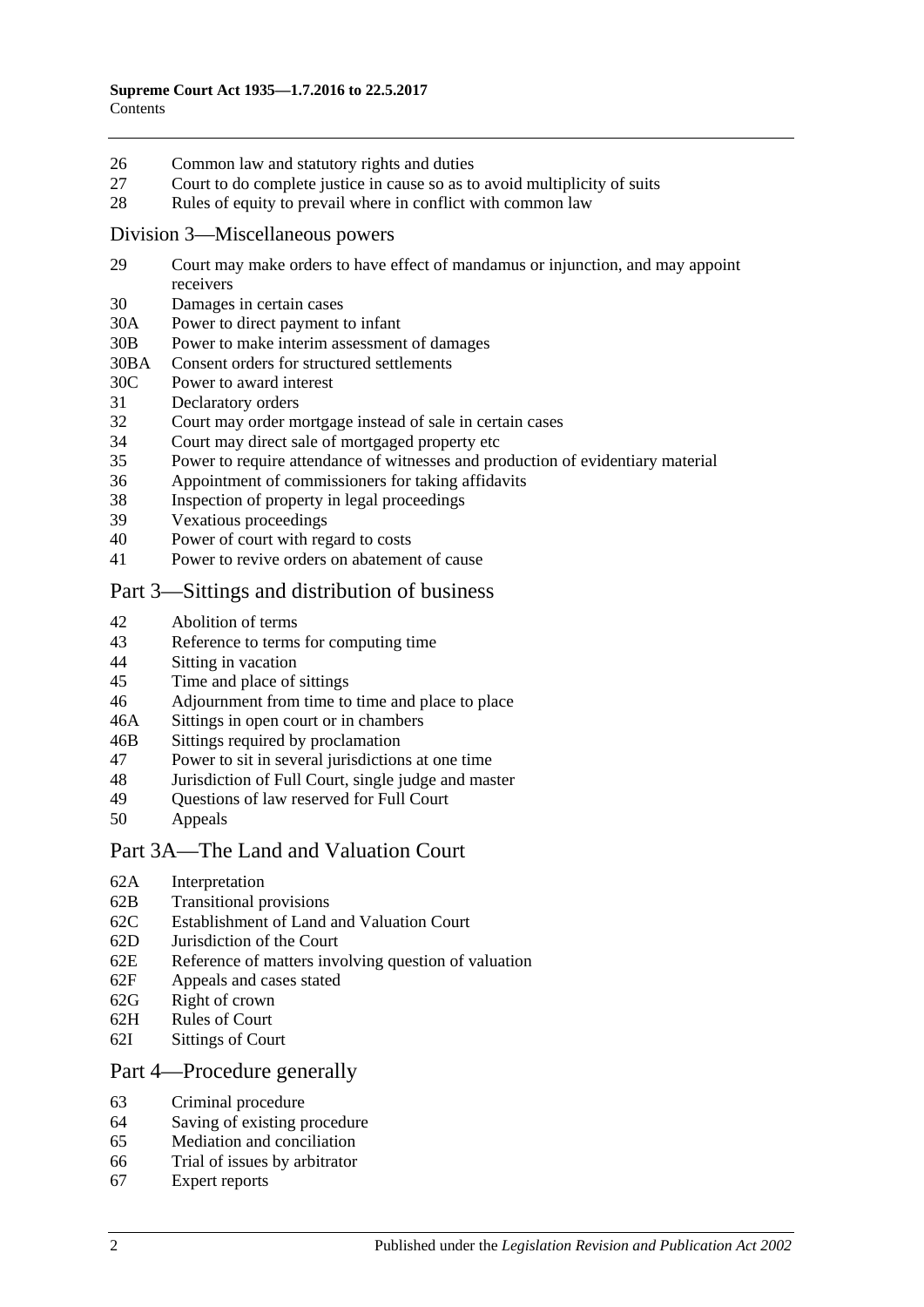[Assessors](#page-27-1)

[Rules of court](#page-27-2)

### [Part 6—Officers of the court](#page-29-0)

#### [Division 1—Registrar](#page-29-1)

#### [The registrar](#page-29-2)

#### [Division 2—Tipstaves](#page-29-3)

- [Appointment of tipstaves](#page-29-4)
- [Duty of tipstaves](#page-29-5)
- [Other duties](#page-29-6)

#### [Division 3—Further provisions as to officers](#page-29-7)

- [Appointment of other officers](#page-29-8)
- [Duties of officers](#page-30-0)
- 110A [Administrative and ancillary staff](#page-30-1)
- 110B [Responsibilities of non-judicial staff](#page-30-2)

#### [Part 7—Miscellaneous provisions](#page-30-3)

- [Rules as to division of loss upon collision at sea](#page-30-4)
- [Damages for personal injuries](#page-31-0)<br>113 Right of contribution
- [Right of contribution](#page-31-1)
- [Interest on judgment debts](#page-31-2)
- [Orders to bring prisoners for examination](#page-31-3)
- [Legal process](#page-32-0)
- 118A [Service](#page-32-1)
- [Suitors' funds to vest in master](#page-32-2)
- [Securities in court](#page-32-3)
- [Liability of Treasurer for default of master](#page-32-4)
- [Banking and investment of suitors' funds](#page-32-5)
- [Investments made under order of the court](#page-33-0)
- [Validity of payments etc pursuant to rules of court](#page-33-1)
- [Remittances by post](#page-33-2)
- [Power to appoint deputies](#page-33-3)
- 126A [Certain trials of sexual offences to be given priority](#page-33-4)
- [Rules of Court](#page-34-0)
- [Payment to the Treasurer of unclaimed suitors' funds](#page-34-1)
- [Party subsequently claiming may petition the Supreme Court etc](#page-34-2)
- [Court fees](#page-35-0)
- [Accessibility to court records](#page-35-1)

#### [Schedule—Acts repealed](#page-36-0)

#### [Legislative history](#page-39-0)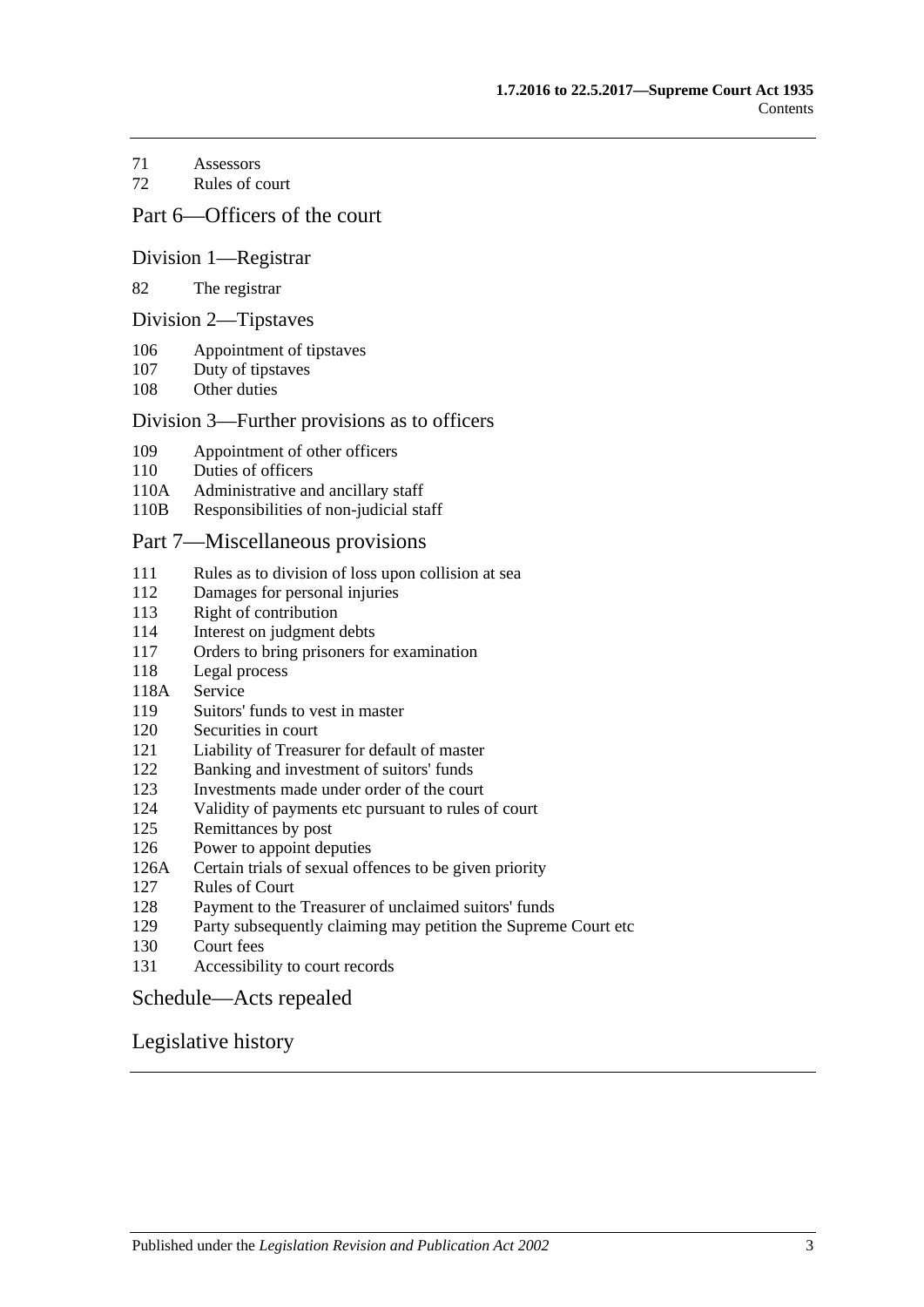## <span id="page-3-0"></span>**The Parliament of South Australia enacts as follows:**

# **Part A1—Preliminary**

### <span id="page-3-1"></span>**1—Short title**

This Act may be cited as the *Supreme Court Act 1935*.

### <span id="page-3-2"></span>**3—Repeal**

The Acts mentioned in the [Schedule](#page-36-0) to this Act are repealed to the extent shown in that [Schedule:](#page-36-0)

Provided that—

- (a) the repeal shall not affect any principle or rule of law, or any established jurisdiction, notwithstanding that the same may have been affirmed by, or derived from, any of the repealed enactments; and
- (b) any rule, order, or regulation made, and any commission issued, direction given, or thing done, under any enactment repealed by this Act shall continue in force so far as it could have been made, issued, given, or done under this Act, and shall have effect as if it had been so made, issued, given, or done.

## <span id="page-3-3"></span>**4—Savings**

- (1) Nothing in this Act shall—
	- (a) take away or impair any substantive right or privilege of any person:
	- (b) affect any rule of practice or procedure existing at the time of the passing of this Act except to the extent expressly mentioned in this Act or in any rules of court made under this Act:
	- (c) revive any law, enactment, regulation, or rule of court not in force at the time of the passing of this Act:
	- (d) affect in any way anything done or suffered before the passing of this Act under any Act repealed by this Act:
	- (e) affect in any way any proceedings pending at the time of the passing of this Act.
- (2) Save as otherwise expressly provided, nothing in this Act shall affect the operation of any enactment, which is in force at the commencement of this Act, and is not repealed by this Act.

## <span id="page-3-4"></span>**5—Interpretation**

(1) In this Act, unless the context otherwise requires, or some other meaning is clearly intended—

*court* means the Supreme Court of South Australia;

*cause* includes any action, suit, or other original proceeding between a plaintiff and a defendant;

*defendant* includes every person served with any writ of summons or process or served with notice of, or entitled to attend any proceeding;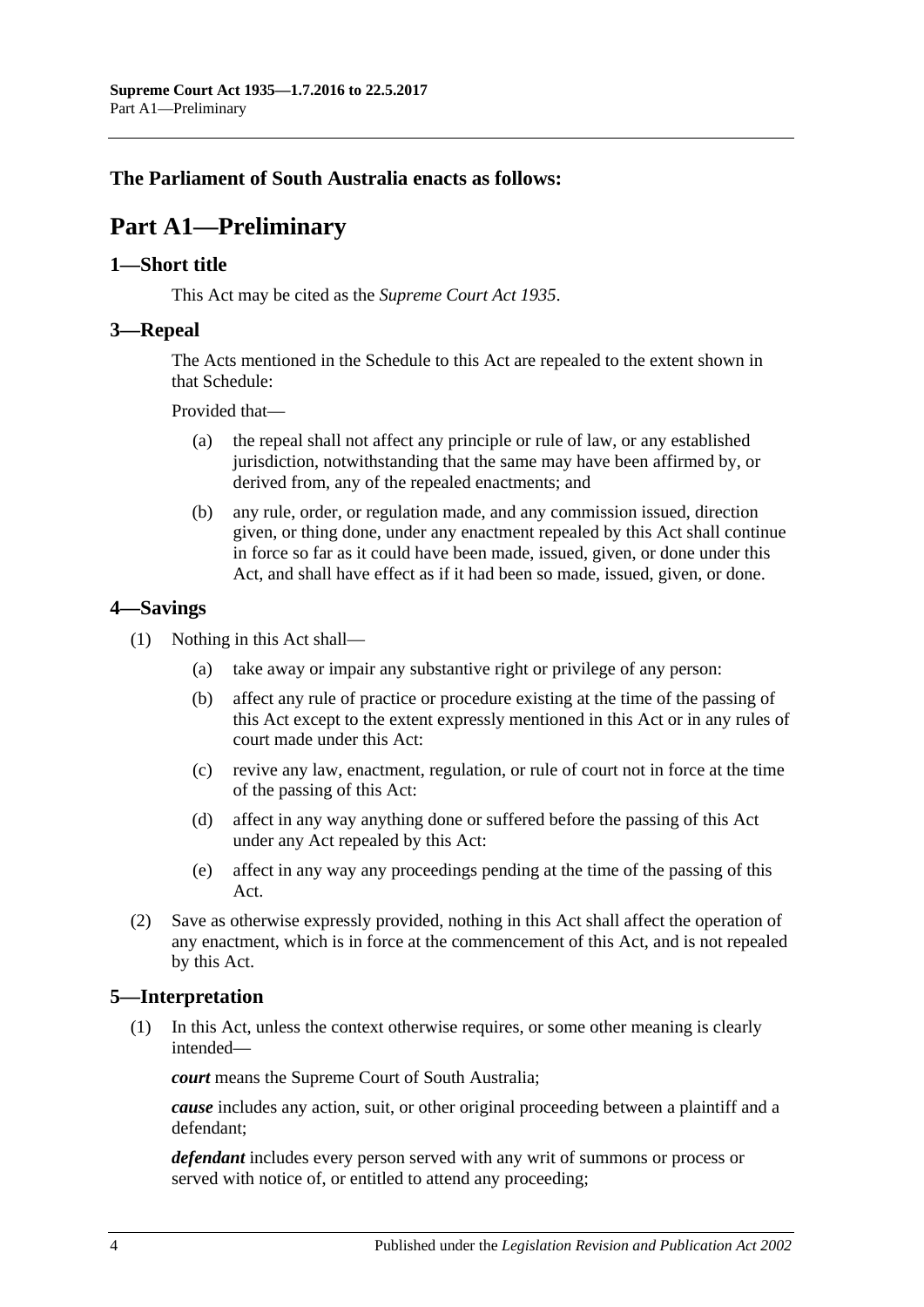*evidentiary material* means any document, object or substance of evidentiary value in proceedings before the court and includes any document, object or substance that should, in the opinion of the court, be produced for the purpose of enabling the court to determine whether or not it has evidentiary value;

*existing* means existing at the time of the passing of this Act;

*formerly*, when used in relation to the courts or the law or practice in England, means prior to the *[Supreme Court of Judicature Act](http://www.legislation.sa.gov.au/index.aspx?action=legref&type=act&legtitle=Supreme%20Court%20of%20Judicature%20Act%201873) 1873* and when used in relation to the court or the law or practice in South Australia, means before the passing of the *[Supreme Court Act](http://www.legislation.sa.gov.au/index.aspx?action=legref&type=act&legtitle=Supreme%20Court%20Act%201878) 1878*;

*Full Court* means the Supreme Court consisting of—

- (a) not less than three judges; or
- (b) not less than 2 judges if—
	- (i) 3 judges are not available to sit in the Full Court; or
	- (ii) the Chief Justice has made a determination under—
		- (A) section 357(3) of the *[Criminal Law Consolidation Act](http://www.legislation.sa.gov.au/index.aspx?action=legref&type=act&legtitle=Criminal%20Law%20Consolidation%20Act%201935) 1935*; or
		- (B) section 42(2a) of the *[Magistrates Court Act](http://www.legislation.sa.gov.au/index.aspx?action=legref&type=act&legtitle=Magistrates%20Court%20Act%201991) 1991*; or
		- (C) section 22(2a) of the *[Youth Court Act](http://www.legislation.sa.gov.au/index.aspx?action=legref&type=act&legtitle=Youth%20Court%20Act%201993) 1993*;

*judge* includes the Chief Justice and any puisne judge of the court;

*judgment* includes decree;

*jurisdiction* of the court includes powers and authorities (whether of a judicial, ministerial or administrative nature) vested in the court, a judge, or a master by law or custom;

*master* means a person holding the office of master of the court;

*matter* includes every proceeding in the court not in a cause;

*order* includes rule;

*parties* includes as well as the plaintiff and defendant in the action any person not originally a party against whom any counterclaim is set up, or who has been served with notice to appear under any of the rules of court; and also every person served with notice of or attending any proceeding, although not named on the record;

*plaintiff* means a person who brings any form of proceeding in the court (other than an appeal)—

- (a) asserting a right to any form of relief against another; or
- (b) asking the court to exercise a power or discretion,

and includes a defendant making a claim against another by way of counterclaim or third-party claim;

*pleading* includes any summons, and also the statement in writing of the claim or demand of any plaintiff and of the defence of any defendant thereto, and also any other matter by rules of court to be included under the term *pleading*;

*registrar* means a person holding, or acting in, the office of registrar of the court;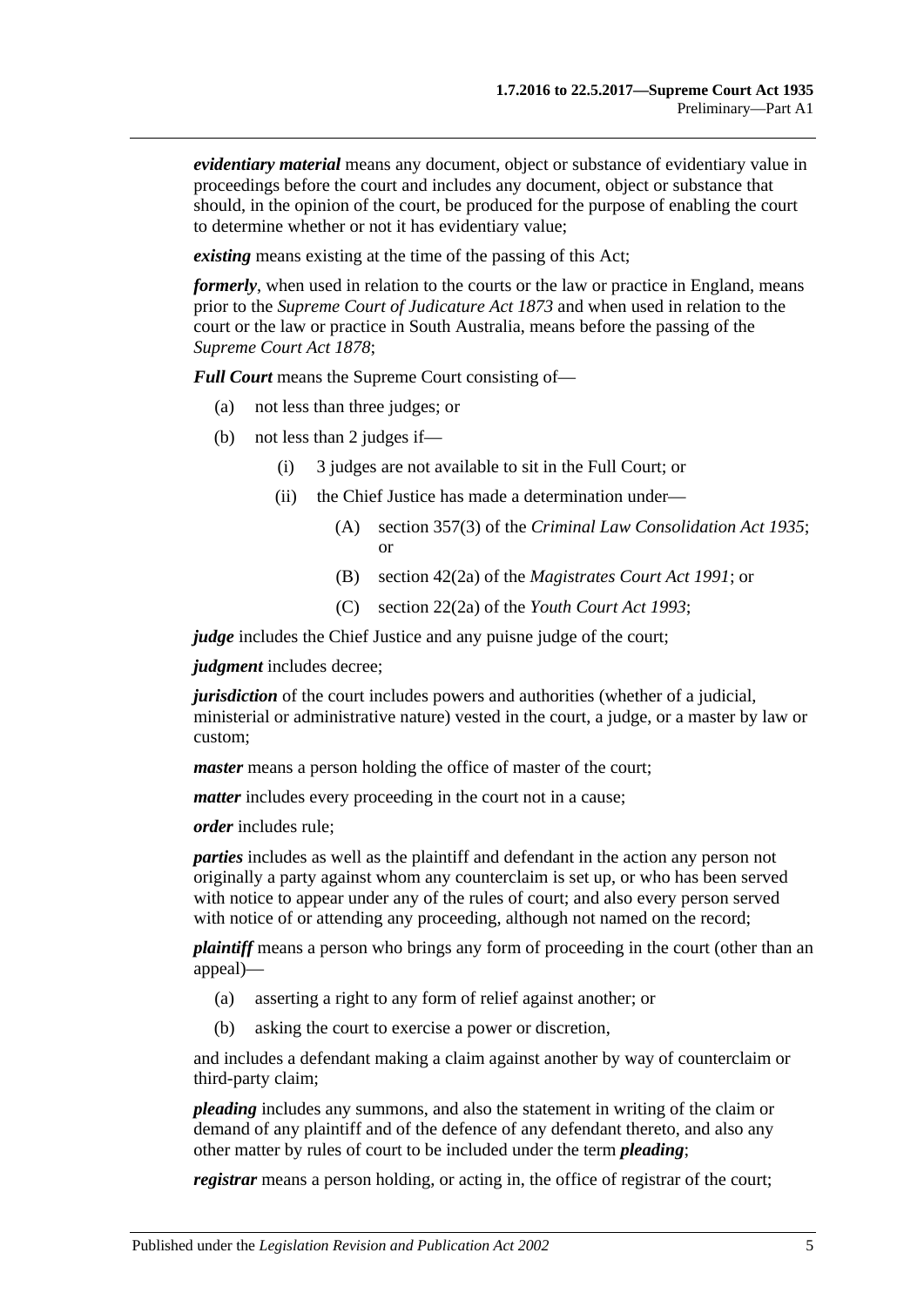#### *rules of court* includes forms;

*suit* includes action;

*suitors' funds* means moneys in the custody or charge of the court that have been paid into the court for or on account of, or to the use or credit of, any person in a cause or matter, and includes interest and accretions upon any such moneys.

- (2) Subject to the rules of court, a reference in an Act, or in any regulation, by-law, or instrument made under an Act, to the master or a deputy master of the court shall—
	- (a) where the reference occurs in connection with the performance of an act of a judicial nature—be construed as a reference to a master; and
	- (b) where the reference occurs in connection with the performance of an act of an administrative nature—be construed as a reference to the registrar.

# <span id="page-5-0"></span>**Part 1—Constitution of the Supreme Court**

#### <span id="page-5-1"></span>**6—Continuance of Supreme Court**

The Supreme Court of South Australia as by law established is hereby continued as the superior court of record, in which has been vested all such jurisdiction (whether original or appellate) as is at the passing of this Act vested in, or capable of being exercised by that court.

#### <span id="page-5-2"></span>**7—Constituent members of the court**

- (1) The court shall be constituted of the Chief Justice, the puisne judges and the masters appointed, and for the time being holding office, under this Act.
- (2) Subject to any express provision in this or any other Act, all the judges shall have, in all respects, equal power, authority and jurisdiction and the masters shall have power, authority and jurisdiction to the extent authorised by this or any other Act or by rules of court made under this or any other Act.
- (3) The puisne judges shall be styled "Justices of the Supreme Court of South Australia".
- (4) A Master is, while holding that office, also a District Court Judge.

#### <span id="page-5-3"></span>**8—Qualifications for appointment as judges and masters**

- (1) No person shall be qualified for appointment as a puisne judge of the court unless he is a practitioner of the court of not less than ten years' standing.
- (2) No person shall be qualified for appointment as Chief Justice unless he is a practitioner of the court of not less than fifteen years' standing or a puisne judge of the court.
- (3) No person shall be qualified for appointment as a master unless he is a practitioner of the court of not less than seven years standing.
- (4) For the purpose of determining whether a practitioner of the court has the standing necessary for appointment as a judge or master, periods of legal practice and (where relevant) judicial service within and outside the State will be taken into account.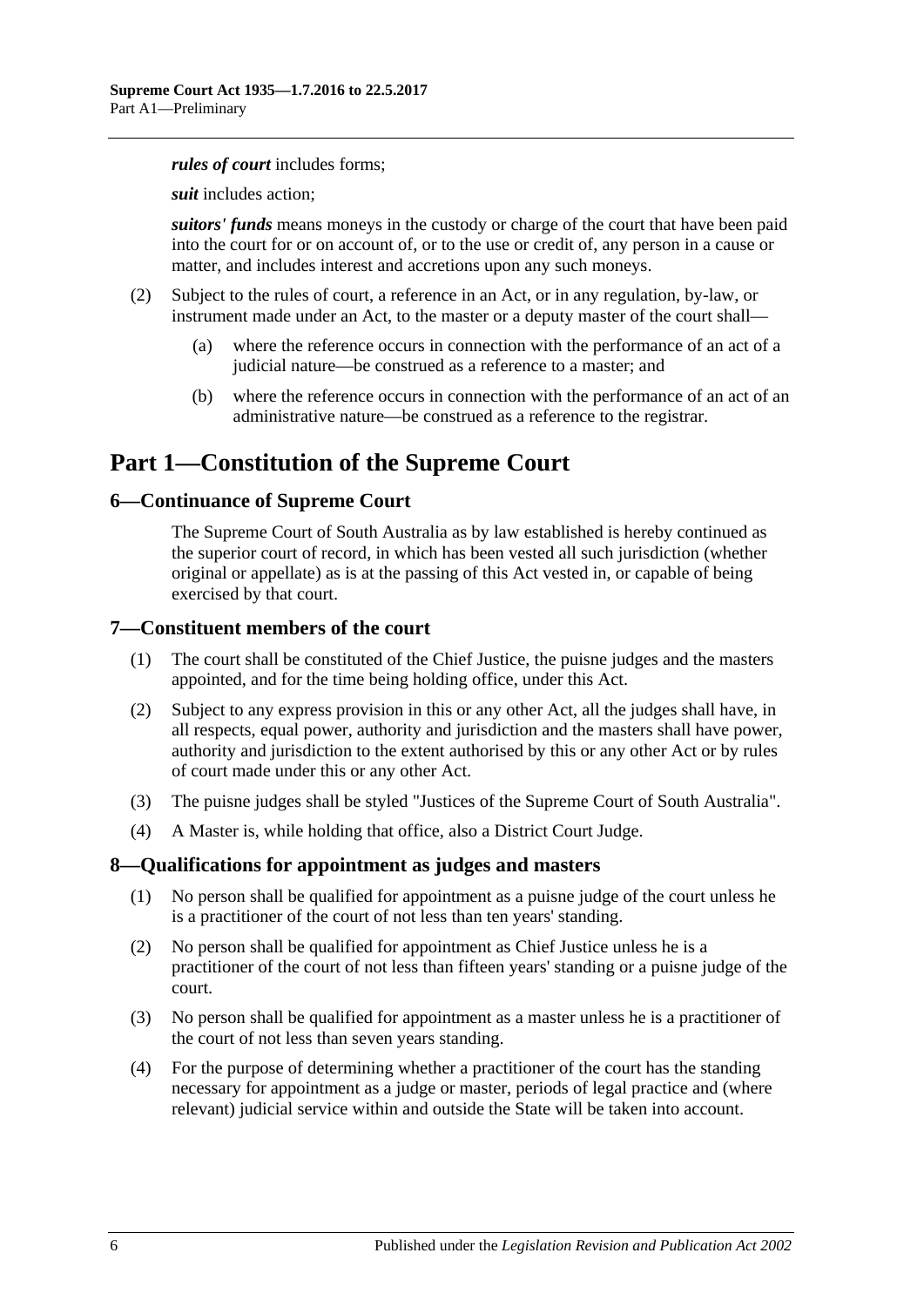### <span id="page-6-0"></span>**9—Appointments to the court**

- (1) Whenever necessary, the Governor shall appoint a qualified person to hold the office of judge of the court with the tenure prescribed by the *[Constitution Act](http://www.legislation.sa.gov.au/index.aspx?action=legref&type=act&legtitle=Constitution%20Act%201934) 1934*, but subject to the provisions of this Act as to retirement.
- (2) Appointments to the office of master shall be made by the Governor whenever necessary.
- (3) Subject to the provisions of this Act as to retirement, the commission of a master shall remain in full force during his good behaviour but the Governor may, upon the address of both Houses of Parliament, remove a master from office and revoke his commission.

#### <span id="page-6-1"></span>**9A—The Chief Justice**

- (1) The Chief Justice is the principal judicial officer of the court.
- (2) The Chief Justice is responsible for the administration of the court.

#### <span id="page-6-2"></span>**10—Acting Chief Justice**

- $(1)$  If—
	- (a) the Chief Justice is absent or, for any reason, is unable for the time being to carry out the duties of the office; or
	- (b) the office of the Chief Justice becomes vacant,

the Governor may appoint a puisne judge of the court to be Acting Chief Justice until—

- (c) the Chief Justice returns to official duties; or
- (d) a person is appointed to the office of the Chief Justice,

as the case requires.

- (2) Any power or duty attached to the office of the Chief Justice by or under this or any other Act—
	- (a) on the appointment of a judge to be Acting Chief Justice—devolves on the judge so appointed; or
	- (b) if no such appointment is made—devolves (during the absence or inability of the Chief Justice, or until the vacancy is filled) on the most senior of the puisne judges available to undertake those responsibilities.

#### <span id="page-6-4"></span><span id="page-6-3"></span>**11—Acting judges and acting masters**

- (1) Where it appears necessary or desirable to do so in the interests of the administration of justice, the Governor may, subject to [subsection](#page-7-4) (6)—
	- (a) appoint a person who is qualified for appointment as a puisne judge as an acting judge; or
	- (b) appoint a person who is qualified for appointment as a master as an acting master.
- (1a) A former judge or master who has retired from office is eligible for appointment as an acting judge or an acting master.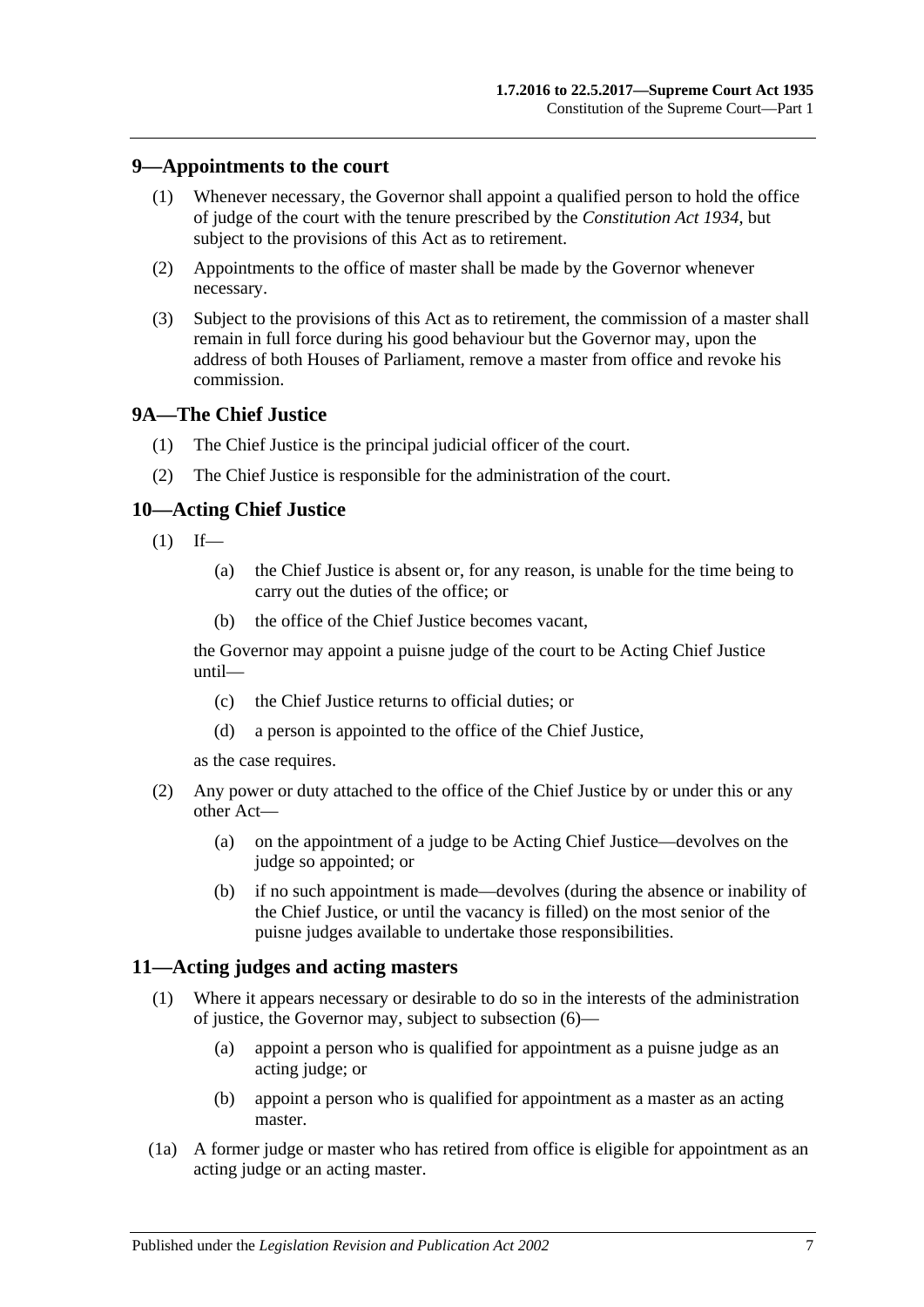- (1b) An appointment under this section will be for a term not exceeding 12 months.
- (2) The jurisdiction of the court is exercisable by an acting judge to the same extent as by a judge, and by an acting master to the same extent as by a master.
- (3) An acting judge or acting master has the same privileges and immunities as a judge or master.
- (5) An acting judge or an acting master may, notwithstanding the expiration of the period of his appointment, complete the hearing of any proceedings part-heard by him before the expiration of that period and, in relation to any such proceedings, shall be deemed to continue as an acting judge, or acting master.
- <span id="page-7-4"></span>(6) A Deputy President of the Industrial Court or a District Court Judge shall not be appointed as an acting judge under [subsection](#page-6-4) (1) except on the recommendation of the Chief Justice made with the concurrence of the President of the Industrial Court or the Senior Judge of the District Court, as the case requires.

#### <span id="page-7-0"></span>**12—Remuneration of judges and masters**

- (1) The Chief Justice and each puisne judge are entitled to salary and allowances at rates determined by the Remuneration Tribunal in relation to the respective offices.
- (2) A master is entitled to salary and allowances at the rates applicable to a District Court Judge.
- (3) A rate of salary for a judge or master cannot be reduced by determination of the Remuneration Tribunal.
- (4) The remuneration of the judges and masters is payable from the General Revenue of the State, which is appropriated to the necessary extent.

## <span id="page-7-1"></span>**13—Salaries of Judges, and officers to be in lieu of fees**

The salaries of the judges, and of the officers of the court, shall be in lieu of all fees or other emoluments whatsoever, it being the intent of this Act that the judges and the officers of the court shall derive no emolument from any fees payable under the authority of this Act, but that such fees shall be paid to the Treasurer in aid of the general revenue of the State.

#### <span id="page-7-2"></span>**13A—Retirement of judges and masters**

- (1) A judge or master shall retire on reaching the age of seventy years.
- (2) Section 74 of the *[Constitution Act](http://www.legislation.sa.gov.au/index.aspx?action=legref&type=act&legtitle=Constitution%20Act%201934) 1934* shall be read subject to this section.
- (3) A judge or master who retires or resigns may nevertheless complete the hearing and determination of proceedings part-heard by him before his retirement or resignation and, in relation to any such proceedings, shall be deemed to continue as a judge or master (as the case may require).

#### <span id="page-7-3"></span>**13B—Special leave**

- (1) A judge may apply to the Chief Justice for special leave without remuneration.
- (2) The Governor may, on the recommendation of the Chief Justice, grant an application for special leave under this section.
- (3) A period of special leave under this section will not be taken to be judicial service within the meaning of the *[Judges' Pensions Act](http://www.legislation.sa.gov.au/index.aspx?action=legref&type=act&legtitle=Judges%20Pensions%20Act%201971) 1971*.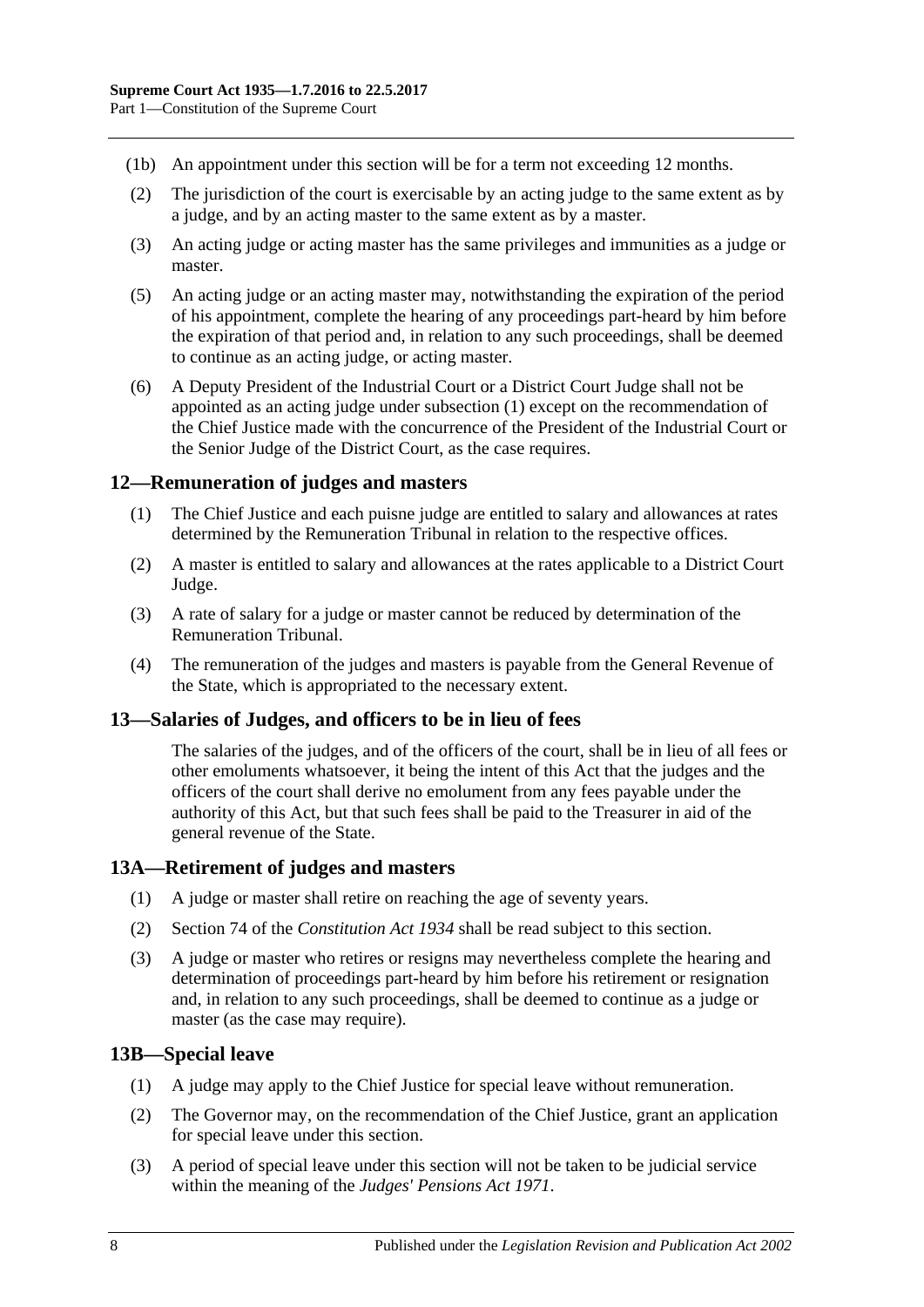### <span id="page-8-1"></span><span id="page-8-0"></span>**13H—Pre-retirement leave**

- (1) Subject to this section, the Governor may grant to any judge or master immediately prior to his retirement not more than six months leave of absence on full salary.
- <span id="page-8-2"></span>(2) Where a judge or master retires or resigns without taking any leave which had been or could have been granted to him under [subsection](#page-8-1) (1) of this section, the Governor may direct that a cash payment be made to him in lieu of the leave not so taken. The payment shall not exceed the amount of the salary of the judge or master for a period equal to the period of the leave not so taken, calculated at the rate at which he was being paid at the time of the retirement or resignation.
- (3) A direction under [subsection](#page-8-2) (2) of this section may be given before or after the retirement or resignation of the judge or master and a payment under that subsection may be made before or after that retirement or resignation.
- (4) If any judge or master dies before the commencement or during the currency of any leave granted or before such leave has been granted pursuant to [subsection](#page-8-1) (1) of this section the Governor may, in respect of the period of the leave so granted or the unexpired portion thereof, or in respect of the period of the leave which might have been granted (according to the circumstances of the case), pay to the dependants (if any) of such judge or master the amounts of salary which would have been payable to such judge or master himself if he had survived.
- (4a) If the judge or master died without leaving any dependants the Governor may pay the said amounts of salary to his personal representatives.
- (4b) Any question as to—
	- (a) whether there are any dependants in any particular case, or who are the dependants;
	- (b) what dependant or dependants shall be entitled to the benefit of payments made under this subsection, and in what proportions if more than one dependant,

shall be settled by the Governor, as he deems proper.

(4c) In this section—

*dependants* means those members of the family of a judge or master who were wholly or in part dependent upon his earnings at the time of his death;

*domestic partner*, in relation to a deceased judge or master, means a person declared under the *[Family Relationships Act](http://www.legislation.sa.gov.au/index.aspx?action=legref&type=act&legtitle=Family%20Relationships%20Act%201975) 1975* to have been the domestic partner of that judge or master (as the case may be) as at the date of his or her death;

*members of the family* includes spouse, domestic partner, parents, grandparents, step-parents, children, grandchildren, step-children, brothers, sisters, half-brothers and half-sisters;

*spouse*—a person is the spouse of another if they are legally married.

(5) Where leave is granted to any judge or master under this section, that judge or master may, at the commencement of such leave, be paid the total salary which would be payable to him during the currency of the leave.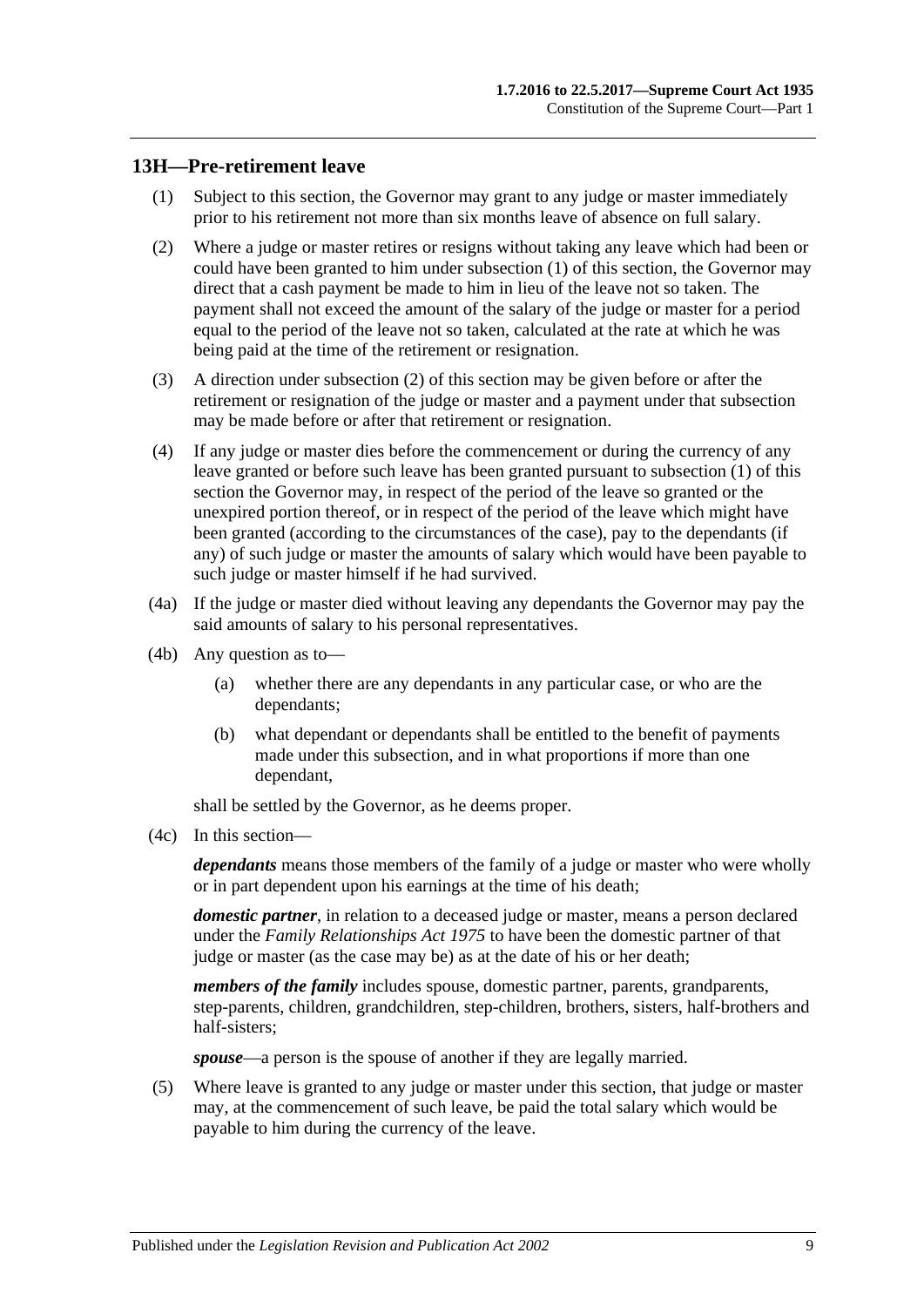(6) This section shall not apply to a master who was, immediately before the commencement of the *[Statutes Amendment \(Administration of Courts and Tribunals\)](http://www.legislation.sa.gov.au/index.aspx?action=legref&type=act&legtitle=Statutes%20Amendment%20(Administration%20of%20Courts%20and%20Tribunals)%20Act%201981)  Act [1981](http://www.legislation.sa.gov.au/index.aspx?action=legref&type=act&legtitle=Statutes%20Amendment%20(Administration%20of%20Courts%20and%20Tribunals)%20Act%201981)*, the master or a deputy master of the court.

## <span id="page-9-0"></span>**14—Certain interests not to disqualify**

A judge or master of the court shall not be incapable of acting in his judicial office in any proceeding by reason of his being one of several ratepayers or taxpayers or one of any other class of persons liable in common with others to contribute to or to be benefited by any rate or tax which may be increased, diminished or in any way affected by that proceeding.

## <span id="page-9-1"></span>**15—Seal of court**

- (1) The court shall continue to have and use a seal bearing a device or impression of the Royal Arms, within an exergue or label surrounding the same, and with the following inscription: "Supreme Court, South Australia"; and the said seal shall be kept in the custody of the registrar.
- (2) There shall also be kept and used such other seals as are required for the business of the court, and such seals shall be in such form and kept in such custody as the Chief Justice directs.
- (3) All documents and exemplifications and copies thereof purporting to be sealed with any such seal shall be receivable in evidence without further proof of the seal.

## <span id="page-9-2"></span>**16—Councils of judges to consider procedure and administration of justice**

The judges shall—

- (a) assemble once at least in every year for the purpose of considering the operation of this Act and of the rules of court for the time being in force, and also the working of the several offices, and the arrangements relative to the duties of the officers of the court respectively, and of inquiring and examining into any defects which appear to exist in the system of procedure or the administration of the law in the said court; and
- (b) report annually to the Attorney-General of the State what (if any) amendments it would, in their judgment, be expedient to make in this Act, or otherwise relating to the administration of justice, and what other provisions (if any) which cannot be carried into effect without the authority of Parliament, it would be expedient to make for the better administration of justice.

# <span id="page-9-4"></span><span id="page-9-3"></span>**Part 2—Jurisdiction and powers of the court**

## **Division 1—Jurisdiction**

## <span id="page-9-5"></span>**17—General jurisdiction**

- (1) The court shall be a court of law and equity.
- (2) There shall be vested in the court—
	- (a) the like jurisdiction, in and for the State, as was formerly vested in, or capable of being exercised by, all or any of the courts in England, following: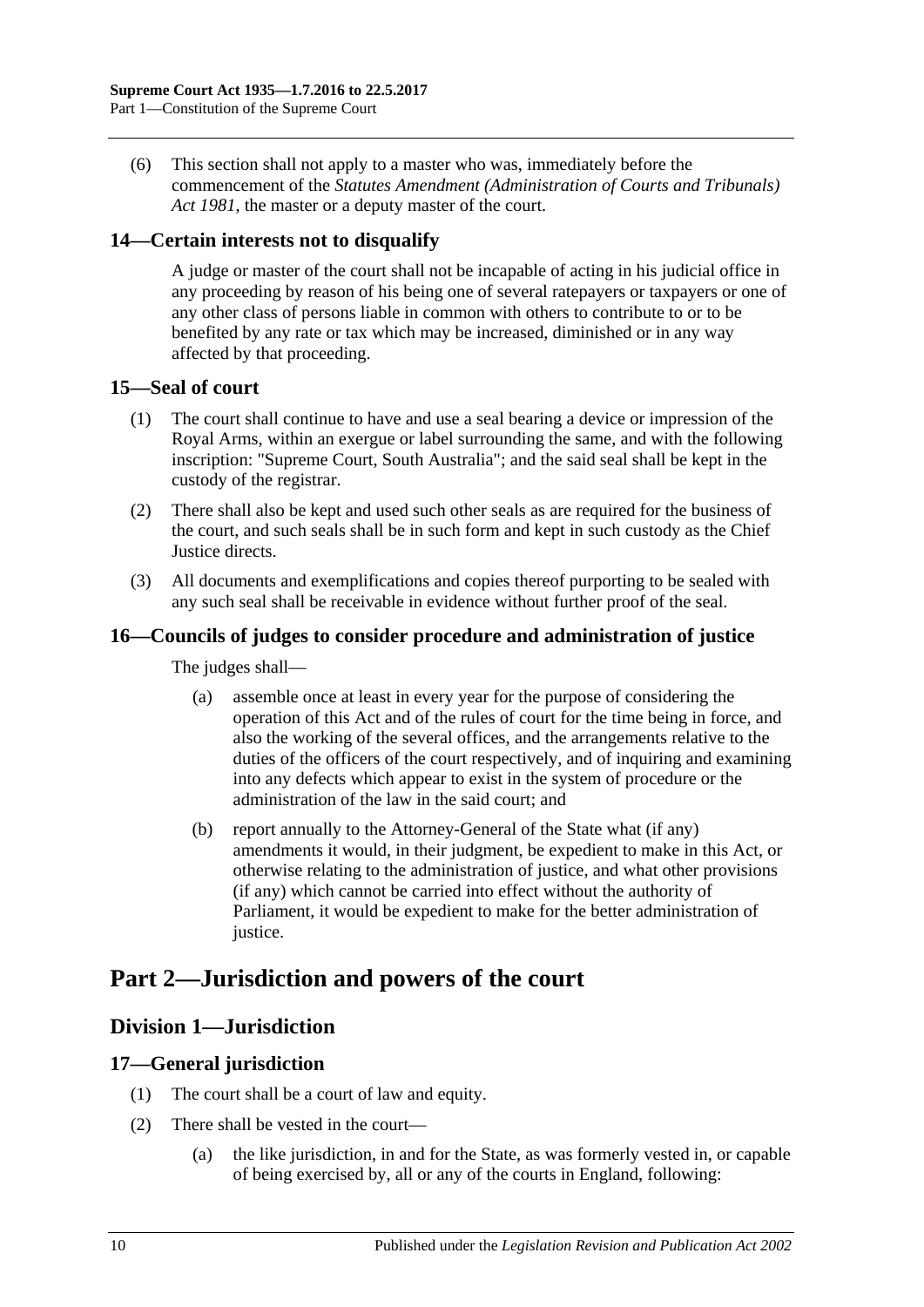- (i) The High Court of Chancery, both as a common law court and as a court of equity:
- (ii) The Court of Queen's Bench:
- (iii) The Court of Common Pleas at Westminster:
- (iv) The Court of Exchequer both as a court of revenue and as a court of common law:
- (v) The courts created by commissions of assize:
- (b) such other jurisdiction, whether original or appellate, as is vested in, or capable of being exercised by the court:
- (c) such other jurisdiction as is in this Act conferred upon the court.

## <span id="page-10-0"></span>**18—Probate jurisdiction**

The court shall, in relation to probates and letters of administration, have the following jurisdiction, that is to say:

- (a) The like voluntary and contentious jurisdiction and authority in and for the State in relation to the granting or revoking of probate of wills, and administration of the effects of deceased persons, as was vested in or exercisable by the Court of Probate established in England under the *[Court of](http://www.legislation.sa.gov.au/index.aspx?action=legref&type=act&legtitle=Court%20of%20Probate%20Act%201857)  [Probate Act](http://www.legislation.sa.gov.au/index.aspx?action=legref&type=act&legtitle=Court%20of%20Probate%20Act%201857) 1857*, together with full authority to hear and determine all questions relating to testamentary causes and matters:
- (b) The like jurisdiction and powers with respect to the real estate of deceased persons as it has with respect to the personal estate of deceased persons:
- (c) All probate jurisdiction which, under or by virtue of any enactment not repealed by this Act, is vested in or capable of being exercised by the court.

## <span id="page-10-1"></span>**19—Matrimonial jurisdiction**

There shall be vested in the court—

- (a) the like jurisdiction in relation to matrimonial causes and matters as was immediately before the commencement of the *[Matrimonial Causes Act](http://www.legislation.sa.gov.au/index.aspx?action=legref&type=act&legtitle=Matrimonial%20Causes%20Act%201857) 1857* vested in or exercisable by any ecclesiastical court or person in England in respect of divorce *a mensa et thoro*, nullity of marriage, jactitation of marriage or restitution of conjugal rights, and in respect of any matrimonial cause or matter except marriage licences:
- (b) all such jurisdiction in relation to matrimonial causes and matters as under or by virtue of any enactment not repealed by this Act, is vested in or capable of being exercised by the court.

# <span id="page-10-2"></span>**Division 2—Law and equity**

#### <span id="page-10-3"></span>**20—Concurrent administration of law and equity**

In every civil cause or matter commenced in the court, law and equity shall be administered by the court according to the provisions of the seven sections of this Act next following.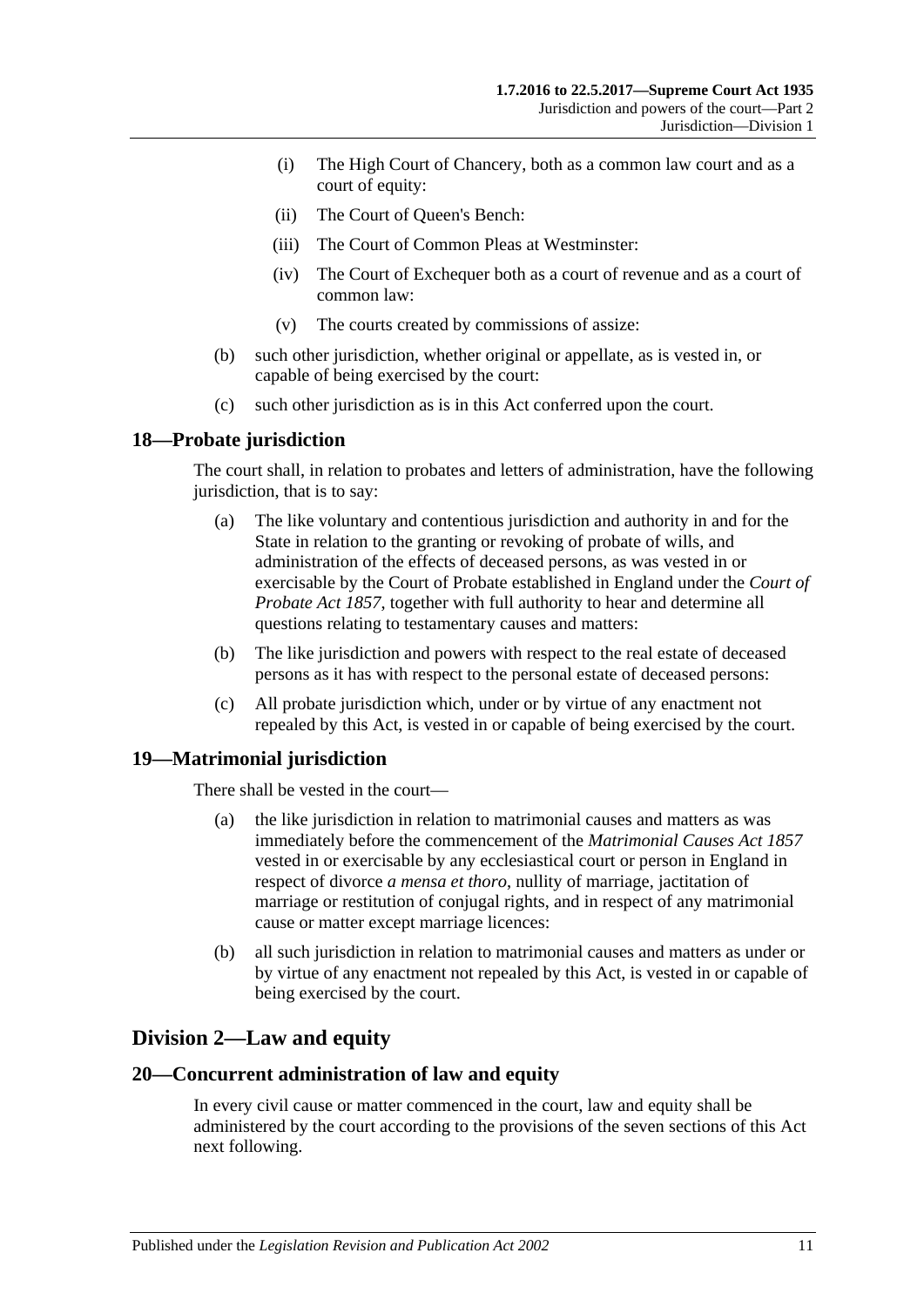# <span id="page-11-0"></span>**21—Equities of plaintiff**

If a plaintiff claims to be entitled to any equitable estate or right, or to relief upon any equitable ground against any deed, instrument, or contract, or against any right, title, or claim whatsoever, asserted by any defendant or respondent in the cause or matter, or to any relief founded upon a legal right which formerly could only have been given by the court in its equitable jurisdiction, the court shall give to the plaintiff the same relief as ought formerly to have been given by the court in its equitable jurisdiction in a suit or proceeding properly instituted for the like purpose.

## <span id="page-11-1"></span>**22—Equitable defences**

If a defendant claims to be entitled to any equitable estate or right, or to relief upon any equitable ground against any deed, instrument, or contract, or against any right, title, or claim asserted by any plaintiff in the cause or matter, or alleges any ground of equitable defence to any such claim of the plaintiff, the court shall give to every equitable estate, right, or ground of relief so claimed, and to every equitable defence so alleged the same effect by way of defence against the claim of the plaintiff as the court in its equitable jurisdiction ought formerly to have given if the same or the like matters had been relied on by way of defence in a suit or proceeding instituted in that court for the like purpose.

## <span id="page-11-2"></span>**23—Counter-claims and third parties**

- (1) The court shall have power to grant to any defendant, in respect of any equitable estate or right, or other matter of equity, and also in respect of any legal estate, right, or title claimed or asserted by him—
	- (a) all such relief against any plaintiff as the defendant has properly claimed by his pleading, and as the court or judge might have granted in any suit instituted for that purpose by the same defendant against the same plaintiff; and
	- (b) all such relief relating to or connected with the original subject of the cause or matter, and in like manner claimed against any other person, whether already a party to the same cause or matter or not, who has been duly served with notice in writing of such claim, pursuant to any rules of court, as might properly have been granted against that person if he had been made a defendant to a cause duly instituted by the same defendant for the like purpose.
- (2) Every person served with any such notice shall thenceforth be deemed a party to the cause or matter with the same rights in respect of his defence against the claim, as if he had been duly sued in the ordinary way by the defendant.

## <span id="page-11-3"></span>**24—Equities appearing incidentally**

The court shall recognise and take notice of all equitable estates, titles, and rights, and all equitable duties and liabilities appearing incidentally in the course of any cause or matter pending before it, in the same manner in which the said court in its equitable jurisdiction would formerly have recognised and taken notice of the same in any suit or proceeding duly instituted therein.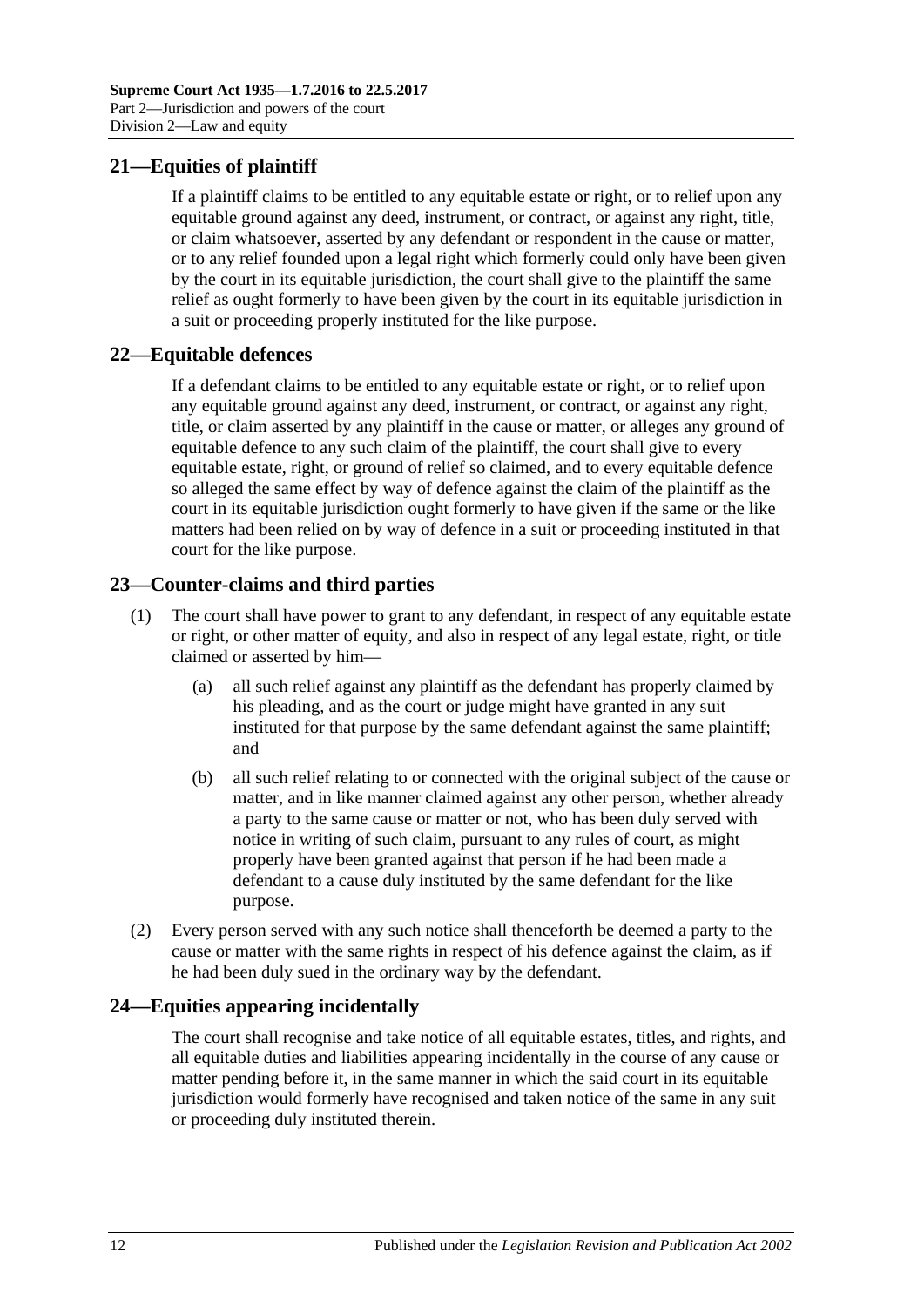### <span id="page-12-0"></span>**25—Defence instead of injunction or prohibition**

No cause or proceeding at any time pending in the court shall be restrained by prohibition or injunction, but every matter of equity on which an unconditional injunction against the prosecution of any such cause or proceeding might formerly have been obtained, may be relied on by way of defence thereto:

Provided that—

- (a) nothing in this Act shall disable the court, if it thinks fit, from directing a stay of proceedings in any cause or matter pending before it; and
- (b) any person, whether a party or not to any such cause or matter, who would formerly have been entitled to apply to the court, in any of its jurisdictions, to restrain the prosecution thereof, or who may be entitled to enforce, by attachment or otherwise, any judgment, decree, rule, or order, in contravention of which all or any part of the proceedings in such cause or matter may have been taken, shall be at liberty to apply to the court, in a summary way, for a stay of proceedings in the cause or matter, either generally or so far as may be necessary for the purposes of justice, and the court shall thereupon make such order as is just.

#### <span id="page-12-1"></span>**26—Common law and statutory rights and duties**

Subject to the provisions of this Act for giving effect to equitable rights and other matters of equity, the court shall recognise and give effect to all legal claims and demands, and all estates, titles, rights, duties, obligations, and liabilities, existing by the common law, or by any custom, or created by any statute, in the same manner as those matters would formerly have been recognised and given effect to by the court in any branch of its jurisdiction.

#### <span id="page-12-2"></span>**27—Court to do complete justice in cause so as to avoid multiplicity of suits**

The court in every cause or matter pending before it shall have power to grant, and shall grant, either absolutely or on such reasonable terms and conditions as it deems just, all such remedies whatsoever as any of the parties thereto may appear to be entitled to in respect of every legal or equitable claim properly brought forward by them respectively, in such cause or matter, so that, as far as possible, all matters so in controversy between the parties may be completely and finally determined, and all multiplicity of legal proceedings concerning any of such matters avoided.

## <span id="page-12-3"></span>**28—Rules of equity to prevail where in conflict with common law**

Subject to the express provisions of any other Act, in questions relating to the custody and education of infants, and generally in all matters not particularly mentioned in this Act in which there was formerly any conflict or variance between the rules of equity and the rules of common law with reference to the same matter, the rules of equity shall prevail in all the courts of the State, so far as the matters to which those rules relate, are cognizable by those courts.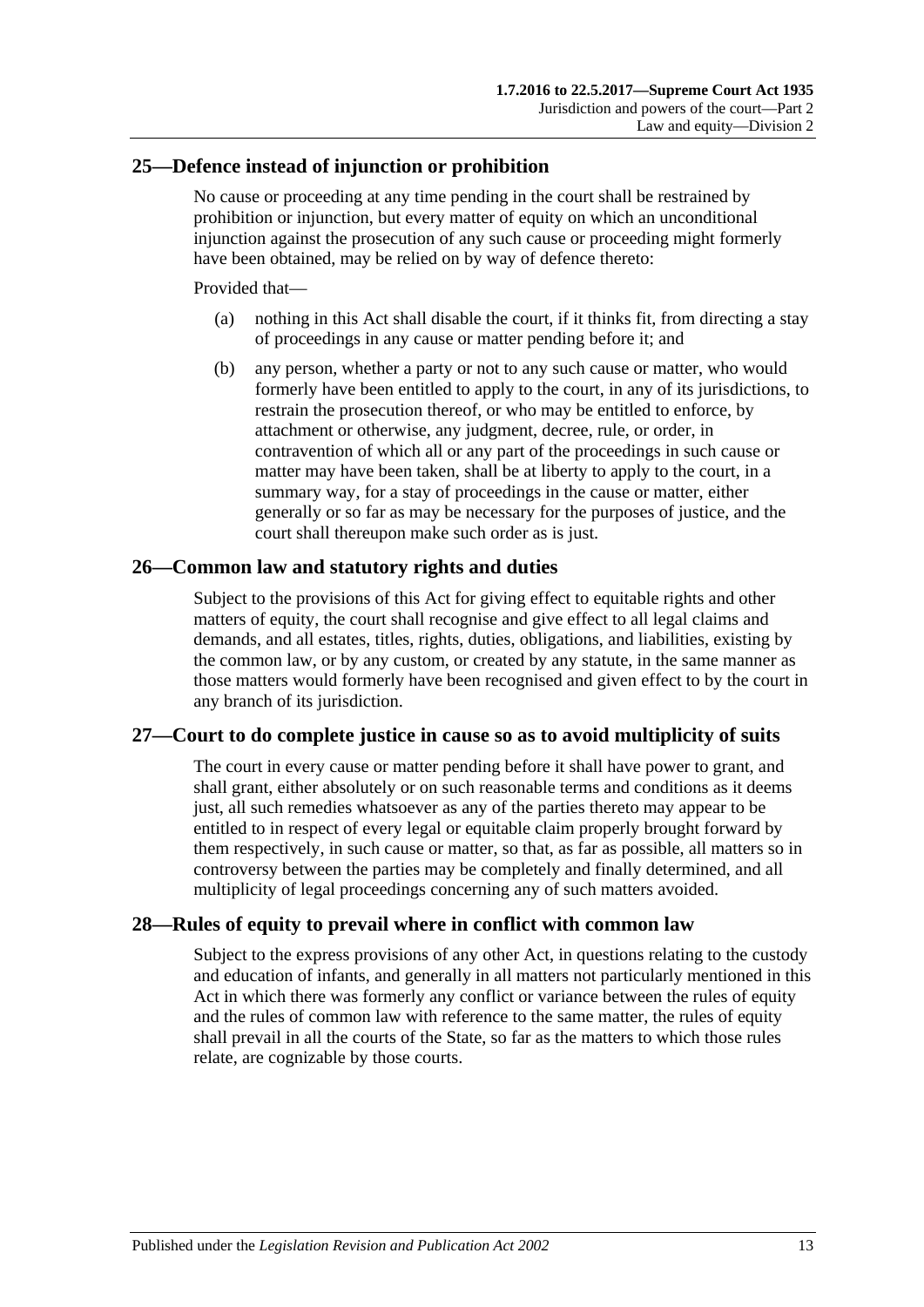# <span id="page-13-0"></span>**Division 3—Miscellaneous powers**

## <span id="page-13-1"></span>**29—Court may make orders to have effect of mandamus or injunction, and may appoint receivers**

- (1) The court may grant a mandamus, or an injunction, or appoint a receiver, by an interlocutory order in all cases in which it appears to the court to be just or convenient so to do.
- (2) Any such order may be made either unconditionally or upon such terms and conditions as the court thinks just.
- (3) If an application is made (whether before, or at, or after the hearing of any cause or matter for an injunction) to prevent any threatened or apprehended waste or trespass, the injunction may be granted, if the court thinks fit, whether the person against whom the order is sought is or is not in possession under any claim of title or otherwise, or (if out of possession) does or does not claim a right to do the act sought to be restrained under any colour of title, and whether the estates claimed by both or by either of the parties are legal or equitable.

#### <span id="page-13-2"></span>**30—Damages in certain cases**

In any action arising out of the breach of any covenant, contract, or agreement, or instituted to prevent the commission or continuance of any wrongful act or for the specific performance of any covenant, contract, or agreement, the court shall have power to award damages to the party injured either in addition to or substitution for the injunction or specific performance, and those damages may be assessed by the court or in such manner as it directs.

## <span id="page-13-3"></span>**30A—Power to direct payment to infant**

Where in any action the court determines that a party (being an infant) is entitled to recover damages from another party, the court may by final or declaratory judgment finally determining the question of liability between the parties order payment of any amount or amounts of damages, direct to the plaintiff. Any acknowledgment or receipt in writing of any moneys paid on account of any such amount or amounts pursuant to a judgment under this section shall not if the court so orders be invalid merely on the ground that the person giving the same was under the age of twenty-one years at the time of his signing or giving the same.

#### <span id="page-13-4"></span>**30B—Power to make interim assessment of damages**

- (1) Where in any action the court determines that a party is entitled to recover damages from another party, it shall be lawful for the court to enter declaratory judgment finally determining the question of liability between the parties, in favour of the party who is entitled to recover damages as aforesaid, and to adjourn the final assessment thereof.
- <span id="page-13-5"></span>(2) It shall be lawful for the court when entering declaratory judgment and for any judge of the court at any time or times thereafter—
	- (a) to make orders that the party held liable make such payment or payments on account of the damages to be assessed as to the court seems just; and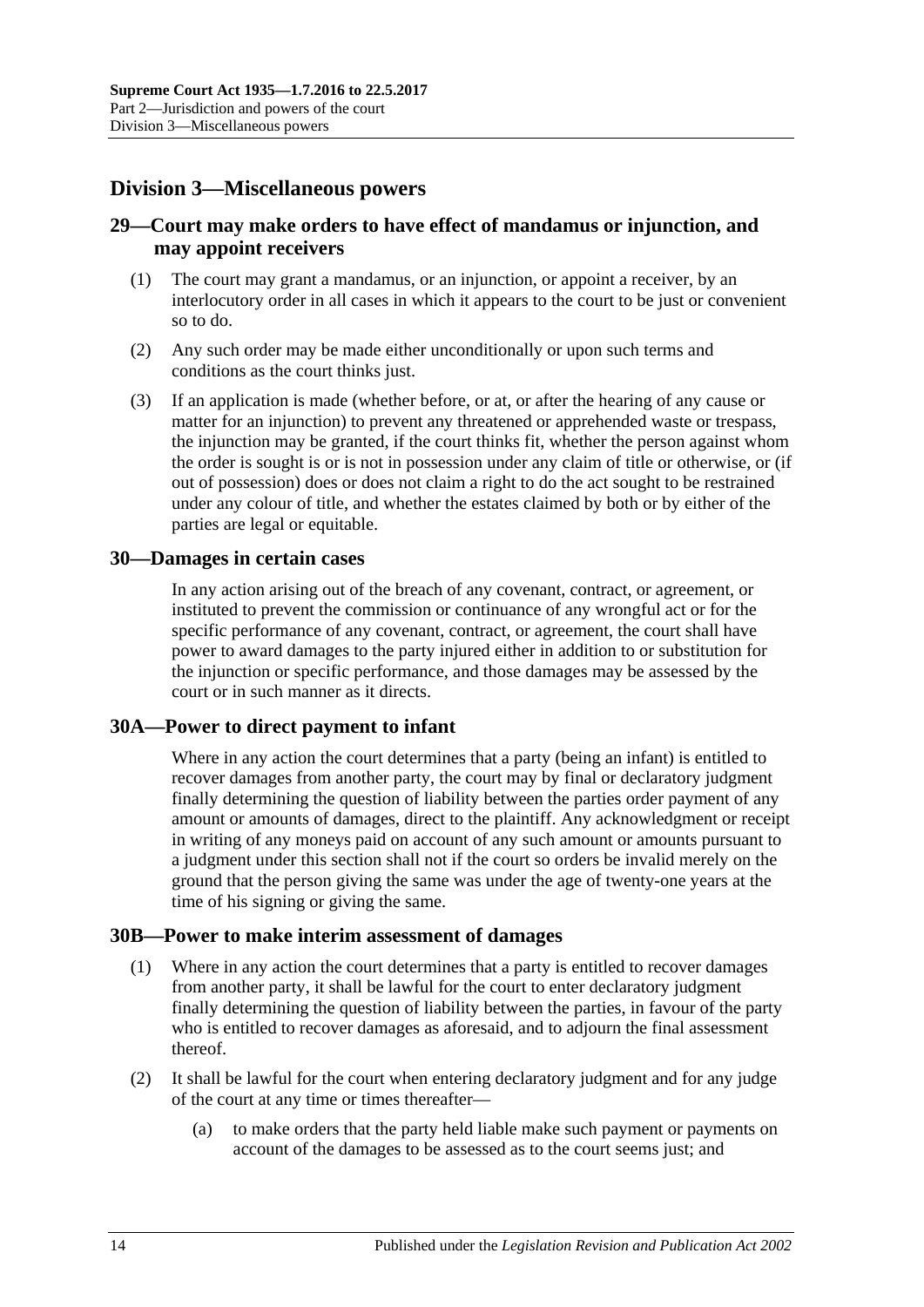(b) in addition to any such order or in lieu thereof, to order that the party held liable make periodic payments to the other party on account of the damages to be assessed during a stated period or until further order:

Provided, however, that where the declaratory judgment has been entered in an action for damages for personal injury, such payment or payments shall not include an allowance for pain or suffering or for bodily or mental harm (as distinct from pecuniary loss resulting therefrom) except where serious and continuing illness or disability results from the injury or except that, where the party entitled to recover damages is incapacitated or partially incapacitated for employment and being in part responsible for his injury is not entitled to recover the full amount of his present or continuing loss of earnings, or of any hospital, medical or other expenses resulting from his injury, the court may order payment or payments not to exceed such loss of earnings and expenses and such payment or payments may be derived either wholly or in part from any damages to which the party entitled to recover damages has, but for the operation of this proviso, established a present and immediate right or except where the judge is of opinion that there are special circumstances by reason of which this proviso should not apply.

- (3) Any order for payment of moneys on account of damages made hereunder may be enforced as a judgment of the court.
- (4) Where the court adjourns assessment of damages under this section, it may order the party held liable to make such payment into court or to give such security for payment of damages when finally assessed as it deems just.
- (5) When damages are finally assessed credit shall be given in the final assessment for all payments which have been made under this section and the final judgment shall state the full amount of damages, the total of all amounts already paid pursuant to this section and the amount of damages then remaining payable, and judgment shall be entered for the last-named amount.
- (6) Where the court adjourns assessment of damages under this section, any party to the proceedings may apply to any judge of the court at any time and from time to time—
	- (a) for an order that the court proceed to final assessment of the damages; or
	- (b) for the variation or termination of any order which may have been made for the making of periodic payments.

On the hearing of any such application the judge shall make such order as he considers just: Provided that, in an action for damages for personal injury, upon an application for an order that the court proceed to final assessment of damages, the Judge to whom such application is made shall not refuse such order if the medical condition of the party entitled to recover damages is such that neither substantial improvement nor substantial deterioration thereof is likely to occur or if a period of four years or more has expired since the date of the declaratory judgment unless the judge is of opinion that there are special circumstances by reason of which such assessment should not then be made.

(7) If it appears to the court that a person in whose favour declaratory judgment has been entered has without reasonable cause failed to undertake such reasonable medical or remedial treatment as his case might have required or require, it shall not award damages for such disability, pain or suffering as would have been remedied but for such failure.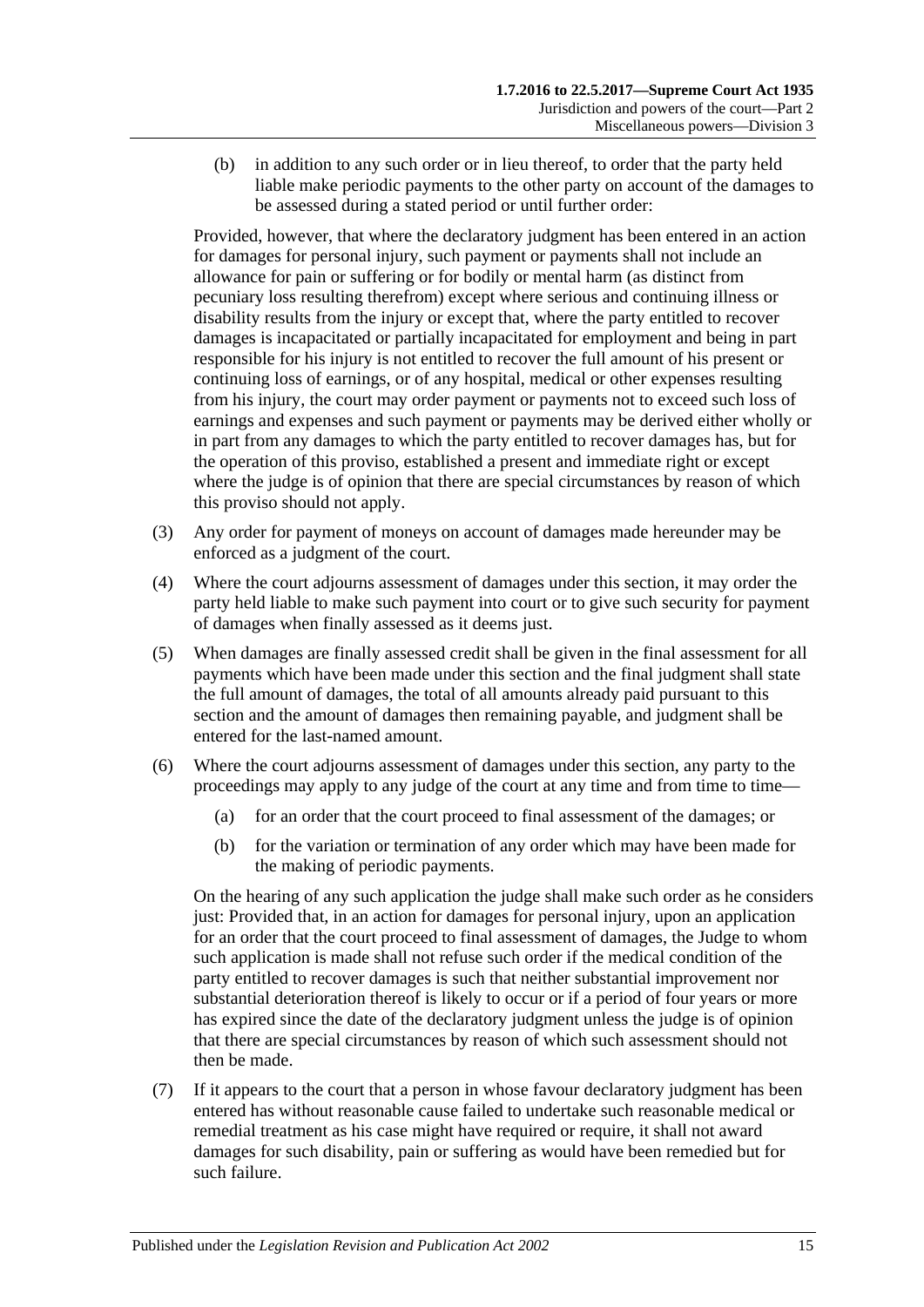- (8) If at any time it appears to a judge that a person in whose favour declaratory judgment has been entered and who is incapacitated or partially incapacitated for employment, is not sincerely or with the diligence which should be expected of him in the circumstances of his case, attempting to rehabilitate himself for employment any payment or payments under [subsection](#page-13-5) (2) of this section shall not include by way of allowance for loss of earnings a sum in excess of seventy-five per centum of such person's loss of earnings.
- <span id="page-15-0"></span> $(9)$
- (a) Notwithstanding anything in the *[Survival of Causes of Action Act](http://www.legislation.sa.gov.au/index.aspx?action=legref&type=act&legtitle=Survival%20of%20Causes%20of%20Action%20Act%201940) 1940*, when damages are finally assessed under this section for the benefit of the estate of a deceased person where the deceased person died after action brought and declaratory judgment has been entered in favour of such person, the damages finally assessed may include such damages in respect of any of the matters referred to in section 3 of that Act as the court deems proper.
- <span id="page-15-1"></span>(b) Where a party dies after declaratory judgment has been entered in his favour but before final assessment of his damages in circumstances which would have entitled any person to recover damages, *solatium* or expenses by action pursuant to Part 2 of the *[Wrongs Act](http://www.legislation.sa.gov.au/index.aspx?action=legref&type=act&legtitle=Wrongs%20Act%201936) 1936*, it shall be lawful for the executor or administrator of the deceased to proceed in the same action for the recovery of such damages, *solatium* or expenses for the benefit of such person notwithstanding the declaratory judgment or that the deceased has received moneys thereunder, provided, however, that in any such proceedings all moneys paid to the deceased pursuant to the declaratory judgment in excess of any actual and subsisting pecuniary loss resulting to him from the wrongful act of the party held liable shall be deemed to have been paid towards satisfaction of the damages, *solatium* or expenses awarded pursuant to the *[Wrongs Act](http://www.legislation.sa.gov.au/index.aspx?action=legref&type=act&legtitle=Wrongs%20Act%201936) 1936* and no further damages shall be payable in respect of the injury sustained by the deceased. In any proceedings hereunder, the declaratory judgment and any finding of fact made in the course of proceedings consequent thereupon shall enure as between the party held liable and the executor or administrator of the deceased.
- <span id="page-15-2"></span>(c) Where a party dies in the circumstances referred to in the preceding paragraph of this subsection except that the death of the deceased is not wholly attributable to the personal injury, the subject of the declaratory judgment, but was accelerated thereby, it shall be lawful for proceedings to be taken and for the court to assess damages, *solatium* or expenses as in the preceding paragraph but such damages, *solatium* or expenses shall be proportioned to the injury to the person for whom and for whose benefit the proceedings are taken resulting from such acceleration of death.
- (d) The court may, if the justice of a case so requires, assess damages under [paragraph](#page-15-0) (a) of this subsection notwithstanding the commencement or prosecution of proceedings under [paragraph](#page-15-1) (b) or [\(c\)](#page-15-2) of this subsection and the damages so assessed shall be for the benefit of the estate of the deceased and no damages shall be awarded under [paragraph](#page-15-1) (b) or [\(c\)](#page-15-2) of this subsection.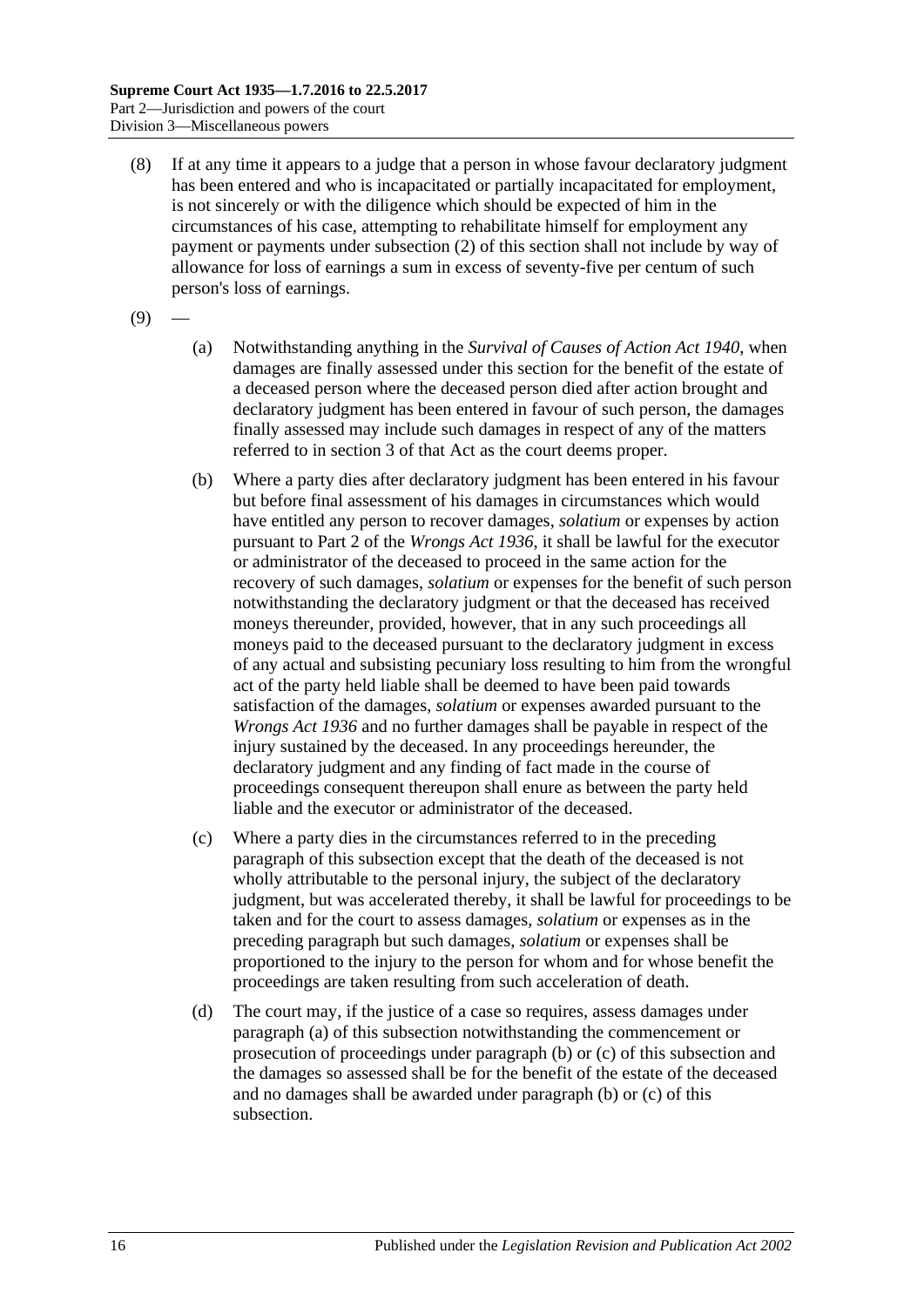(10) In the exercise of the powers conferred by this section the court shall have regard to the facts and circumstances of the particular case, as they exist from time to time, and any allowance, or the final assessment, as the case may be, shall be such as to the court may seem just and reasonable as compensation to the person actually injured or to his or her dependants as the case may be.

## <span id="page-16-0"></span>**30BA—Consent orders for structured settlements**

In an action for damages for personal injury, the court may, with the consent of the parties, make an order for damages to be paid wholly or in part in the form of periodic payments, by way of an annuity or otherwise, instead of in a lump sum.

#### <span id="page-16-1"></span>**30C—Power to award interest**

- (1) Unless good cause is shown to the contrary, the court shall, upon the application of a party in favour of whom a judgment for the payment of damages, compensation or any other pecuniary amount has been, or is to be, pronounced, include in the judgment an award of interest in favour of the judgment creditor in accordance with the provisions of this section.
- <span id="page-16-2"></span>(2) The interest—
	- (a) will be calculated at a rate fixed by the court; and
	- (b) will be calculated in respect of a period fixed by the court (which must, however, in the case of a judgment given on a liquidated claim, be the period running from when the liability to pay the amount of the claim fell due to the date of judgment unless the court otherwise determines); and
	- (c) is payable, in accordance with the court's determination, in respect of the whole or part of the amount for which judgment is given.
- (3) Where a party to any proceedings before the court is entitled to an award of interest under this section, the court may, in the exercise of its discretion, and without proceeding to calculate the interest to which that party may be entitled in accordance with [subsection](#page-16-2) (2) of this section, award a lump sum in lieu of that interest.
- (4) This section does not—
	- (a) authorise the award of interest upon interest; or
	- (ab) authorise the award of interest upon exemplary or punitive damages; or
	- (b) apply in relation to any sum upon which interest is recoverable as of right by virtue of an agreement or otherwise; or
	- (c) affect the damages recoverable upon the dishonour of a negotiable instrument; or
	- (d) authorise the award of any interest otherwise than by consent upon any sum for which judgment is pronounced by consent; or
	- (e) limit the operation of any other enactment or rule of law providing for the award of interest.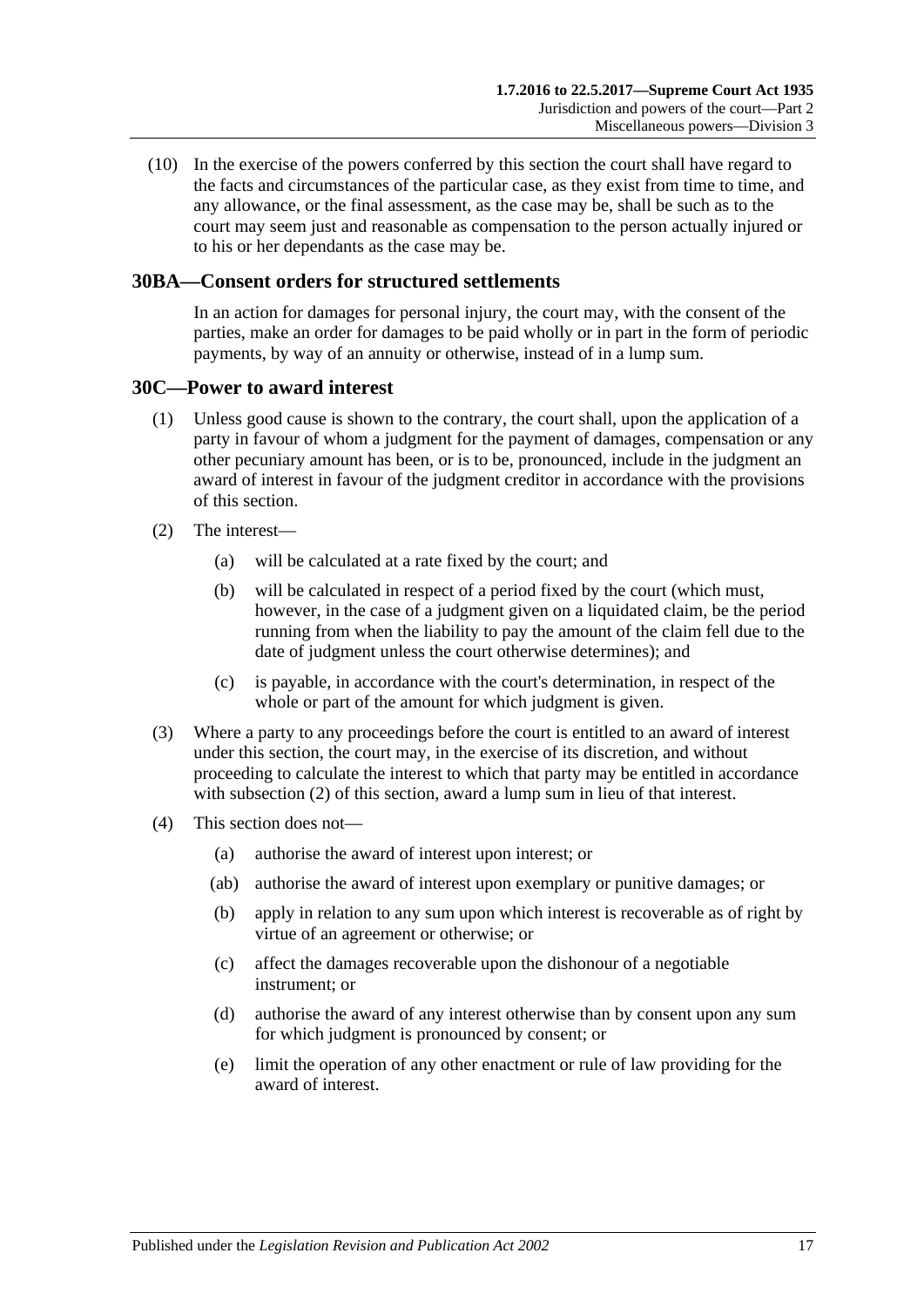## <span id="page-17-0"></span>**31—Declaratory orders**

No action or proceeding shall be open to objection on the ground that a merely declaratory judgment or order is sought thereby, and the court shall have power to make binding declarations of right whether any consequential relief is or could be claimed or not.

#### <span id="page-17-1"></span>**32—Court may order mortgage instead of sale in certain cases**

In any proceeding in which the court has power to order a sale of any real or personal property, the court shall have power, instead of ordering a sale, to make such order, as is just and convenient, for a mortgage of the property, with power of sale to the mortgagee; and, for the purpose of perfecting such mortgage, to order the execution of all deeds and documents in the same manner as in the case of a sale of property.

## <span id="page-17-2"></span>**34—Court may direct sale of mortgaged property etc**

In any action for the foreclosure of the equity of redemption in any mortgaged property, and upon the request of the mortgagee, or of any subsequent encumbrancer, or of the mortgagor, or any person claiming under any such person, the court may direct a sale of the property, or a transfer of the mortgage debt and security, instead of a foreclosure of the equity of redemption, on such terms as the court thinks fit, and, if the court thinks fit, without previously determining the priorities of encumbrances, or giving the usual or any time to redeem: Provided that if the request is made by any subsequent encumbrancer, or by the mortgagor, or by any person claiming under such encumbrancer or mortgagor, no such sale shall be directed without the consent of the mortgagee or the persons claiming under him, unless the party making such request deposits in court a reasonable sum of money, to be fixed by the court, for the purpose of securing the performance of such terms as may be imposed on the party making such request.

## <span id="page-17-3"></span>**35—Power to require attendance of witnesses and production of evidentiary material**

- <span id="page-17-4"></span>(1) The court may, on the application of a party to proceedings or on its own initiative, issue a subpoena requiring a person to appear before the court at a specified time and place to give evidence or to produce evidentiary material (or both).
- (2) A subpoena to produce evidentiary material may, instead of providing for production of the material before the court, provide for production of the material to an officer of the court nominated in the subpoena.
- $(3)$  If—
	- (a) a person fails to comply with a subpoena under [subsection](#page-17-4) (1); or
	- (b) there are grounds for believing that, if such a subpoena were issued, a person would not comply with it,

the court may issue a warrant to have the person arrested and brought before the court.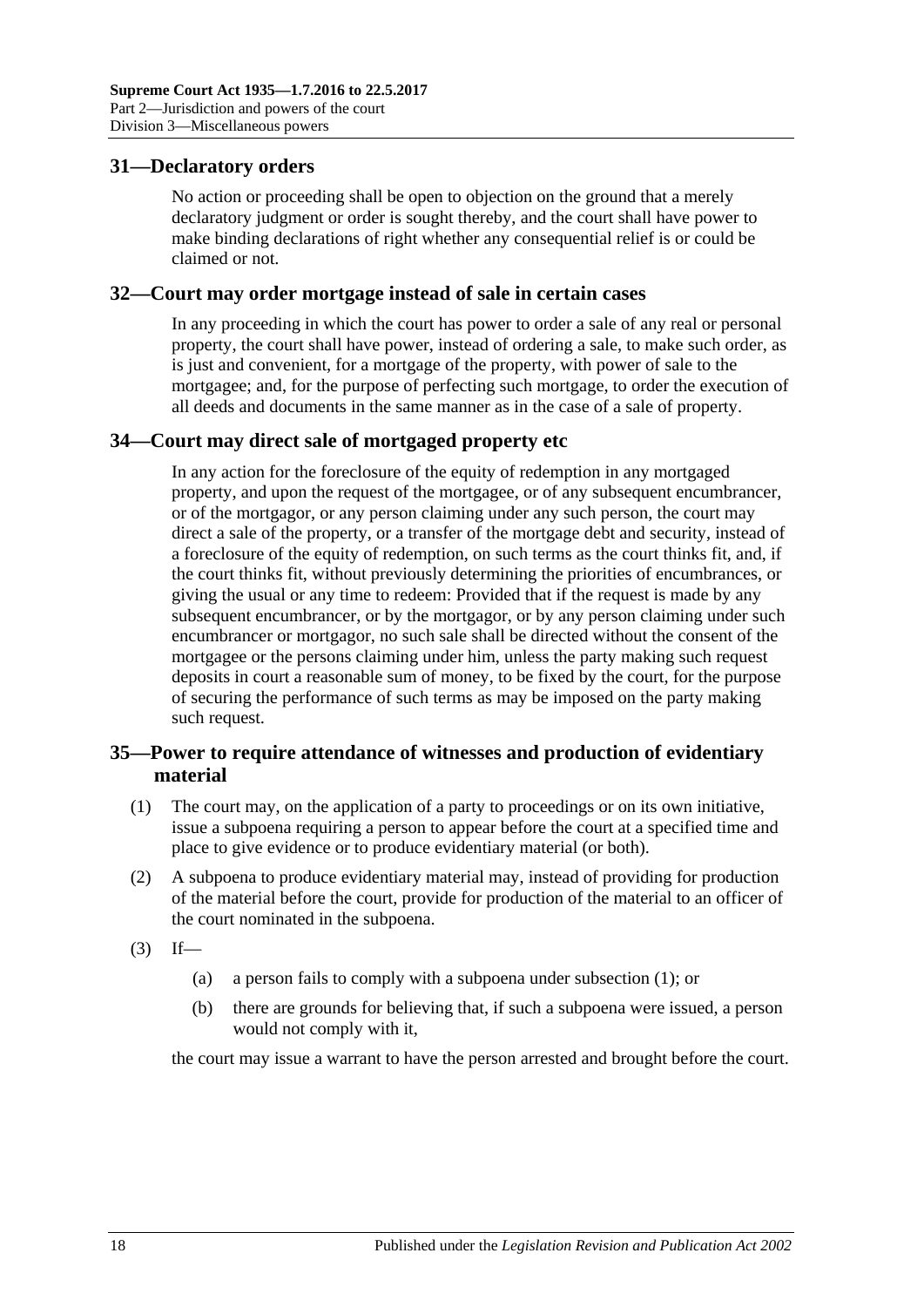## <span id="page-18-0"></span>**36—Appointment of commissioners for taking affidavits**

- (1) Any two or more judges of the court of whom the Chief Justice shall be one, may by commission under the seal of the court from time to time empower such persons as they think fit and necessary, whether within or outside the State, to take all such affidavits as any person desires to make before any person so empowered in or concerning any cause, matter or thing pending in the court.
- (2) Every person so appointed shall be a commissioner for taking oaths in all causes and matters whatsoever in every jurisdiction of the court.

## <span id="page-18-1"></span>**38—Inspection of property in legal proceedings**

- (1) For the purpose of any proceeding therein, the court may order a view or inspection of any land or chattel, and any judge, juryman, or other person authorised by the order, may enter on any land or premises which it is necessary or convenient to enter on for the purpose of such inspection.
- (2) Every person in possession of any such land or premises shall allow such entry for the purposes aforesaid, and in case of any obstruction or refusal of such entry, the person or persons so obstructing or refusing such entry, shall be deemed guilty of a contempt of court, and be liable to punishment accordingly.

## <span id="page-18-2"></span>**39—Vexatious proceedings**

- (1) If, on the application of the Attorney-General or any other interested person, the court is satisfied that a person has persistently instituted vexatious proceedings, the court may make either or both of the following orders:
	- (a) an order prohibiting the person by whom the vexatious proceedings were instituted from instituting further proceedings, or further proceedings of a particular class, without permission of the court;
	- (b) an order staying proceedings already instituted by that person.
- (2) Where it appears to a prescribed court that there are proper grounds for an application under this section, it may refer the matter to the Attorney-General for consideration.
- (3) An order under this section remains in force (subject to variation by the court)—
	- (a) if a period for the operation of the order is fixed—until the expiration of that period or the revocation of the order (whichever first occurs);
	- (b) if no such period is fixed—until revocation of the order.
- (4) Where an order is made under this section, a copy of the order must be published in the Gazette.
- (5) For the purposes of this section, proceedings are vexatious—
	- (a) if instituted to harass or annoy, to cause delay, or for any other ulterior purpose; or
	- (b) if instituted without reasonable ground.
- (6) In this section—

#### *prescribed court* means—

(a) the Supreme Court; or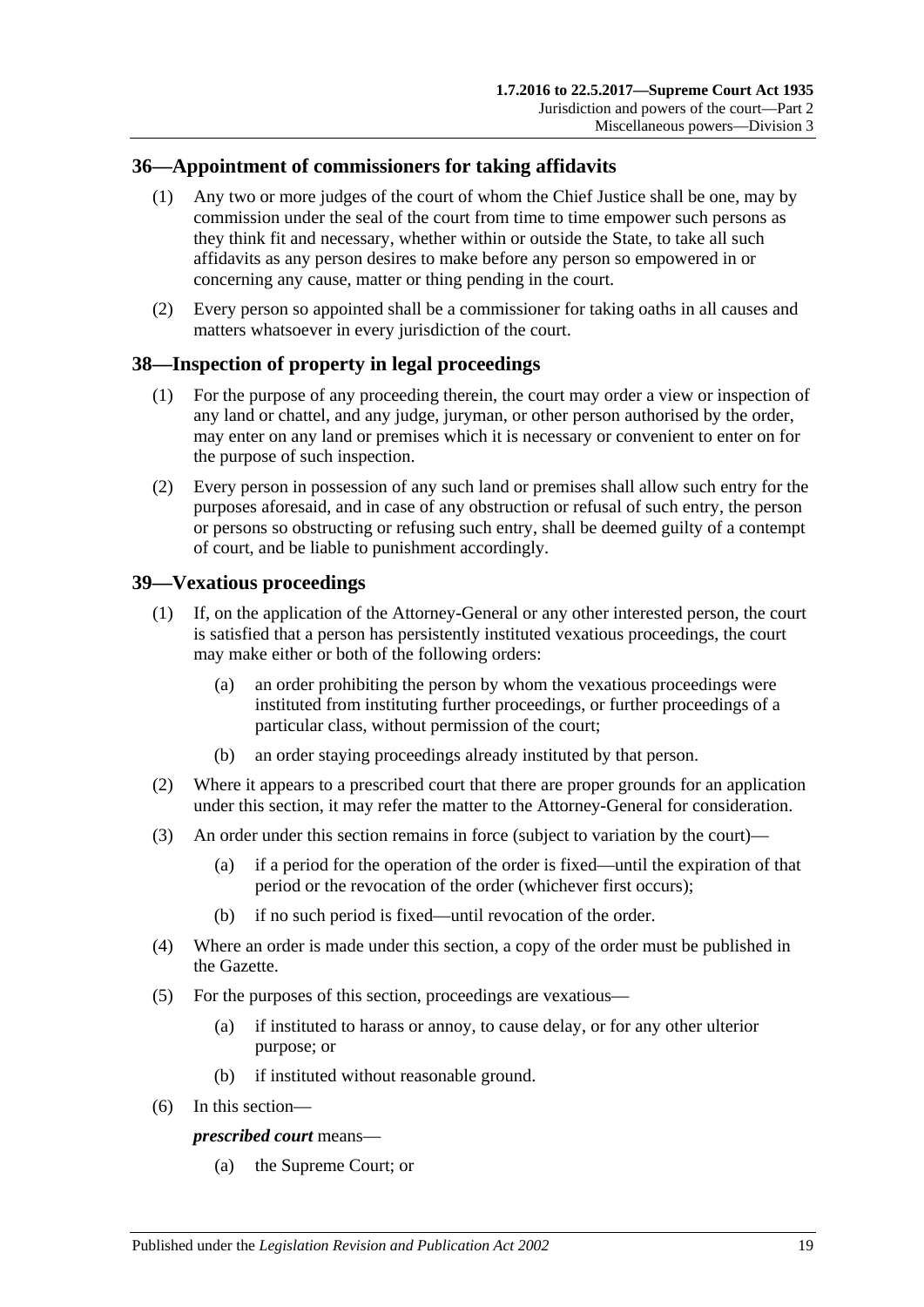- (b) any other court of the State; or
- (c) the South Australian Employment Tribunal; and
- (d) any other tribunal of the State prescribed by the regulations;

*proceedings* means civil or criminal proceedings instituted in a prescribed court.

#### <span id="page-19-0"></span>**40—Power of court with regard to costs**

- (1) Subject to the express provisions of this Act, and to the rules of court, and to the express provisions of any other Act whenever passed, the costs of and incidental to all proceedings in the court, including the administration of estates and trusts, shall be in the discretion of the court or judge, and the court or judge shall have full power to determine by whom and to what extent such costs are to be paid.
- $(2)$  If—
	- (a) an action for the recovery of damages or any other monetary sum is brought in the court; and
	- (b) the action might have been brought in the District Court; and
	- (c) the plaintiff recovers less than an amount fixed by the rules for the purposes of this paragraph,

no order for costs will be made in favour of the plaintiff unless the court is of the opinion that it is just, in the circumstances of the case, that the plaintiff should recover the whole or part of the costs of action.

#### <span id="page-19-1"></span>**41—Power to revive orders on abatement of cause**

When any judgment or order for the payment of any costs or money has been made in any cause or matter, and the suit afterwards becomes abated, it shall be lawful for the court or a judge, upon the application of any person interested under the judgment or order, to make an order reviving the cause or matter, and permitting the applicant to prosecute and enforce the judgment or order, upon such terms (if any) as the court or judge thinks fit.

# <span id="page-19-2"></span>**Part 3—Sittings and distribution of business**

#### <span id="page-19-3"></span>**42—Abolition of terms**

The division of the legal year into terms is abolished as far as relates to the administration of justice, and there shall be no terms applicable to any sitting or business of the court.

#### <span id="page-19-4"></span>**43—Reference to terms for computing time**

In all cases in which the terms, into which the legal year was formerly divided, are used as a measure for determining the time at or within which any act is required to be done, those terms may continue to be referred to for the same or the like purpose, unless provision is otherwise made by law.

#### <span id="page-19-5"></span>**44—Sitting in vacation**

Provision shall be made by rules of court for the hearing during vacation of all such applications as require to be immediately or promptly heard.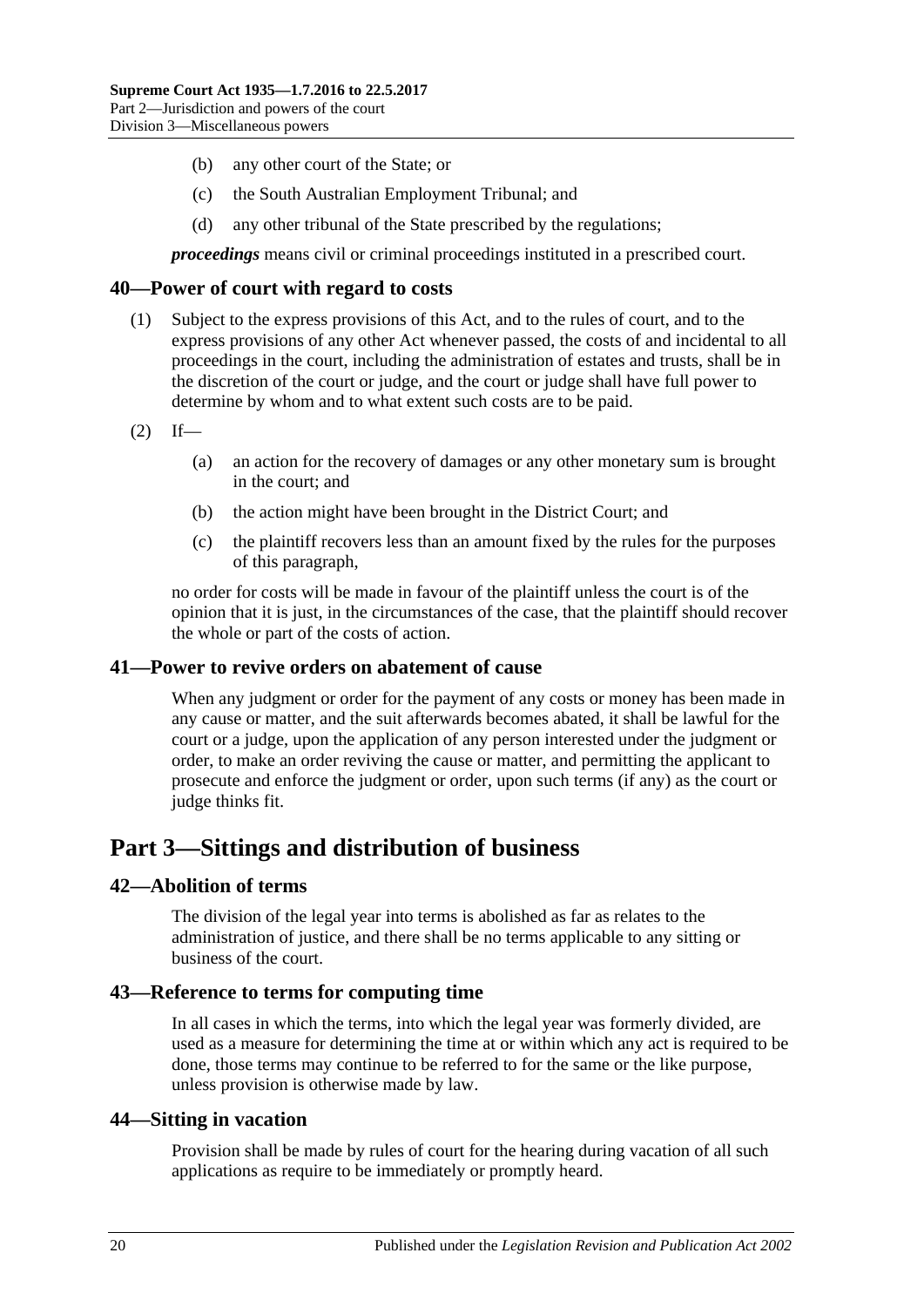#### <span id="page-20-0"></span>**45—Time and place of sittings**

- (1) The court may sit at any time (including a Sunday).
- (2) The court may sit at any place (either within or outside the State).
- (3) The court will sit at such times and places as the Chief Justice may direct.
- (4) Registries of the court will be maintained at such places as the Governor may determine.

#### <span id="page-20-1"></span>**46—Adjournment from time to time and place to place**

The court may—

- (a) adjourn proceedings from time to time and from place to place; or
- (b) adjourn proceedings to a time, or a time and place, to be fixed; or
- (c) order the transfer of proceedings from place to place.

#### <span id="page-20-2"></span>**46A—Sittings in open court or in chambers**

Subject to any provision of an Act or any rule to the contrary, the court's proceedings must be open to the public.

#### <span id="page-20-3"></span>**46B—Sittings required by proclamation**

The Governor may, by proclamation, require that sittings of the court (other than civil sittings) be held with a specified frequency in specified parts of the State.

#### <span id="page-20-4"></span>**47—Power to sit in several jurisdictions at one time**

Any two or more of the judges may sit at the same time, as separate courts or divisions of the court, for the despatch of its business, either in the same jurisdiction or in different jurisdictions, and, in particular, the Full Court may sit in more than one division.

#### <span id="page-20-5"></span>**48—Jurisdiction of Full Court, single judge and master**

- (1) Subject to any express enactment, and to the rules of court, the jurisdiction vested in, or exercisable by the court, shall be exercisable either by the Full Court or by a single judge sitting in court.
- (2) However—
	- (a) the Full Court shall hear and determine—
		- (i) all applications for new trials;
		- (ii) all appeals from a single judge whether sitting in court or chambers;
		- (iii) all rules and orders to show cause returnable before the Full Court:
		- (iv) all questions of law referred to or reserved for the consideration of, or directed to be argued before the Full Court;
		- (v) all trials at bar;
		- (vi) all causes and matters which are required by the rules of court, or by the express provision of any other Act, to be heard or determined by the Full Court;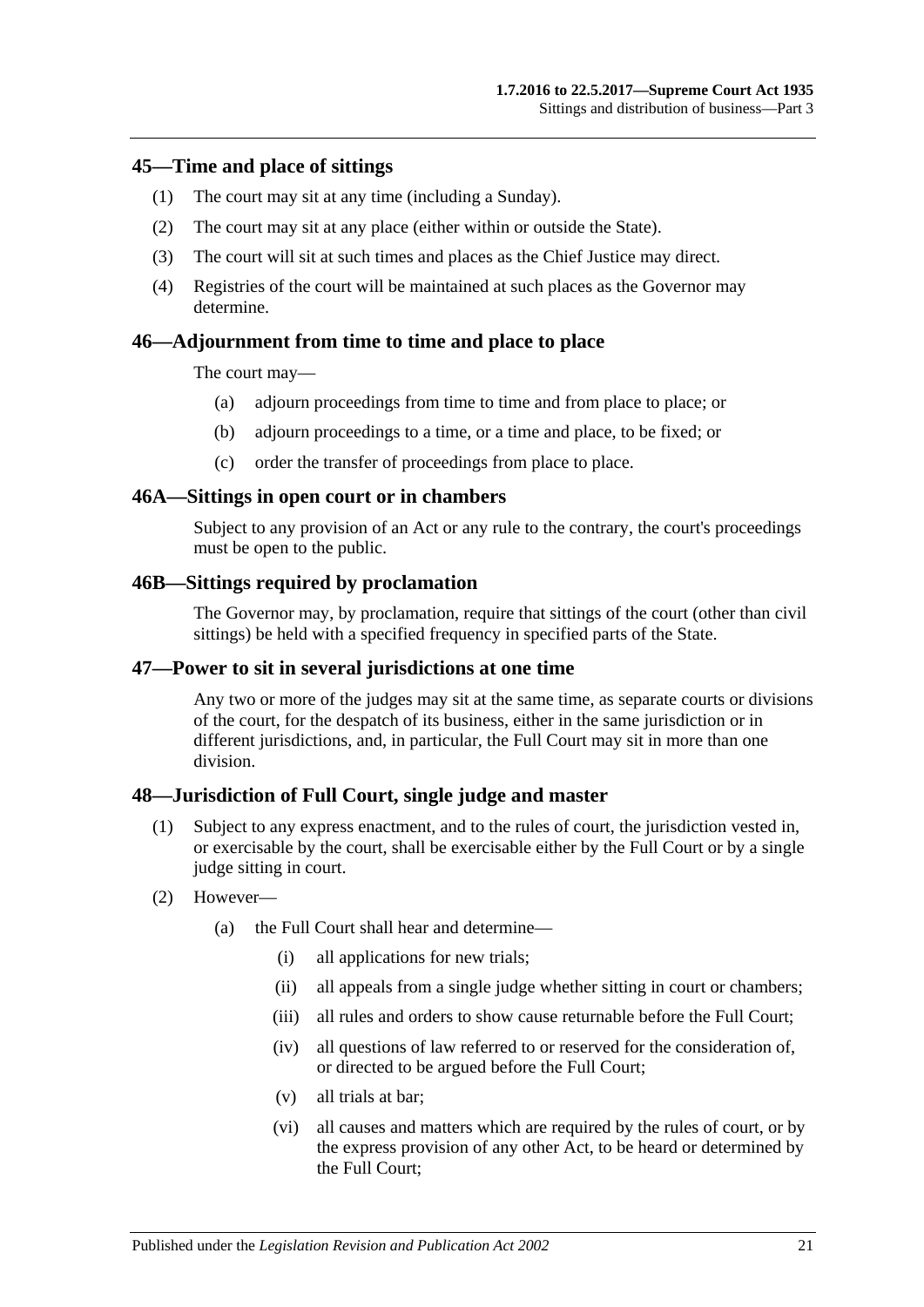- (b) the jurisdiction of the court may be exercised by a judge in chambers in all such causes or matters, and in all such proceedings in any cause or matter, as are authorised by statute or by the rules or practice of the court;
- (c) the jurisdiction of the court may be exercised by a master to the extent authorised by this Act or any other Act, or by rules of court made under this Act or any other Act.
- <span id="page-21-3"></span>(3) Subject to [subsection](#page-21-2) (4) and to the rules of court, where any Act provides that 1 or more of the following powers relating to appeals are exercisable by the Full Court, the power may, instead, be exercised by any judge of the Supreme Court in the same manner as the Full Court and subject to the same provisions:
	- (a) the power to give permission to appeal;
	- (b) the power to extend the time within which notice of appeal, or of an application for permission to appeal, may be given;
	- (c) the power to allow the appellant to be present at any proceedings in cases where he or she is not entitled to be present without permission;
	- (d) the power to admit an appellant to bail and to direct that time spent in custody by an appellant pending determination of an appeal be counted as part of a term of imprisonment.
- <span id="page-21-2"></span>(4) If a judge refuses an application by an appellant to exercise any power of a kind referred to in [subsection](#page-21-3) (3) in his or her favour, the appellant is entitled to have the application determined by the Full Court.

## <span id="page-21-0"></span>**49—Questions of law reserved for Full Court**

- (1) The court constituted of a single judge or a master may reserve a question of law for the consideration of the Full Court.
- (2) Subject to any express enactment the like powers may be exercised in relation to any appeal or matter whatsoever, which comes before a judge, under any enactment by which a judge of the court is designated as the judge, arbitrator, or person appointed to hear and determine the appeal or matter, notwithstanding that the determination of the judge is expressed to be final or without appeal.

## <span id="page-21-1"></span>**50—Appeals**

- (1) Subject to this section—
	- (a) an appeal lies to the Full Court against a judgment of the court constituted of a single judge; and
	- (b) an appeal lies against a judgment of the court constituted of a master.
- (2) An appeal against a judgment of a master lies, if the rules so provide, to the Full Court and otherwise to the court constituted of a single judge.
- (3) No appeal lies against—
	- (a) an order allowing an extension of time to appeal from a judgment; or
	- (b) an order giving unconditional permission to defend an action; or
	- (c) a judgment that is, by statute, under the rules, or by agreement of the parties, final and without appeal.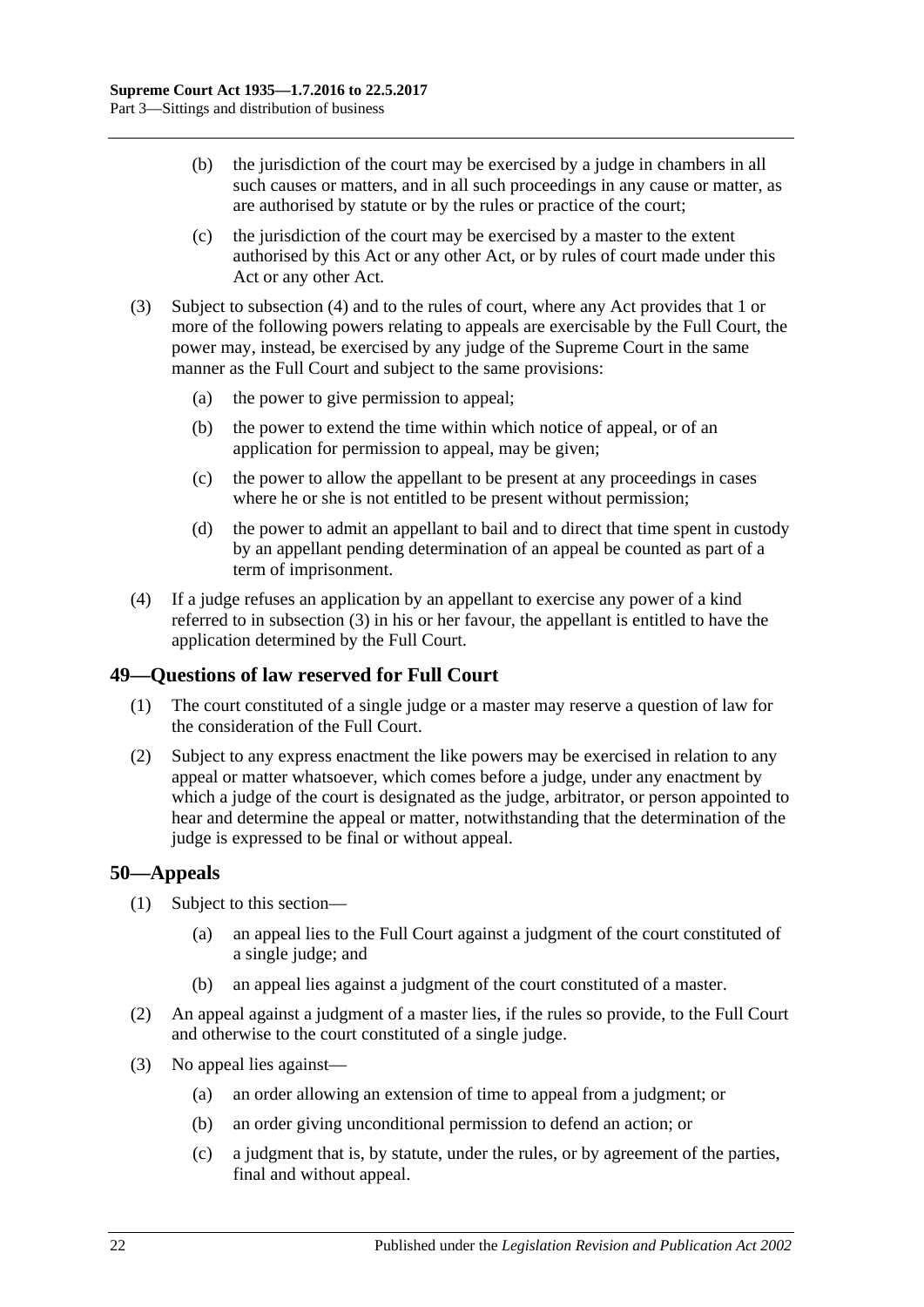- (4) An appeal lies only with the permission of the court—
	- (a) from a judgment of any of the following classes:
		- (i) a judgment given by consent of the parties;
		- (ii) a judgment given by a single judge on appeal from a judgment of the Magistrates Court; or
	- (b) if the rules provide that the appeal lies by permission of the court.
- (5) The rules cannot, however, require the court's permission for an appeal if the judgment under appeal—
	- (a) denies, or imposes conditions on, a right to defend an action; or
	- (b) deals with the liberty of the subject or the custody of an infant; or
	- (c) grants or refuses relief in the nature of an injunction or the appointment of a receiver; or
	- (d) is a declaration of liability or a final assessment of damages under [section](#page-13-4) 30B; or
	- (e) makes a final determination of a substantive right.

#### **Exception—**

If a judgment is given by a single judge on appeal from some other court or tribunal, the rules may require the court's permission for a further appeal to the Full Court even though the judgment makes a final determination of a substantive right.

(6) In this section—

#### *judgment* includes—

- (a) an order or direction; and
- (b) a decision not to make an order or direction.

# <span id="page-22-0"></span>**Part 3A—The Land and Valuation Court**

#### <span id="page-22-1"></span>**62A—Interpretation**

In this Part, unless the contrary intention appears—

*the Court* means the Land and Valuation Court constituted under this Part;

*the complementary amending Acts* means the *[Crown Lands Act Amendment](http://www.legislation.sa.gov.au/index.aspx?action=legref&type=act&legtitle=Crown%20Lands%20Act%20Amendment%20Act%201969)  Act [1969](http://www.legislation.sa.gov.au/index.aspx?action=legref&type=act&legtitle=Crown%20Lands%20Act%20Amendment%20Act%201969)*, the *[Encroachments Act Amendment Act](http://www.legislation.sa.gov.au/index.aspx?action=legref&type=act&legtitle=Encroachments%20Act%20Amendment%20Act%201969) 1969*, the *[Highways Act Amendment](http://www.legislation.sa.gov.au/index.aspx?action=legref&type=act&legtitle=Highways%20Act%20Amendment%20Act%201969)  Act [1969](http://www.legislation.sa.gov.au/index.aspx?action=legref&type=act&legtitle=Highways%20Act%20Amendment%20Act%201969)*, the *[Land Settlement \(Development Leases\) Act Amendment Act](http://www.legislation.sa.gov.au/index.aspx?action=legref&type=act&legtitle=Land%20Settlement%20(Development%20Leases)%20Act%20Amendment%20Act%201969) 1969*, the *[Land Tax Act Amendment Act](http://www.legislation.sa.gov.au/index.aspx?action=legref&type=act&legtitle=Land%20Tax%20Act%20Amendment%20Act%201969) 1969*, the *[Law of Property Act Amendment Act](http://www.legislation.sa.gov.au/index.aspx?action=legref&type=act&legtitle=Law%20of%20Property%20Act%20Amendment%20Act%201969) 1969*, the *[Local Government Act Amendment Act](http://www.legislation.sa.gov.au/index.aspx?action=legref&type=act&legtitle=Local%20Government%20Act%20Amendment%20Act%201969) 1969*, the *Pastoral [Act Amendment](http://www.legislation.sa.gov.au/index.aspx?action=legref&type=act&legtitle=Pastoral%20Act%20Amendment%20Act%201969)  Act [1969](http://www.legislation.sa.gov.au/index.aspx?action=legref&type=act&legtitle=Pastoral%20Act%20Amendment%20Act%201969)*, the *[Planning and Development Act Amendment Act](http://www.legislation.sa.gov.au/index.aspx?action=legref&type=act&legtitle=Planning%20and%20Development%20Act%20Amendment%20Act%201969) 1969*, the *[Renmark](http://www.legislation.sa.gov.au/index.aspx?action=legref&type=act&legtitle=Renmark%20Irrigation%20Trust%20Act%20Amendment%20Act%201969)  [Irrigation Trust Act Amendment Act](http://www.legislation.sa.gov.au/index.aspx?action=legref&type=act&legtitle=Renmark%20Irrigation%20Trust%20Act%20Amendment%20Act%201969) 1969*, the *[Sewerage Act Amendment Act](http://www.legislation.sa.gov.au/index.aspx?action=legref&type=act&legtitle=Sewerage%20Act%20Amendment%20Act%201969) 1969*, the *[South-Eastern Drainage Act Amendment Act](http://www.legislation.sa.gov.au/index.aspx?action=legref&type=act&legtitle=South-Eastern%20Drainage%20Act%20Amendment%20Act%201969) 1969*, the *[Water Conservation Act](http://www.legislation.sa.gov.au/index.aspx?action=legref&type=act&legtitle=Water%20Conservation%20Act%20Amendment%20Act%201969)  [Amendment Act](http://www.legislation.sa.gov.au/index.aspx?action=legref&type=act&legtitle=Water%20Conservation%20Act%20Amendment%20Act%201969) 1969* and the *[Waterworks Act Amendment Act](http://www.legislation.sa.gov.au/index.aspx?action=legref&type=act&legtitle=Waterworks%20Act%20Amendment%20Act%201969) 1969*.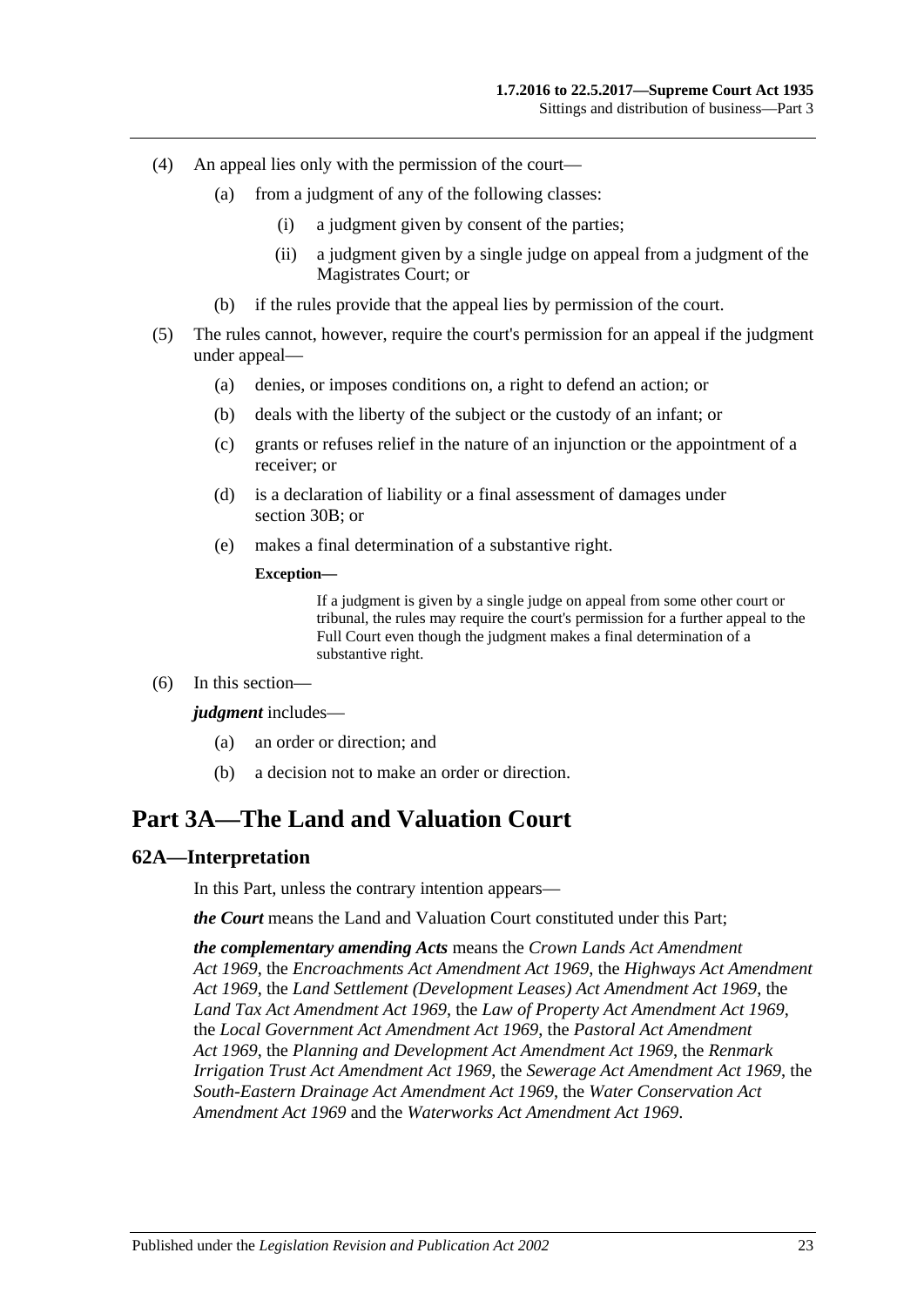## <span id="page-23-3"></span><span id="page-23-0"></span>**62B—Transitional provisions**

- (1) Notwithstanding the enactment of this Part and the complementary amending Acts, any appeal, reference, proceeding or other matter instituted or commenced, but not finally disposed of, at the commencement of the *[Supreme Court Act Amendment Act](http://www.legislation.sa.gov.au/index.aspx?action=legref&type=act&legtitle=Supreme%20Court%20Act%20Amendment%20Act%20(No.%203)%201969)  [\(No. 3\)](http://www.legislation.sa.gov.au/index.aspx?action=legref&type=act&legtitle=Supreme%20Court%20Act%20Amendment%20Act%20(No.%203)%201969) 1969*, and the complementary amending Acts, that would, if it had been instituted or commenced after the commencement of those Acts, have proceeded in, and been heard and determined by the Court, shall, subject to this section, proceed in or before, and be heard and determined by, the court, board, tribunal, arbitrator, or other person or authority having cognizance of it, in all respects as if those Acts had not been enacted.
- (2) The Court may, upon application by a party to a matter of the kind described in [subsection](#page-23-3) (1) of this section, direct that the matter shall proceed in, and be heard and determined by, the Court, and may give and make all such consequential directions and orders as it deems just for disposing of the matter.
- (3) The Court is hereby invested with all powers that are reasonably necessary or expedient to dispose of any such matter according to law.
- (4) Subject to this section, the operation of section 16 of the *[Acts Interpretation Act](http://www.legislation.sa.gov.au/index.aspx?action=legref&type=act&legtitle=Acts%20Interpretation%20Act%201915) 1915* in relation to this Part and the complementary amending Acts is unaffected.

## <span id="page-23-1"></span>**62C—Establishment of Land and Valuation Court**

- (1) There shall be a court entitled the "Land and Valuation Court" which shall be a division of the Supreme Court of South Australia.
- (2) The Court shall be constituted of a judge upon whom the jurisdiction of the Court has, in accordance with this section, been conferred.
- (3) The Governor may, by proclamation, confer the jurisdiction of the Court upon any judge of the Supreme Court.
- (3a) The Governor may, by proclamation, divest any judge of the jurisdiction of the Court and confer that jurisdiction upon any other judge.
- (4) Where—
	- (a) the judge upon whom the jurisdiction of the Court has been conferred deems it improper or undesirable that he should hear and determine any proceeding before the Court, or he is, by reason of ill health or any other cause, unable, wholly or in part, to perform the duties of his office; or
	- (b) the Governor is of the opinion that it is in the interests of the administration of justice to do so.

the Governor may, by proclamation confer temporarily or permanently the jurisdiction of the Court upon any additional judge.

(5) A judge upon whom the jurisdiction of the Court has been conferred is not thereby precluded from performing and discharging any other functions and duties of a judge of the Supreme Court.

## <span id="page-23-2"></span>**62D—Jurisdiction of the Court**

(1) The Court has the jurisdiction conferred upon it under the following Acts: the *[Crown Lands Act](http://www.legislation.sa.gov.au/index.aspx?action=legref&type=act&legtitle=Crown%20Lands%20Act%201929) 1929*;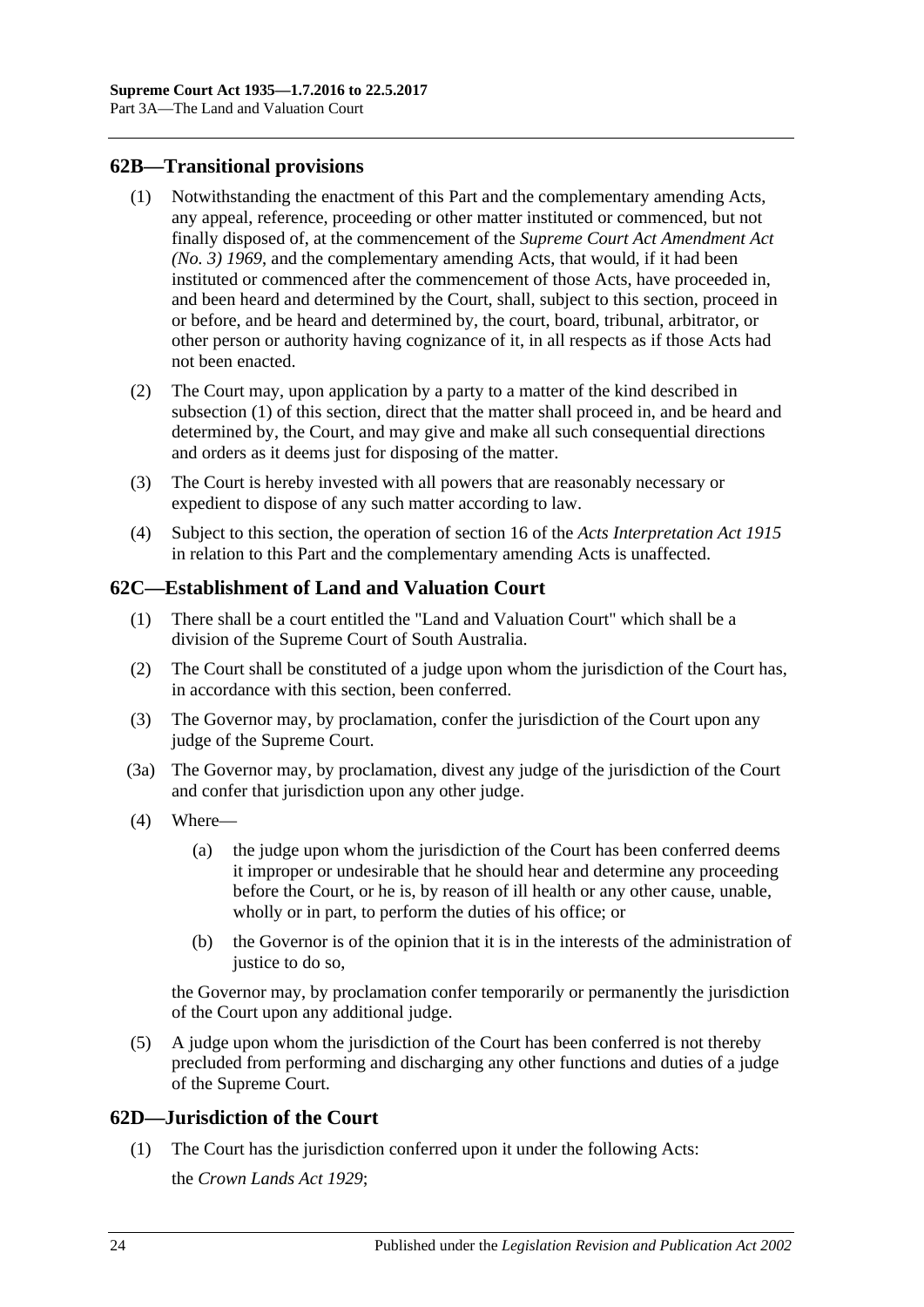the *[Encroachments Act](http://www.legislation.sa.gov.au/index.aspx?action=legref&type=act&legtitle=Encroachments%20Act%201944) 1944*; the *[Highways Act](http://www.legislation.sa.gov.au/index.aspx?action=legref&type=act&legtitle=Highways%20Act%201926) 1926*; the *[Land Settlement \(Development Leases\) Act](http://www.legislation.sa.gov.au/index.aspx?action=legref&type=act&legtitle=Land%20Settlement%20(Development%20Leases)%20Act%201949) 1949*; the *[Land Tax Act](http://www.legislation.sa.gov.au/index.aspx?action=legref&type=act&legtitle=Land%20Tax%20Act%201936) 1936*; the *[Law of Property Act](http://www.legislation.sa.gov.au/index.aspx?action=legref&type=act&legtitle=Law%20of%20Property%20Act%201936) 1936*; the *[Local Government Act](http://www.legislation.sa.gov.au/index.aspx?action=legref&type=act&legtitle=Local%20Government%20Act%201934) 1934*; the *[Pastoral Act](http://www.legislation.sa.gov.au/index.aspx?action=legref&type=act&legtitle=Pastoral%20Act%201936) 1936*; the *[Planning and Development Act](http://www.legislation.sa.gov.au/index.aspx?action=legref&type=act&legtitle=Planning%20and%20Development%20Act%201966) 1966*; the *[Renmark Irrigation Trust Act](http://www.legislation.sa.gov.au/index.aspx?action=legref&type=act&legtitle=Renmark%20Irrigation%20Trust%20Act%201936) 1936*; the *[Sewerage Act](http://www.legislation.sa.gov.au/index.aspx?action=legref&type=act&legtitle=Sewerage%20Act%201929) 1929*; the *[South-Eastern Drainage Act](http://www.legislation.sa.gov.au/index.aspx?action=legref&type=act&legtitle=South-Eastern%20Drainage%20Act%201931) 1931*; the *[Water Conservation Act](http://www.legislation.sa.gov.au/index.aspx?action=legref&type=act&legtitle=Water%20Conservation%20Act%201936) 1936*; the *[Waterworks Act](http://www.legislation.sa.gov.au/index.aspx?action=legref&type=act&legtitle=Waterworks%20Act%201932) 1932*.

- (2) The Court shall have jurisdiction to hear and determine all actions, matters and proceedings in which compensation is to be assessed under and pursuant to the *[Compulsory Acquisition of Land Act](http://www.legislation.sa.gov.au/index.aspx?action=legref&type=act&legtitle=Compulsory%20Acquisition%20of%20Land%20Act%201925) 1925* (as amended from time to time) or under and pursuant to any Act passed in substitution for that Act (as it may be amended from time to time), whether or not that Act is expressly, or impliedly, to be read, or incorporated with another Act or Acts (with or without qualification or modification) and whether or not the action, matter or proceeding would, but for this subsection, have been heard or determined by any other court or by arbitrators, or in any other manner.
- (3) The Court shall have such additional jurisdiction as may be conferred upon it by any Act or any regulation under an Act.
- (4) The Court shall, in the exercise of its jurisdiction, have all the powers and authority of the Supreme Court of South Australia and a judgment or order of the Court shall be regarded as, and shall have the force and validity of, a judgment or order of the Supreme Court of South Australia.
- (5) The Court shall have the full jurisdiction exercisable by a single judge of the Supreme Court, but that jurisdiction shall be exercised by the Court only in respect of any cause, matter or proceeding that is before the Court in pursuance of this Part, or any other Act or any regulation under an Act.

## <span id="page-24-1"></span><span id="page-24-0"></span>**62E—Reference of matters involving question of valuation**

- (1) Where any judge is of the opinion that in any cause, pending or part-heard, in the Supreme Court, a question has arisen, or is likely to arise, (whether as a preliminary point or in the course of the hearing), as to the value of land, that judge may, on the application of a party to the cause, or on his or her own initiative, refer the cause to the Court for hearing and determination.
- (2) The Court shall hear and determine any cause referred to it under [subsection](#page-24-1) (1) of this section.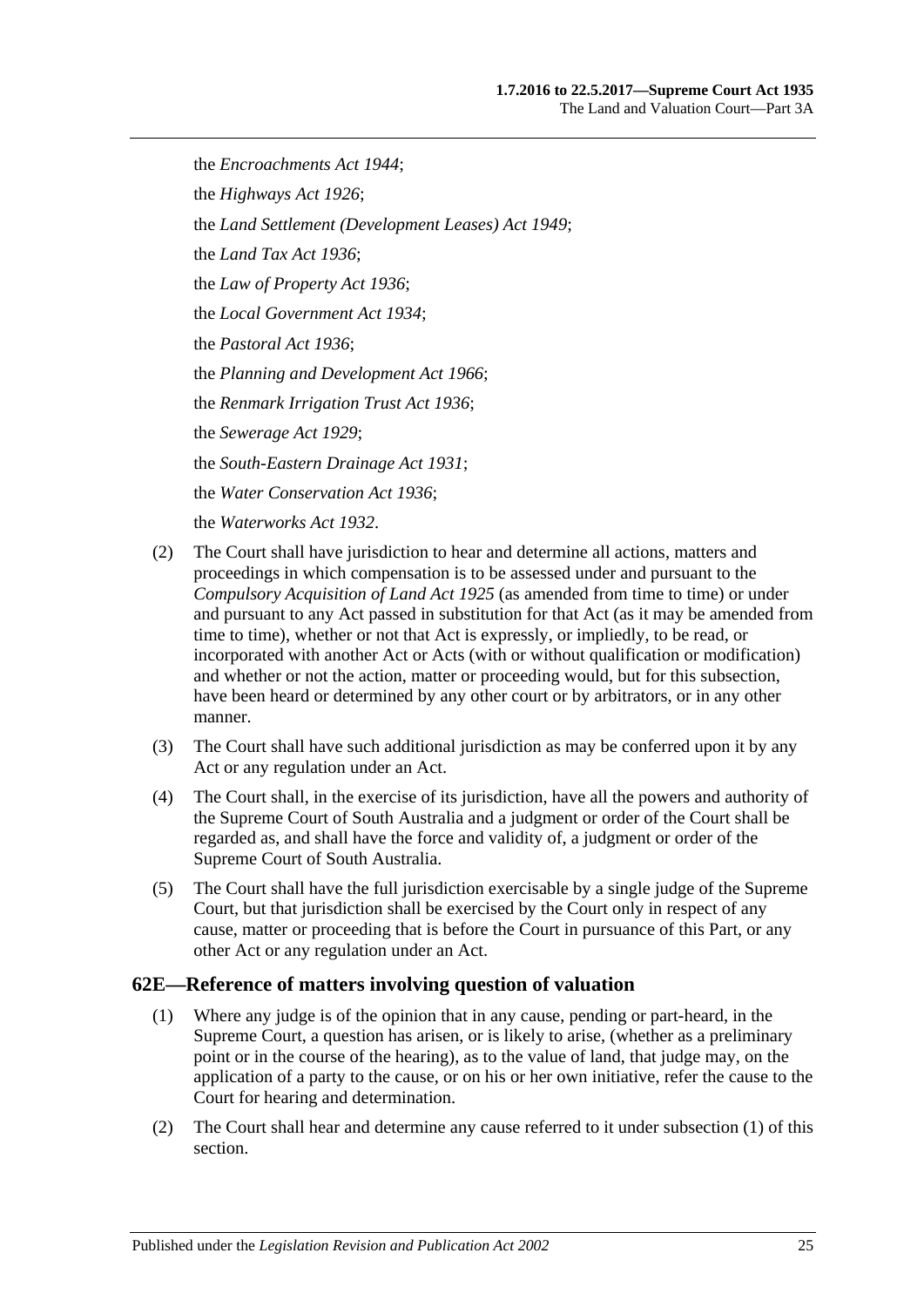### <span id="page-25-0"></span>**62F—Appeals and cases stated**

The provisions of [sections](#page-21-0) 49 and [50](#page-21-1) of this Act shall extend and apply to and in relation to the Land and Valuation Court and any judgment, order or direction thereof.

#### <span id="page-25-1"></span>**62G—Right of crown**

The Crown shall be entitled to appear before the Court in any matter or proceeding in which the public interest, or any right or interest of the Crown, may be involved or affected.

#### <span id="page-25-2"></span>**62H—Rules of Court**

- (1) Rules of Court may be made under this Act by the judge upon whom the jurisdiction of the Court has been conferred to regulate the practice and procedure of the Court and to provide for any matters necessary or expedient for the purposes of this Part.
- (2) The power to make rules under this section includes power to make rules in respect of any jurisdiction conferred on the Court by this or any other Act, whenever passed.
- (3) The rules may confer or impose on the registrar such powers, authorities, functions and duties in relation to the administration of the business of the court as may be necessary or expedient for the purposes of this Part.
- (3a) A master may exercise such jurisdiction of the court as may be conferred on him by the rules.
- (3b) Subject to the rules, an appeal from a judgment, order, direction or decision of a master made in the exercise of a jurisdiction conferred by the rules shall lie to a judge upon whom the jurisdiction of the court has been conferred.
- (4) Where provisions in respect of the practice or procedure of the Court are contained in this, or any other Act, or in general orders or rules made under the authority of this or any other Act, rules of Court may be made under this section for modifying those provisions to any extent that may be necessary or expedient.
- (5) Rules of Court made under this section take effect from the date of publication in the Gazette or some later date specified in the rules.

#### <span id="page-25-3"></span>**62I—Sittings of Court**

The Court shall sit at such times and places as the judge exercising the jurisdiction of the Court directs.

# <span id="page-25-4"></span>**Part 4—Procedure generally**

## <span id="page-25-5"></span>**63—Criminal procedure**

- (1) The practice and procedure in all criminal causes and matters, including the practice and procedure upon appeal, except as expressly altered by this Act, shall be the same as the practice and procedure in similar causes and matters before the passing of this Act.
- (2) Proceedings in *quo warranto* shall be deemed to be civil proceedings whether for the purposes of appeal or otherwise.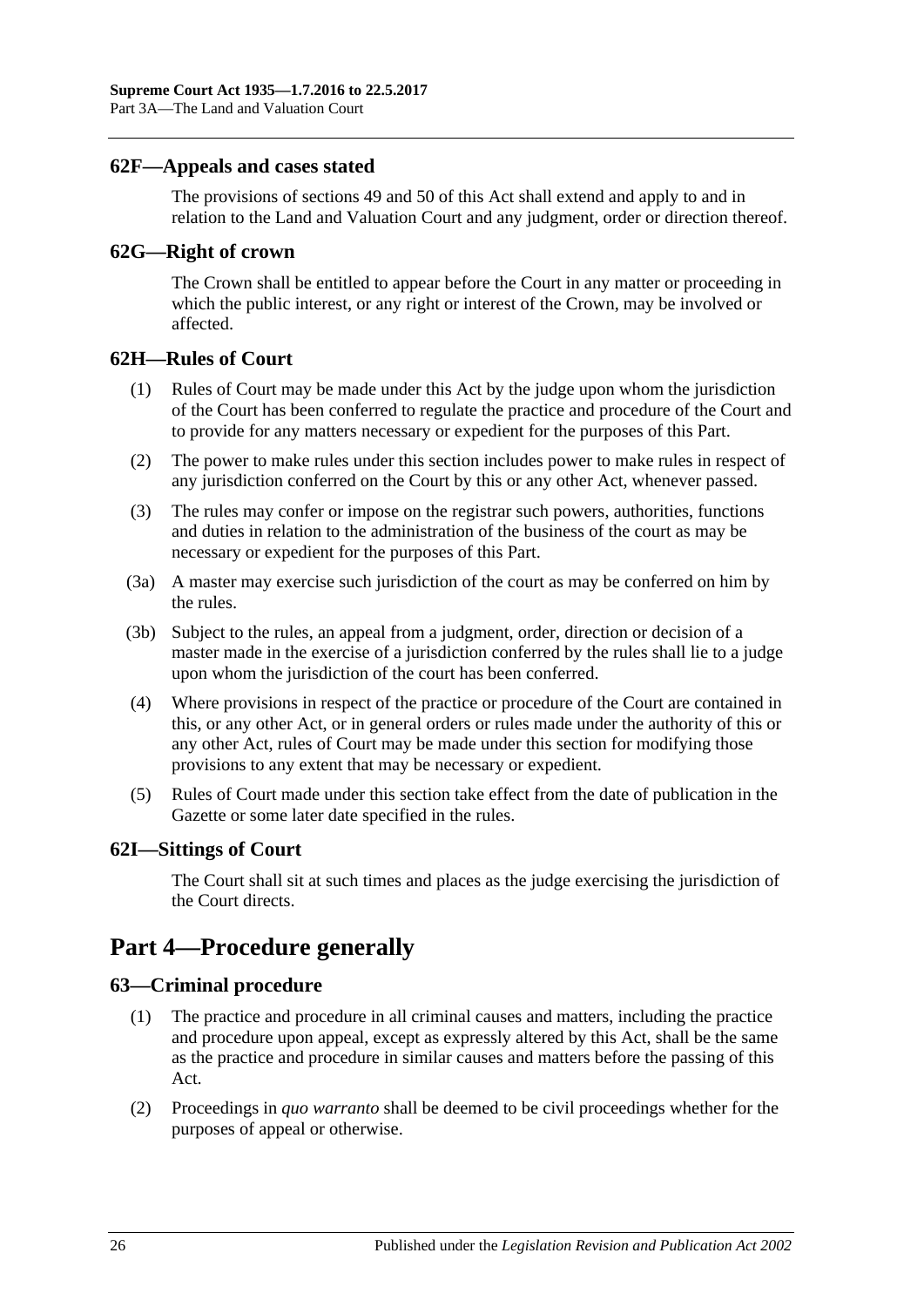### <span id="page-26-0"></span>**64—Saving of existing procedure**

Save as is otherwise provided in this or any other Act, the practice and procedure of the court shall be as prescribed in the existing rules, and in all matters, for which no other provision is made, all forms and methods of procedure, which, under or by virtue of any law, general order or rules whatsoever, were formerly in force in the court, may continue to be used in the like cases and for the like purposes:

Provided that nothing in this section shall be deemed to affect the power of the judges to make rules of court repealing or altering the existing rules.

#### <span id="page-26-1"></span>**65—Mediation and conciliation**

- (1) Subject to and in accordance with the rules of court, the court constituted of a judge or master may, with or without the consent of the parties, or the registrar may, with the consent of the parties, appoint a mediator and refer a civil proceeding or any issues arising in a civil proceeding for mediation by the mediator.
- (2) A mediator appointed under this section has the privileges and immunities of a judge and such of the powers of the court as the court may delegate.
- (3) A mediator appointed under this section must not, except as required or authorised to do so by law, disclose to another person any information obtained in the course or for the purposes of the mediation.
- (4) The court may itself endeavour to achieve a negotiated settlement of a civil proceeding or resolution of any issues arising in a civil proceeding.
- (5) A judge or master who attempts to settle a proceeding or to resolve any issues arising in a proceeding is not disqualified from taking further part in the proceeding but will be so disqualified if he or she is appointed as a mediator in relation to the proceeding.
- (6) Evidence of anything said or done in an attempt to settle a proceeding by mediation under this section is not subsequently admissible in the proceeding or in related proceedings.
- (7) If a case is settled under this section, the terms of the settlement may be embodied in a judgment.

#### <span id="page-26-2"></span>**66—Trial of issues by arbitrator**

- (1) The court may refer a civil proceeding or any issues arising in a civil proceeding for trial by an arbitrator.
- (2) The arbitrator may be appointed either by the parties to the proceeding or by the court.
- (3) The arbitrator becomes for the purposes of the reference an officer of the court and may exercise such of the powers of the court as the court delegates to the arbitrator.
- (4) The court will, unless good reason is shown to the contrary, adopt the award of the arbitrator as its judgment on the action or issues referred.
- (5) The costs of the arbitrator will be borne, in the first instance, equally by the parties or in such other proportions as the court may direct, but the court may subsequently order that a party be reimbursed wholly or in part by another party for costs incurred under this subsection.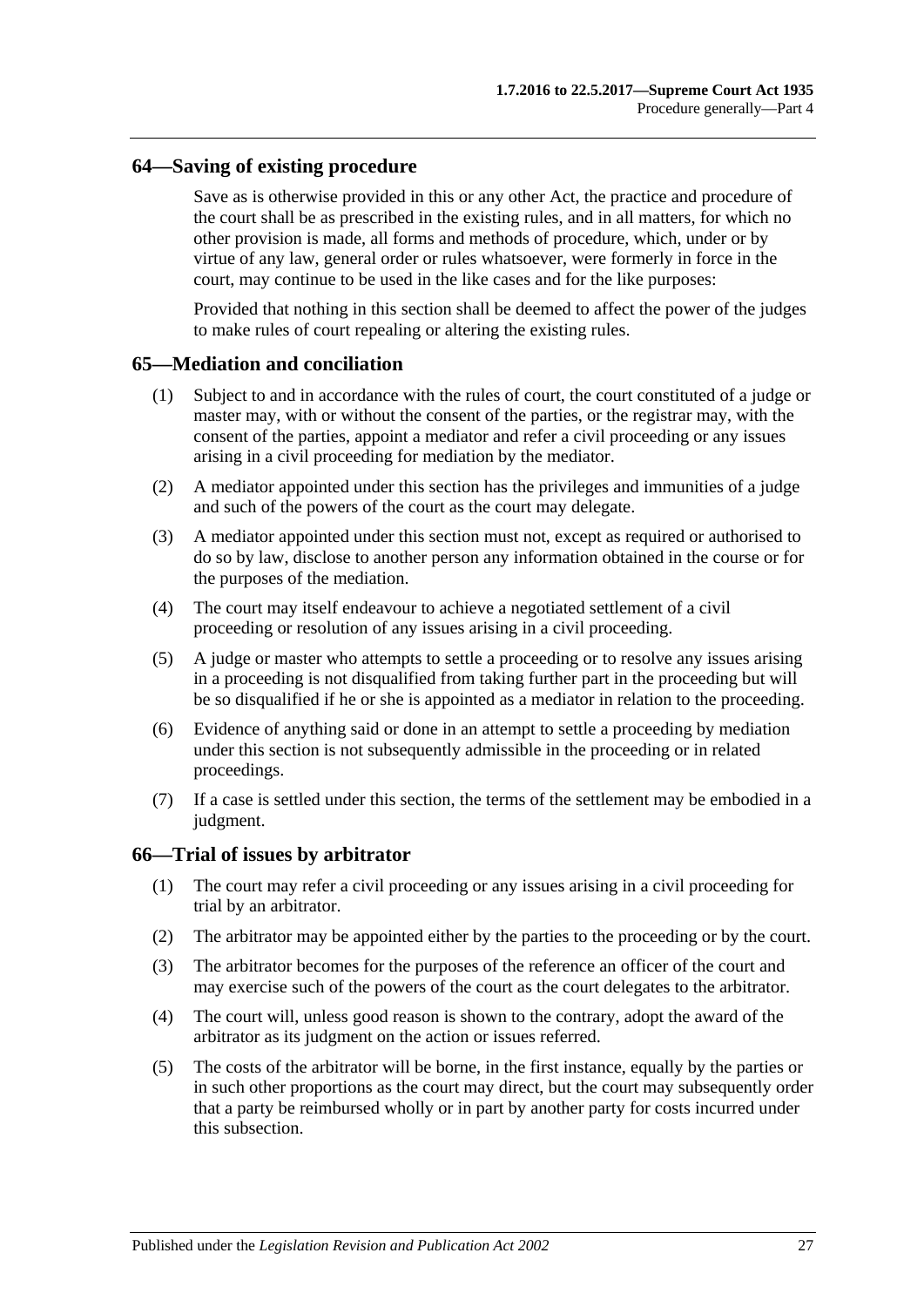## <span id="page-27-0"></span>**67—Expert reports**

- (1) The court may refer any question arising in a civil proceeding for investigation and report by a referee who is an expert in the relevant field.
- (2) A person to whom a question is referred under this section becomes for the purposes of the investigation an officer of the court and may exercise such of the powers of the court as the court delegates.
- (3) The court may adopt a report obtained under this section in whole or part.
- (4) The costs of the expert's investigation and report will be borne, in the first instance, equally by the parties or in such other proportions as the court may direct, but the court may subsequently order that a party be reimbursed wholly or in part by another party for costs incurred under this subsection.

#### <span id="page-27-1"></span>**71—Assessors**

- (1) Subject to any rules of court, and to the right of having cases submitted to the verdict of a jury in accordance with the *[Juries Act](http://www.legislation.sa.gov.au/index.aspx?action=legref&type=act&legtitle=Juries%20Act%201927) 1927*, the court may in any cause or matter before the court, in which it thinks it expedient so to do, call in the aid of one or more assessors, specially qualified, and try and hear such cause or matter wholly or partially, with the assistance of such assessors.
- (2) The remuneration, if any, to be paid to such assessors shall be determined by the court, and the sum so fixed shall be paid by the sheriff in the same manner as jury fees are paid.

## <span id="page-27-2"></span>**72—Rules of court**

- (1) Rules of court may be made under this Act by any three or more judges of the Supreme Court for any of the following purposes:
	- (a) for regulating the sittings of the court, and of the judges sitting in chambers and the vacations to be observed by the court and the officers of the court;
	- (b) for regulating the pleading practice and procedure of the court in any jurisdiction, and the initiating of actions and proceedings therein;
	- (c) for imposing mutual obligations on parties to proceedings in the court to disclose to each other the contents of expert reports or other material of relevance to the proceedings before the proceedings are brought to trial;
	- (d) for regulating any matters relating to the referral of a proceeding or issues arising in a proceeding to a mediator or arbitrator, the conduct of mediations or arbitrations or the referral of questions for investigation and report by an expert (whether appointed under [section](#page-27-0) 67 or otherwise);
	- (e) for regulating and directing the means by which particular facts may be proved, and the mode in which evidence thereof may be given in any proceedings, or at any stage of the proceedings, and in relation to the purposes aforesaid for allowing examinations, affidavits, or depositions to be read at any trial or hearing, or in any cause or matter, or allowing secondary evidence to be given, and for providing that the court or a judge may give special directions or make special orders in relation to any of the matters aforesaid;
	- (ea) for empowering the court—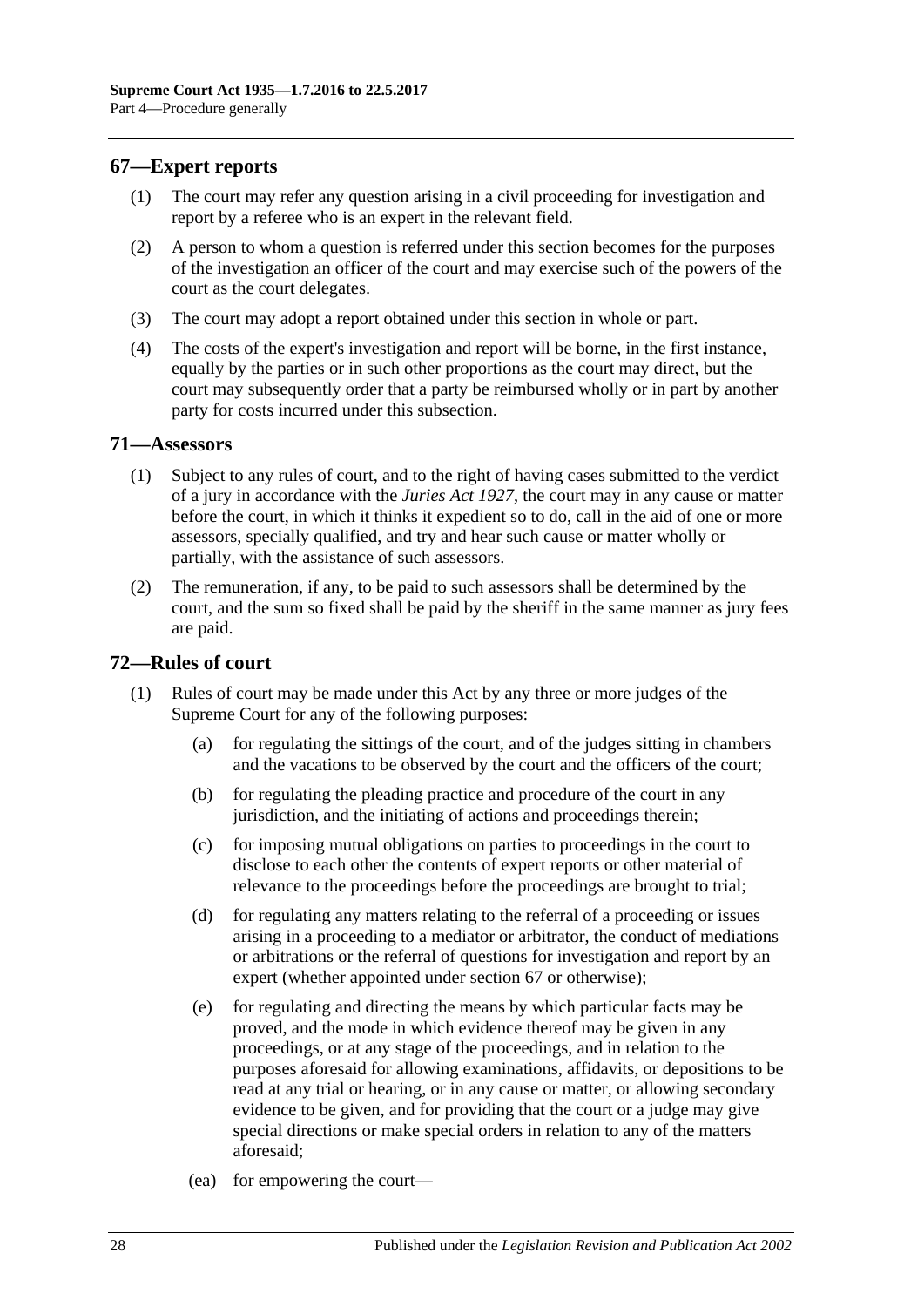- (i) to order the carrying out of a biological or other scientific test that may be relevant to the determination of a question before the court; and
- (ii) to include in such an order directions about the carrying out of the test and, in particular, directions requiring a person (including a party to the proceedings) to submit to the test or to have a child or other person who is not of full legal capacity submit to the test; and
- (iii) if a party is required to submit to the test, or to have another submit to the test—to include in the order a stipulation that, if the party fails to comply with the order, the question to which the test is relevant will be resolved adversely to the party;
- (f) for empowering a master to do any such thing and to transact any such business and to exercise any such authority and jurisdiction in respect of the same, including the jurisdiction to refer a bill of costs for adjudication, or to refer any other matter to a master, as by virtue of any statute, custom, or rule or practice of court may be done, transacted, or exercised by a judge;
- (g) for regulating any matters relating to the business, authority and jurisdiction that may be transacted or exercised by the master;
- (h) for regulating the duties of the officers of the court and the costs of proceedings therein (including the costs to be allowed to practitioners of the court in respect of business transacted in the court or the offices thereof), and the conduct of any business coming within the cognizance of the court, for which provision is not expressly made by any Act;
- (i) for conferring on the registrar or other member of the non-judicial staff of the court the power to adjudicate costs;
- (j) for regulating the admission of barristers, solicitors, attorneys, and proctors of the court;
- (k) and generally for any purpose mentioned in this Act or for carrying its provisions into effect.
- (2) The power to make rules conferred by this section shall be deemed to include power to make rules in respect of any jurisdiction conferred upon the court or a judge thereof by any Act whenever passed.
- (3) Where any provisions in respect of the practice or procedure of the court are contained in this or any other Act of Parliament, or in general orders or rules made under the authority of any Act, rules of court may be made for modifying such provision to any extent that may be deemed necessary.
- (4) Rules of Court made under this section take effect from the date of publication in the Gazette or some later date specified in the rules.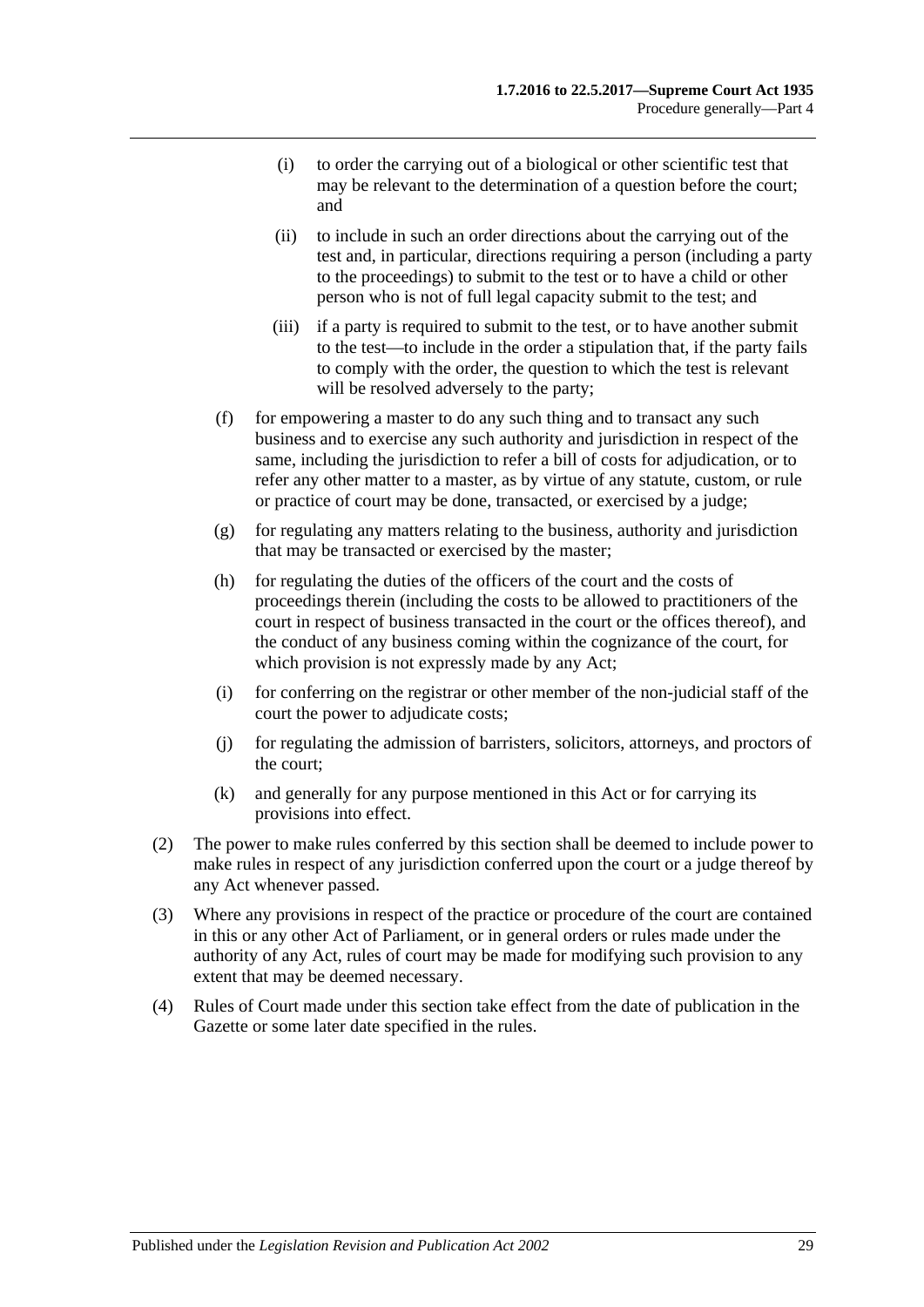# <span id="page-29-0"></span>**Part 6—Officers of the court**

# <span id="page-29-1"></span>**Division 1—Registrar**

## <span id="page-29-2"></span>**82—The registrar**

- (1) There shall be a registrar of the court.
- (2) No registrar shall be appointed, dismissed or reduced in status, nor shall the office of registrar be abolished, except upon the recommendation, or with the concurrence, of the Chief Justice.
- (3) The registrar is the court's principal administrative officer.
- (3a) The registrar may, in addition to exercising the functions and duties assigned to him or her by this Act or any other Act, exercise any procedural or non-judicial powers of the court assigned by the Chief Justice or by rules of court under this or any other Act.
- (4) The registrar shall, in relation to the performance and discharge of his functions and duties (so far as they relate to the business of the court), be subject to the control and direction of the Chief Justice.

# <span id="page-29-3"></span>**Division 2—Tipstaves**

## <span id="page-29-4"></span>**106—Appointment of tipstaves**

- (1) There will be such tipstaves of the court as are necessary.
- (2) No tipstaff will be appointed except on the recommendation of the Chief Justice.

## <span id="page-29-5"></span>**107—Duty of tipstaves**

The tipstaves of the court shall be in attendance on the sittings of the court, and any tipstaff may, without warrant, apprehend and lodge in prison all persons who, by the court or any judge, are ordered to be apprehended or committed into prison for contempt of court or otherwise.

## <span id="page-29-6"></span>**108—Other duties**

Every tipstaff shall perform all such other duties as from time to time are by the court or a judge or rules of court directed to be performed by him.

## <span id="page-29-7"></span>**Division 3—Further provisions as to officers**

## <span id="page-29-8"></span>**109—Appointment of other officers**

- (1) The court shall have such other officers as are necessary for the administration of justice therein, and for the due execution of the judgments, decrees, orders, and processes thereof.
- (2) Subject to [subsection](#page-29-9) (3), no such other officer will be appointed except on the recommendation of the Chief Justice.
- <span id="page-29-9"></span>(3) The associates to the judges will be appointed and may be removed from office by the Chief Justice, but otherwise will be subject to the *[Courts Administration Act](http://www.legislation.sa.gov.au/index.aspx?action=legref&type=act&legtitle=Courts%20Administration%20Act%201993) 1993* in the same way as other staff of the court appointed under that Act.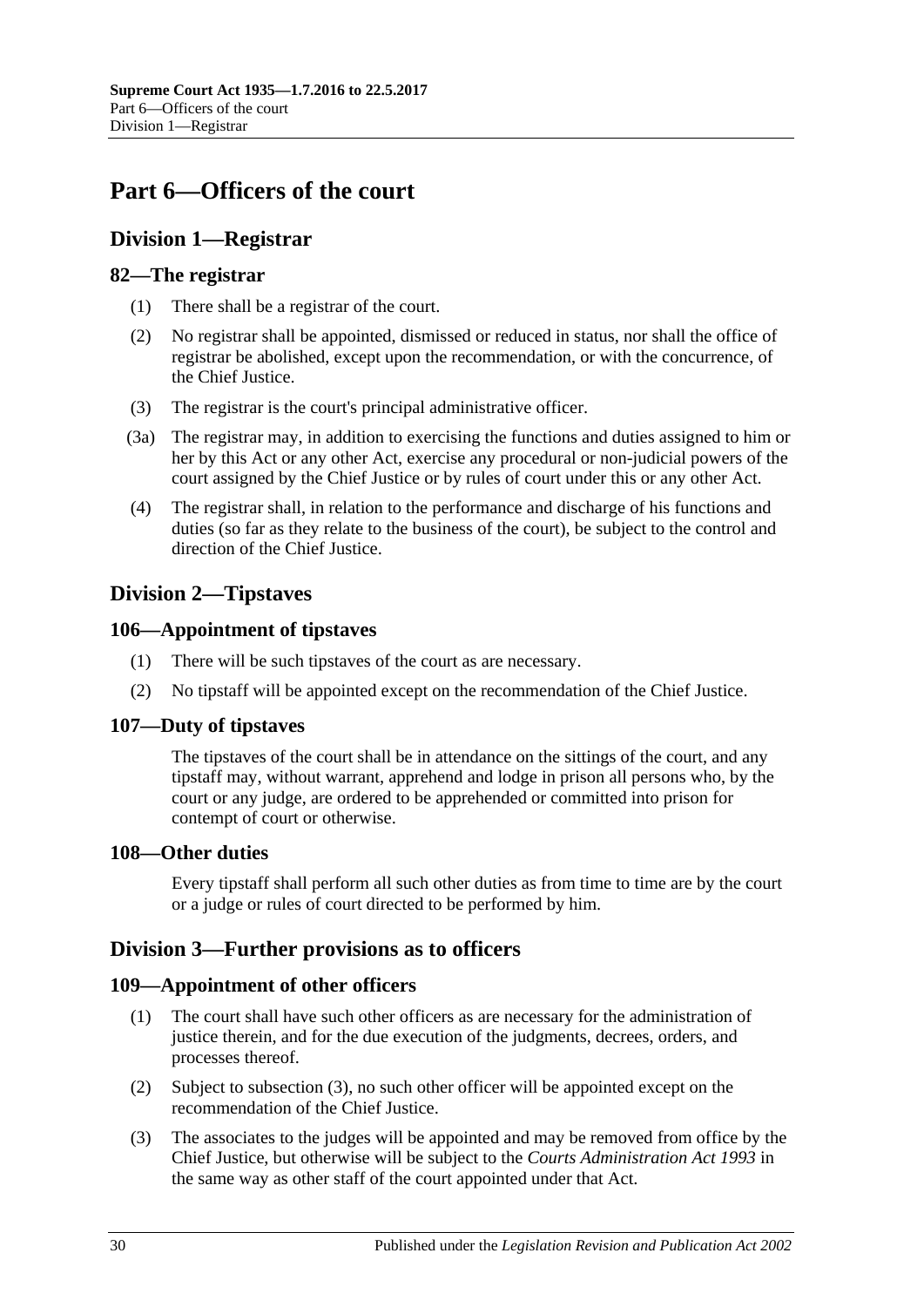# <span id="page-30-0"></span>**110—Duties of officers**

Subject to this Act, the business to be performed in the court, or in the chambers of any judge, other than that performed by the judges, shall be distributed among the officers of the court, in such manner as is directed by rules of court, or, in any cases not provided for by rules of court, as the court or any judge thereof may direct, and such officers shall perform such duties in relation to such business as is directed by this Act or by rules of court, or by such court or any judge thereof; and, subject to this Act and such rules of court, all such officers respectively shall continue to perform the same duties as nearly as may be in the same manner as if this Act had not passed.

# <span id="page-30-1"></span>**110A—Administrative and ancillary staff**

- (1) The court's administrative and ancillary staff consists of—
	- (a) the registrar; and
	- (b) any other persons appointed to the non-judicial staff of the Court.
- (2) The Court's administrative and ancillary staff (other than judges' associates) will be appointed under the *[Courts Administration Act](http://www.legislation.sa.gov.au/index.aspx?action=legref&type=act&legtitle=Courts%20Administration%20Act%201993) 1993*.

# <span id="page-30-2"></span>**110B—Responsibilities of non-judicial staff**

A member of the court's administrative or ancillary staff is responsible to the Chief Justice (through any properly constituted administrative superior) for the proper and efficient discharge or his or her duties.

# <span id="page-30-3"></span>**Part 7—Miscellaneous provisions**

## <span id="page-30-4"></span>**111—Rules as to division of loss upon collision at sea**

(1) Where, by fault of two or more vessels, damage or loss is caused to one or more vessels, to their cargoes or freight, or to any property on board, the liability to make good the damage or loss shall be in proportion to the degree in which each vessel was in fault:

Provided that, if, having regard to all the circumstances of the case, it is not possible to establish different degrees of fault, the liability shall be apportioned equally.

- (2) Nothing in this section shall operate so as to render any vessel liable for any loss or damage to which her fault has not contributed.
- (3) Nothing in this section shall affect the liability of any person under a contract of carriage or any contract, or shall be construed as imposing any liability upon any person from which he is exempted by any contract or by any provision of law or as affecting the right of any person to limit his liability in manner provided by law.
- (4) For the purposes of this section, the expression *freight* includes passage money and hire, and references to damage or loss caused by the fault of a vessel shall be construed as including references to any salvage or other expenses consequent upon that fault, recoverable at law by way of damages.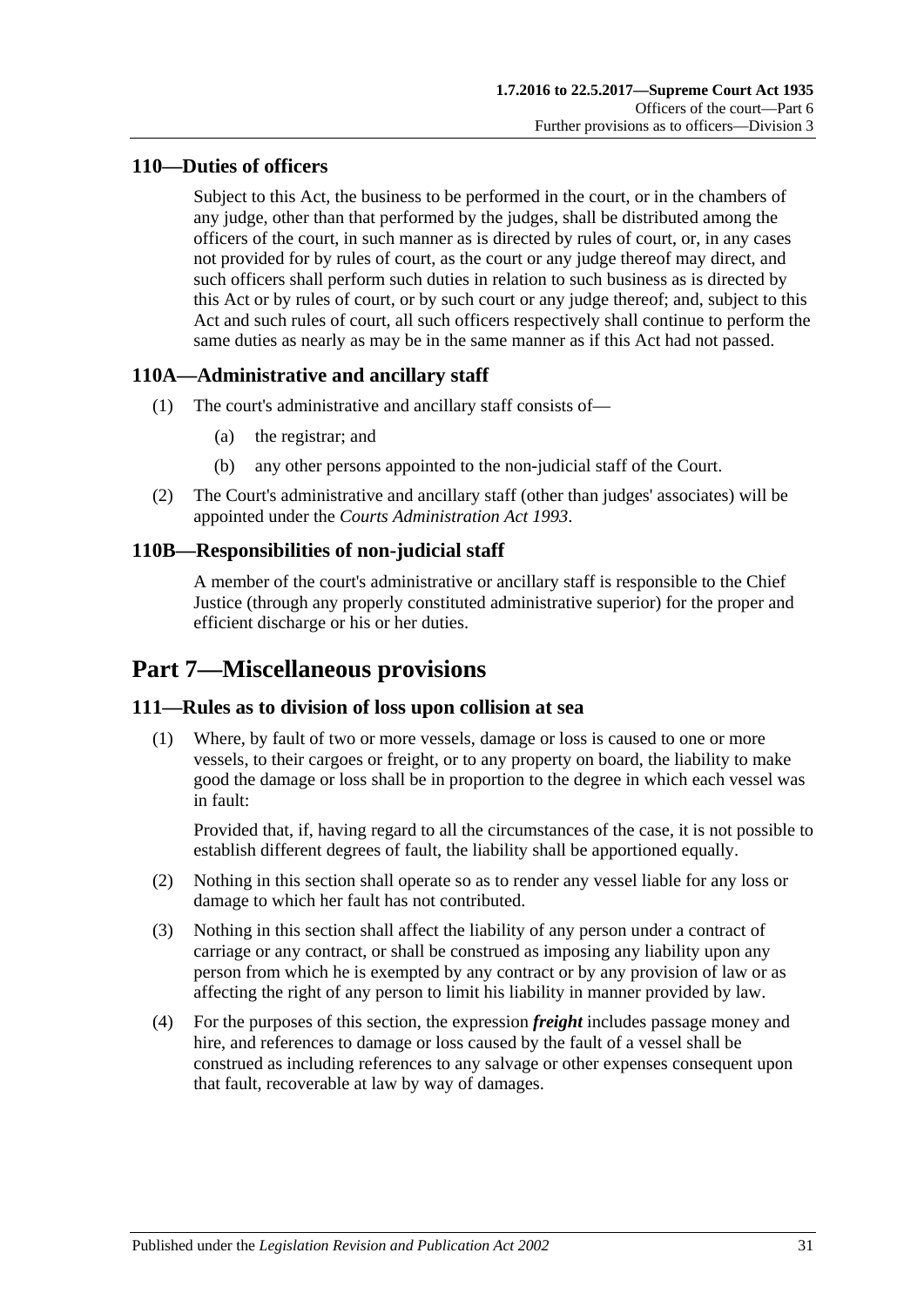## <span id="page-31-0"></span>**112—Damages for personal injuries**

- (1) Where loss of life or personal injuries are suffered by any person on board a vessel owing to the fault of that vessel and of any other vessel or vessels, the liability of the owners of the vessels shall be joint and several.
- (2) Nothing in this section shall be construed as depriving any person of any right of defence on which, independently of this section, he might have relied in an action brought against him by the person injured or any person or persons entitled to sue in respect of such loss of life, or shall affect the right of any person to limit his liability in cases to which this section relates in the manner provided by law.

## <span id="page-31-4"></span><span id="page-31-1"></span>**113—Right of contribution**

(1) Where loss of life or personal injuries are suffered by any person on board a vessel owing to the fault of that vessel, and any other vessel or vessels, and a proportion of the damages is recovered against the owner of one of the vessels which exceeds the proportion in which she was in fault, he may recover by way of contribution the amount of the excess from the owners of the other vessels to the extent to which those vessels were respectively in fault:

Provided that no amount shall be so recovered which could not, by reason of any statutory or contractual limitation of, or exemption from, liability, or which could not for any other reason, have been recovered in the first instance as damages by the persons entitled to sue therefor.

(2) In addition to any other remedy provided by law, the persons entitled to any contribution as provided by [subsection](#page-31-4) (1) of this section shall, for the purpose of recovering the contribution, have subject to the provisions of this Act, the same rights and powers as the persons entitled to sue for damages in the first instance.

## <span id="page-31-2"></span>**114—Interest on judgment debts**

- (1) All money, including costs, payable under any judgment or order shall bear interest at the rate from time to time prescribed by the rules of court.
- (2) The interest shall be computed from the following times:
	- (a) in the case of money other than adjudicated costs, from the time specified in the judgment or order, and if no time is so specified from the date of the judgment or order;
	- (b) in the case of adjudicated costs, from the date of the certificate of the adjudicating officer by whom the costs were adjudicated or an earlier date specified by the adjudicating officer in the certificate.

## <span id="page-31-3"></span>**117—Orders to bring prisoners for examination**

- (1) Any sheriff, gaoler, or other officer, having the custody of any prisoner, whose evidence is required in any action, trial, or proceeding, civil or criminal, shall upon receiving an order of a judge for that purpose, take such prisoner for examination before the court, or any judge thereof, or before any official or arbitrator or other person appointed to take any examination.
- (2) Such an order may be obtained upon affidavit by the party requiring the attendance of such prisoner, and shall set forth the time when and place where such prisoner is to be taken for the purpose of the examination.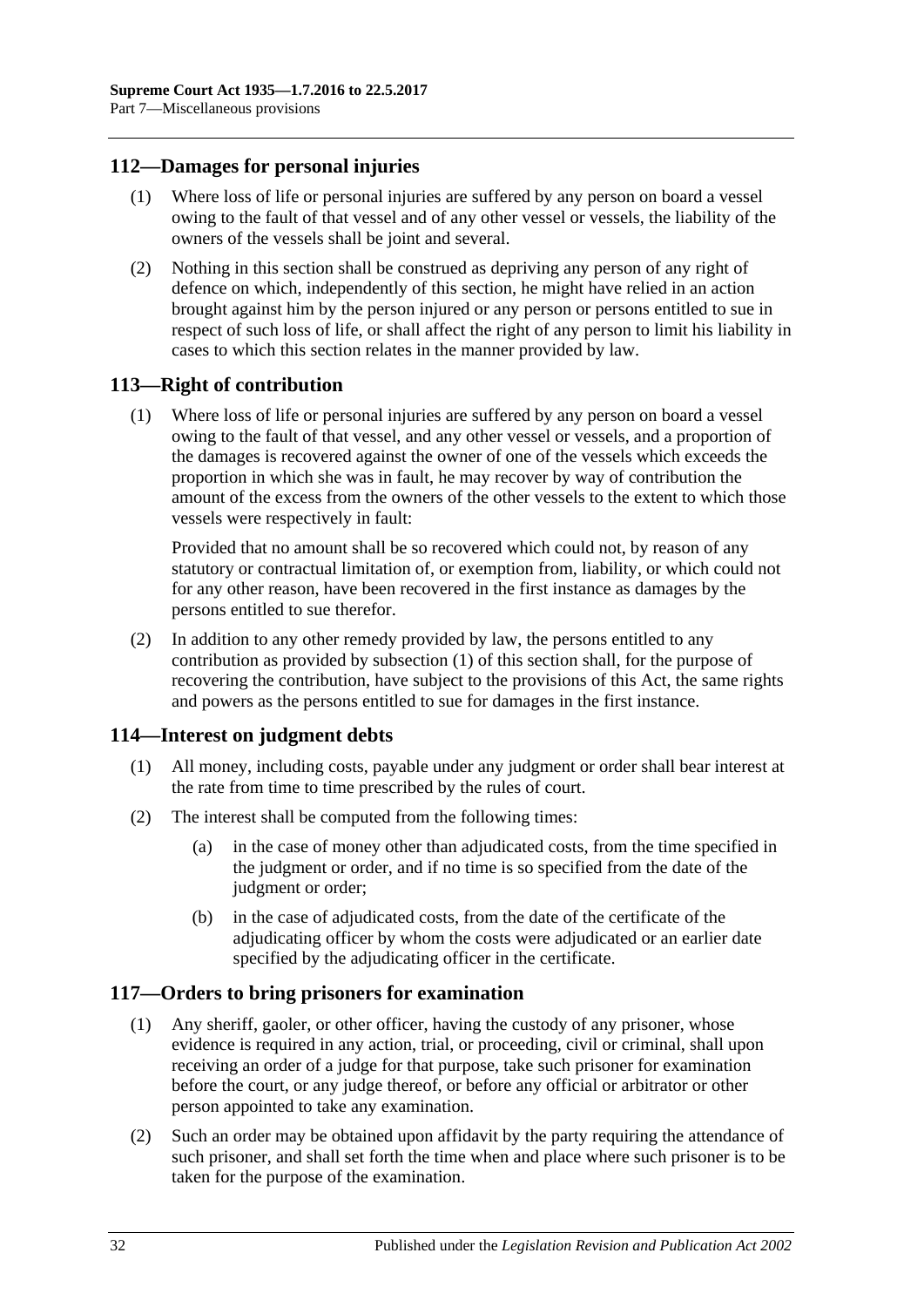(3) The officer so ordered as aforesaid shall be entitled to be paid the like travelling and other expenses, and compensation for loss of time, as upon attendance at a trial.

#### <span id="page-32-0"></span>**118—Legal process**

- (1) Any process of the court may be issued, served or executed on a Sunday as well as any other day.
- (2) The validity of process is not affected by the fact that the person who issued it dies or ceases to hold office.

#### <span id="page-32-6"></span><span id="page-32-1"></span>**118A—Service**

- (1) If it is not practicable to serve any process, notice or other document relating to civil or criminal proceedings in the manner otherwise prescribed or contemplated by law, the court may, by order—
	- (a) provide for service by post; or
	- (b) make any other provision that may be necessary or desirable for service.
- (2) Any process, notice or other document served in accordance with an order under [subsection](#page-32-6) (1) will, despite any other law, be taken to have been duly served.

#### <span id="page-32-2"></span>**119—Suitors' funds to vest in master**

All suitors' funds shall be vested in the registrar on behalf of the court and shall be dealt with by him in accordance with this Act and the rules of court, and any order of the court or a judge.

#### <span id="page-32-3"></span>**120—Securities in court**

All securities standing in court or at any time deposited in court shall be held by the registrar in trust to apply the same in accordance with law.

#### <span id="page-32-4"></span>**121—Liability of Treasurer for default of master**

- (1) The Treasurer shall be liable to make good to the suitors of the court all suitors' funds and securities in court, and for that purpose may by authority of this Act, and without any further appropriation, make any necessary payments out of the general revenue of the State.
- (2) If the Chief Justice certifies to the Treasurer in writing that the registrar has failed to pay any money in court or to transfer or deliver any securities in court required by law or by any order of the court to be paid, transferred, or delivered by him, or has been guilty of any default with respect to any such money or securities, the Treasurer shall pay out of the general revenue to such persons as are named by the Chief Justice in the certificate, such sums as the Chief Justice certifies in writing to be required for the purpose of paying the money so required to be paid or of replacing the securities so required to be transferred or delivered, or of making good such default.

## <span id="page-32-5"></span>**122—Banking and investment of suitors' funds**

- (1) All suitors' funds shall, as soon as practicable after payment into, or deposit in court, be paid into the Treasury or an ADI in Adelaide.
- (2) Such funds or such part thereof as the rules direct shall be invested in such manner and at such times as the rules of court prescribe.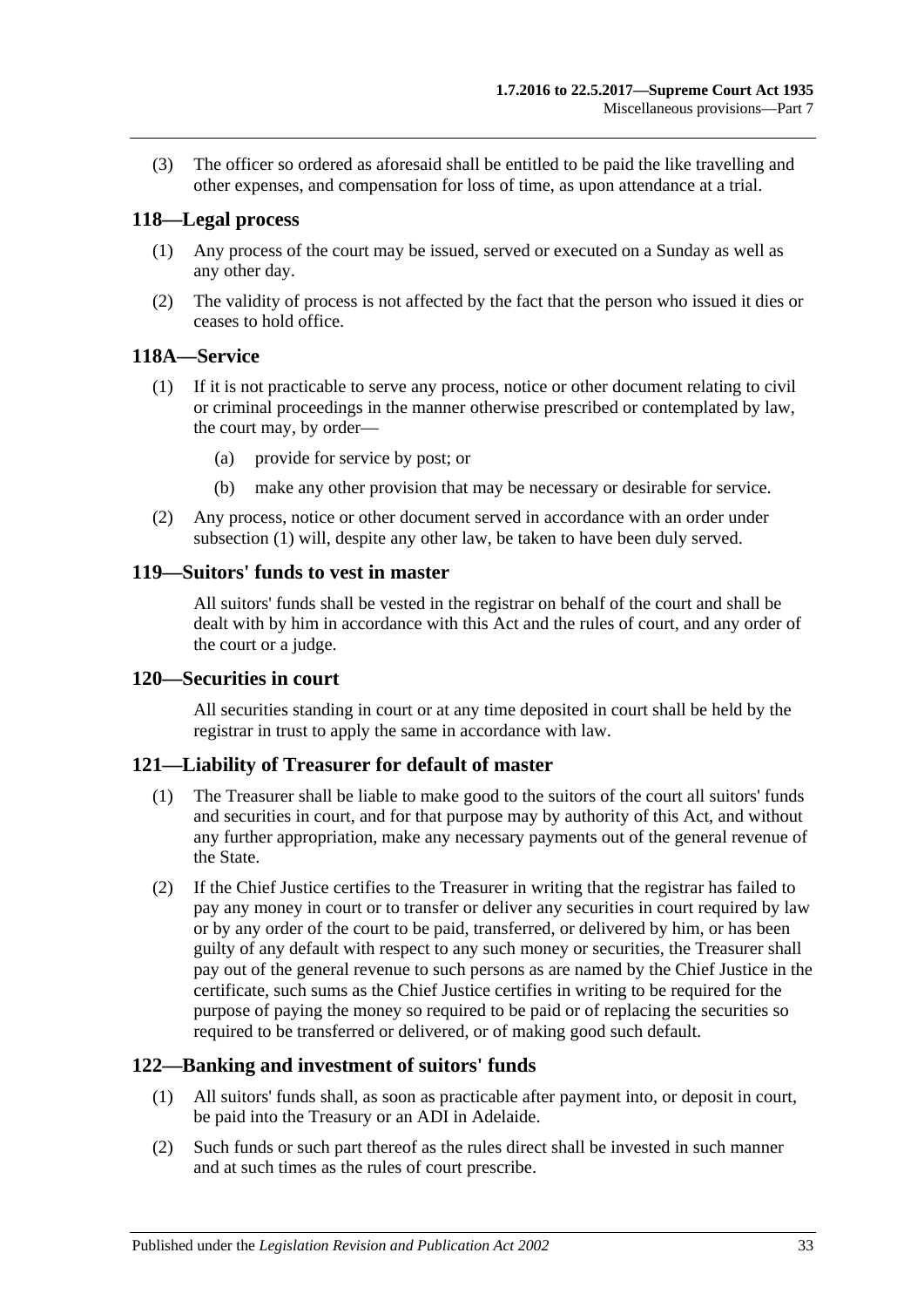- (3) The interest or other income from such investment shall be dealt with as prescribed by rules of court.
- (4) Until rules of court are made under this section the law and practice relating to the deposit, payment, delivery and transfer in into and out of court of suitors' funds and securities which belong to suitors, shall continue as at the commencement of this Act.

#### <span id="page-33-0"></span>**123—Investments made under order of the court**

Any money in court which under the rules of court or under the order of the court is required to be laid out in any particular investment shall be so laid out notwithstanding anything in this Act.

#### <span id="page-33-1"></span>**124—Validity of payments etc pursuant to rules of court**

All acts done by the registrar with reference to funds in court pursuant to and in accordance with rules of court shall be as valid and effectual as if they had been done in pursuance of an order of the court.

#### <span id="page-33-2"></span>**125—Remittances by post**

Where by rules of court the registrar is authorised to make payments of money to persons entitled thereto upon their request by transmitting to them by post crossed cheques or other documents intended to enable them to obtain payment of the sums expressed therein, the posting of a letter containing the cheque or document and addressed to the person entitled thereto at the address given by him in his request shall, as respects the liability of the registrar and of the Treasurer respectively, be equivalent to the delivery of the cheque or document to that person himself.

#### <span id="page-33-3"></span>**126—Power to appoint deputies**

In [sections](#page-32-3) 120 to 126, inclusive, the term registrar shall not include an acting registrar, but the registrar may do any act, sign or execute any instrument and exercise any authority required or authorised to be done, signed, executed, or exercised by him in relation to suitors' funds, by a deputy of the registrar appointed by the Chief Justice.

## <span id="page-33-4"></span>**126A—Certain trials of sexual offences to be given priority**

- (1) The court will give the necessary directions to ensure that a trial of a sexual offence where the alleged victim of the offence is a person to whom this section applies is given priority over any less urgent criminal trial and is dealt with as expeditiously as the proper administration of justice allows.
- (2) In this section—

#### *person to whom this section applies* means—

- (a) a child; or
- (b) a person with a disability that adversely affects the person's capacity to give a coherent account of the person's experiences or to respond rationally to questions;

*sexual offence* means—

- (a) rape; or
- (b) indecent assault; or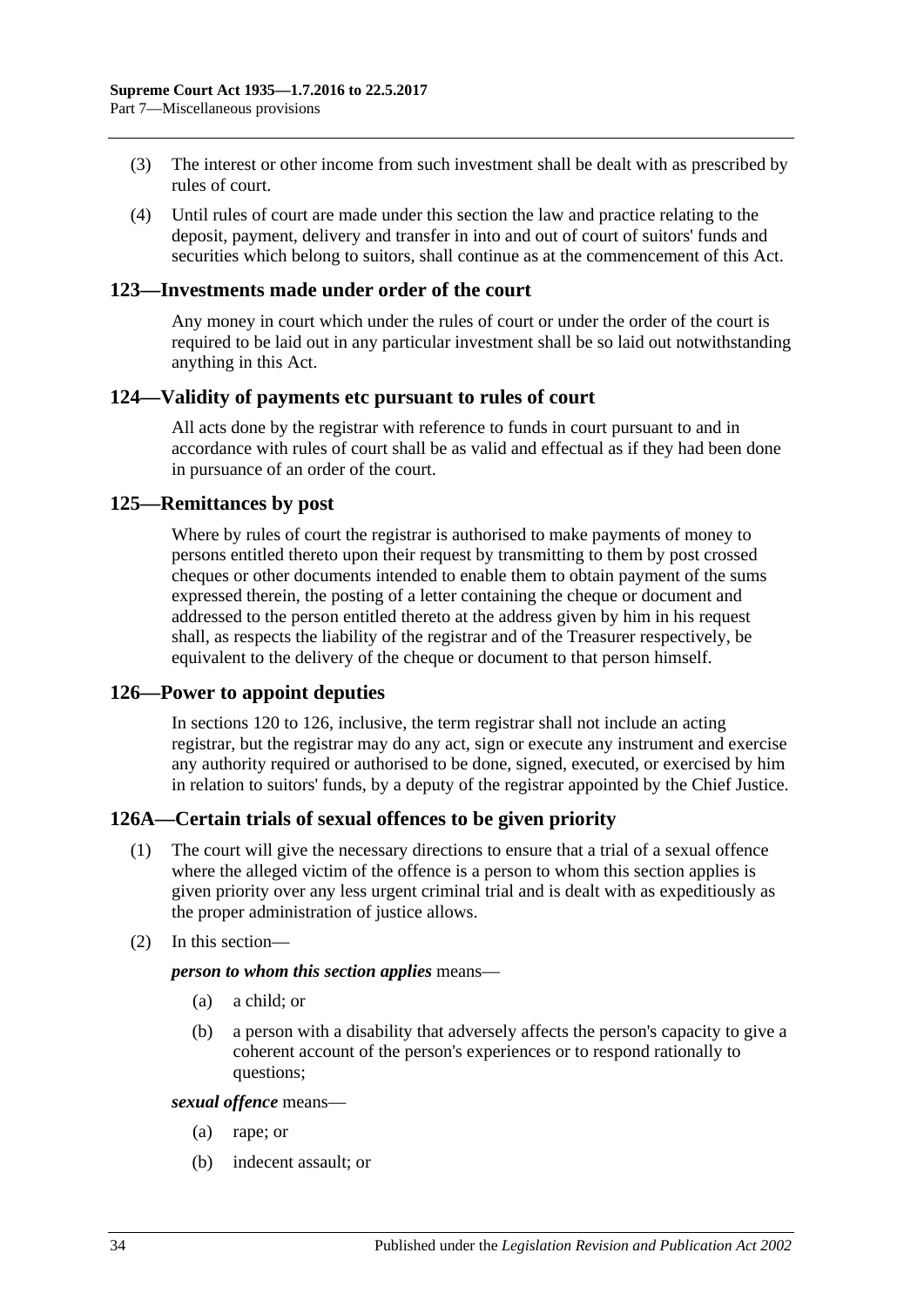- (c) any offence involving unlawful sexual intercourse or an act of gross indecency; or
- (d) incest; or
- (e) any offence involving sexual exploitation or abuse of a child, or exploitation of a child as an object of prurient interest; or
- (ea) an offence of sexual exploitation of a person with a cognitive impairment under section 51 of the *[Criminal Law Consolidation Act](http://www.legislation.sa.gov.au/index.aspx?action=legref&type=act&legtitle=Criminal%20Law%20Consolidation%20Act%201935) 1935*; or
- (f) any attempt to commit, or assault with intent to commit, any of the offences referred to in a preceding paragraph.

### <span id="page-34-0"></span>**127—Rules of Court**

The judges may make rules of court in accordance with the provisions for making rules of court contained in this Act for regulating—

- (a) the deposit, payment, delivery and transfer in, into, and out of court of money and securities which belong to suitors or are otherwise capable of being deposited in or paid or transferred into court or under the custody of the court; and
- (b) the investment of and other dealings with money and securities in court; and
- (c) the disposal of the interest or other income from such investments; and
- (d) the execution of the orders of the court and the powers and duties of the registrar with reference to such money and securities; and
- (e) any other matters incidental to or connected with the matters previously mentioned in this section.

#### <span id="page-34-1"></span>**128—Payment to the Treasurer of unclaimed suitors' funds**

- (1) In the month of July in every year the registrar shall pay to the Treasurer, as part of the general revenue of the State, all suitors' funds which, on the first day of that month, have been unclaimed for the period of six years next preceding.
- (2) Such moneys shall not be afterwards claimable from the Treasurer unless the court otherwise orders.

#### <span id="page-34-2"></span>**129—Party subsequently claiming may petition the Supreme Court etc**

- (1) If at any time after any such money has been so paid to the Treasurer, any person applies to the court, by summons, for the payment to him of that money or any part thereof, and the court is satisfied upon affidavit or other sufficient evidence adduced that the applicant is entitled to the whole or any part of the money claimed by him, the court shall make an order for payment of the sum to which the applicant is entitled, with or without such additional amount as would have accrued (whether as interest or otherwise) had that sum been retained by the court from the time when it was paid to the Treasurer to the time of the court order.
- (2) On any such order being served on the Treasurer he shall issue and pay the money mentioned in the order to the persons to whom it is payable by virtue of the order, and the receipt of any person to whom any such money is so paid shall be a full and valid discharge for the sum stated in the receipt to have been received.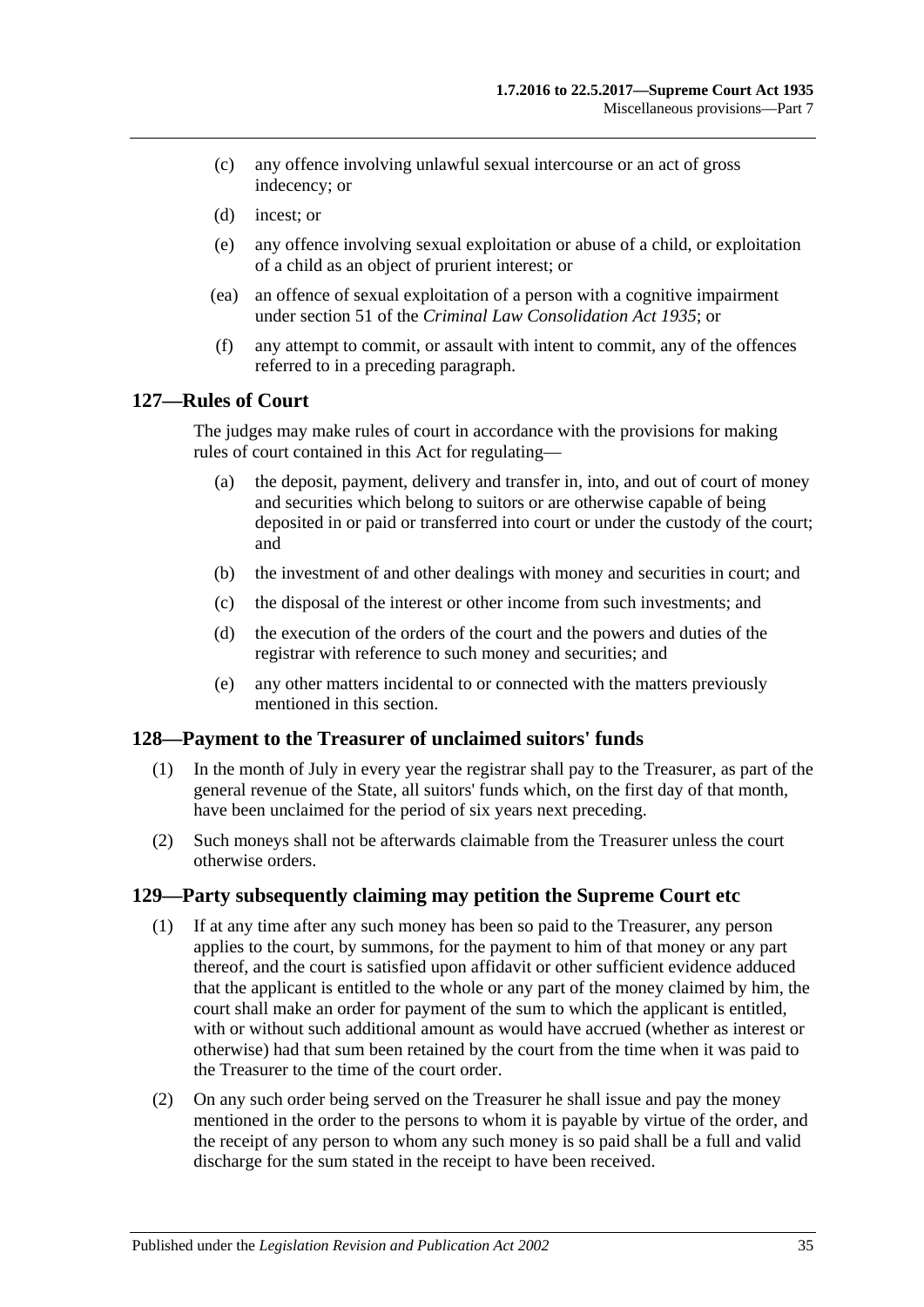## <span id="page-35-0"></span>**130—Court fees**

- (1) The Governor may, by regulation, prescribe and provide for the payment of fees in respect of proceedings in the court, or any step in such proceedings.
- (2) The court may remit or reduce a fee on account of the poverty of the party by whom the fee is payable or for any other proper reason.
- (3) Fees charged in respect of proceedings, or any step in proceedings, in the court's probate jurisdiction may be based on the value of the deceased person's estate or on any other basis, whether or not the fee exceeds the actual administrative cost incurred.

#### <span id="page-35-1"></span>**131—Accessibility to court records**

- (1) Subject to this section, the court must, on application by any member of the public, allow the applicant to inspect or obtain a copy of—
	- (aa) any process relating to proceedings and forming part of the court's records;
	- (a) a transcript of evidence taken by the court in any proceedings;
	- (b) any documentary material admitted into evidence in any proceedings;
	- (c) a transcript of submissions by counsel;
	- (d) a transcript of the judge's summing up or directions to the jury, in a trial by jury;
	- (e) a transcript of reasons for judgment (including remarks made by the court on passing sentence);
	- (f) a judgment or order given or made by the court.
- <span id="page-35-2"></span>(2) A member of the public may inspect or obtain a copy of the following material only with the permission of the court:
	- (a) material that was not taken or received in open court;
	- (b) material that the court has suppressed from publication;
	- (ba) sensitive material in the custody of the court;
	- (c) material placed before the court during sentencing proceedings;
	- (d) documentary material filed in connection with a preliminary examination;
	- (e) a transcript of any oral evidence taken at a preliminary examination;
	- (f) a photograph, slide, film, video tape, audio tape or other form of recording from which a visual image or sound can be produced;
	- (fa) a report prepared to assist the court in determining a person's eligibility for, or progress in, an intervention program (within the meaning of the *[Bail Act](http://www.legislation.sa.gov.au/index.aspx?action=legref&type=act&legtitle=Bail%20Act%201985) 1985* or the *[Criminal Law \(Sentencing\) Act](http://www.legislation.sa.gov.au/index.aspx?action=legref&type=act&legtitle=Criminal%20Law%20(Sentencing)%20Act%201988) 1988* or the *Intervention Orders (Prevention of Abuse) Act 2009*);
	- (g) material of a class prescribed by the regulations.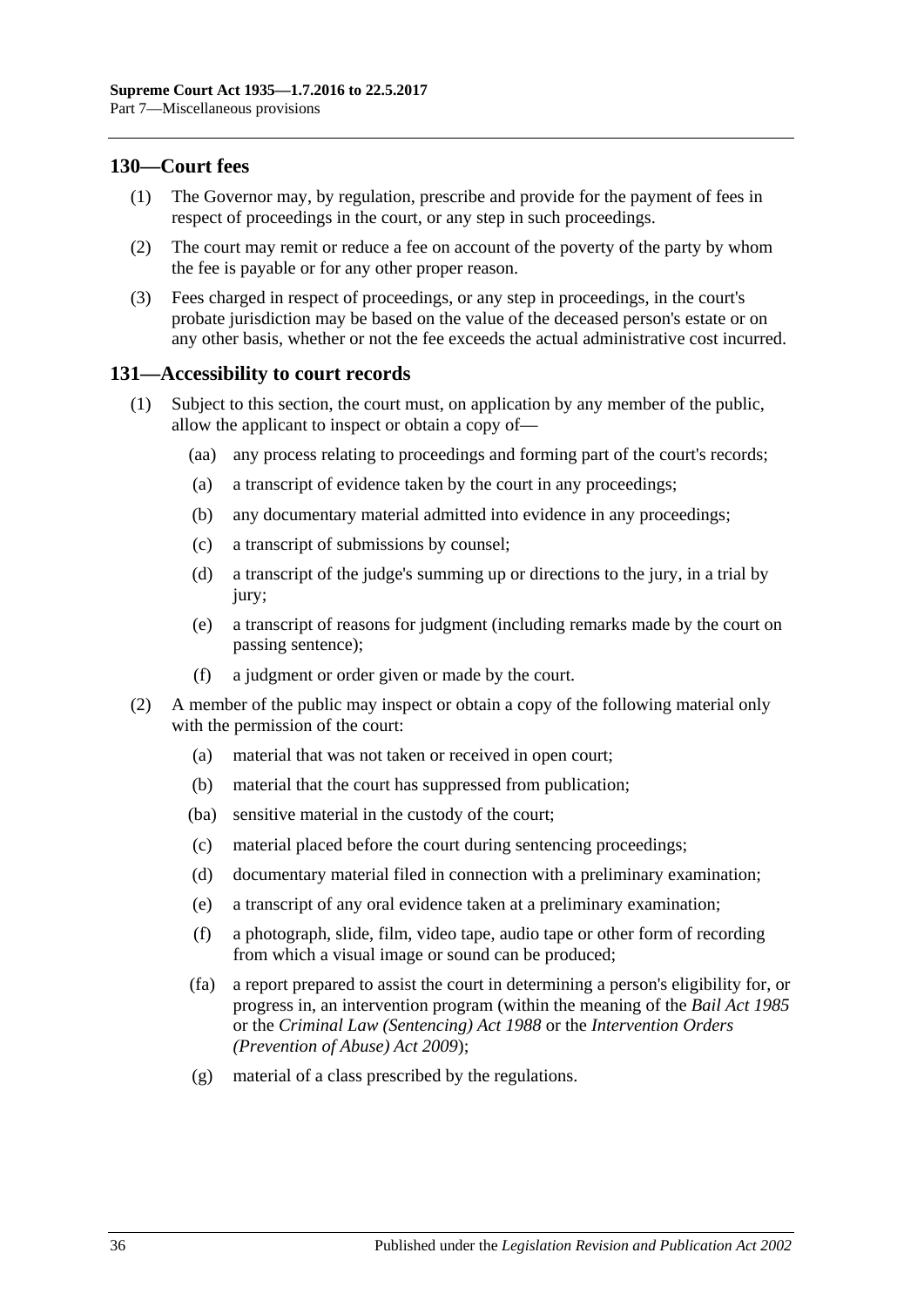- (3) The court may permit inspection or copying of material referred to in [subsection](#page-35-2) (2) subject to any of the following conditions:
	- (a) a condition that material that is sensitive material will be available for examination under the supervision of the court at a place specified in the notice and at a time to be arranged;
	- (b) a condition limiting the publication or use of the material;
	- (c) any other condition that the court considers appropriate.
- (4) A decision by the court on an application under this section is administrative and is final and not subject to any form of review.
- (4a) Despite the preceding subsections, if 100 years have passed since the end of the calendar year in which material referred to in this section became part of the court's records—
	- (a) in the case of records that have been delivered into the custody of State Records—section 26 of the *[State Records Act](http://www.legislation.sa.gov.au/index.aspx?action=legref&type=act&legtitle=State%20Records%20Act%201997) 1997* applies (to the exclusion of this section) to the giving of access to the records; and
	- (b) in any other case—a member of the public may, without any requirement to seek permission of the court, be given access to the records.
- (5) The court may charge a fee, fixed by regulation, for inspection or copying of material under this section.
- (6) In this section—

*sensitive material*—see section 67H of the *[Evidence Act](http://www.legislation.sa.gov.au/index.aspx?action=legref&type=act&legtitle=Evidence%20Act%201929) 1929*.

<span id="page-36-0"></span>

| Number and year<br>of Act | Short or long title of Act                                                                                                                                                                                                                                                                                                                                                                                                                                                  | <b>Extent of repeal</b> |
|---------------------------|-----------------------------------------------------------------------------------------------------------------------------------------------------------------------------------------------------------------------------------------------------------------------------------------------------------------------------------------------------------------------------------------------------------------------------------------------------------------------------|-------------------------|
| 15 of 1842                | An Act to regulate the Appointment and the Duties of the<br>Sheriff of the Province of South Australia                                                                                                                                                                                                                                                                                                                                                                      | The whole               |
| 3 of 1843                 | An Ordinance to amend an Ordinance intituled "An Act to<br>regulate the Appointment and Duties of the Sheriff of the<br>Province of South Australia"                                                                                                                                                                                                                                                                                                                        | The whole               |
| 9 of 1845                 | An Ordinance for adopting in South Australia certain parts of<br>an Act made and passed in the Imperial Parliament which was<br>held in the First and Second Years of the Reign of Her present<br>Majesty intituled "An Act for abolishing Arrest on mesne<br>Process in Civil Actions, except in certain cases; for extending<br>the remedies of Creditors against the property of Debtors; and<br>for amending the laws for the relief of Insolvent Debtors in<br>England | The whole               |
| 14 of 1845                | An Ordinance to provide for the performance of certain matters The whole<br>in the Supreme Court during the occasional absence of the<br>Judge at a distance from Adelaide                                                                                                                                                                                                                                                                                                  |                         |
| 20 of 1852                | An Act to enable the Sheriff to appoint a Deputy to perform the The whole<br>Duties of his Office, and to abolish the Poundage now payable<br>on taking the body in execution                                                                                                                                                                                                                                                                                               |                         |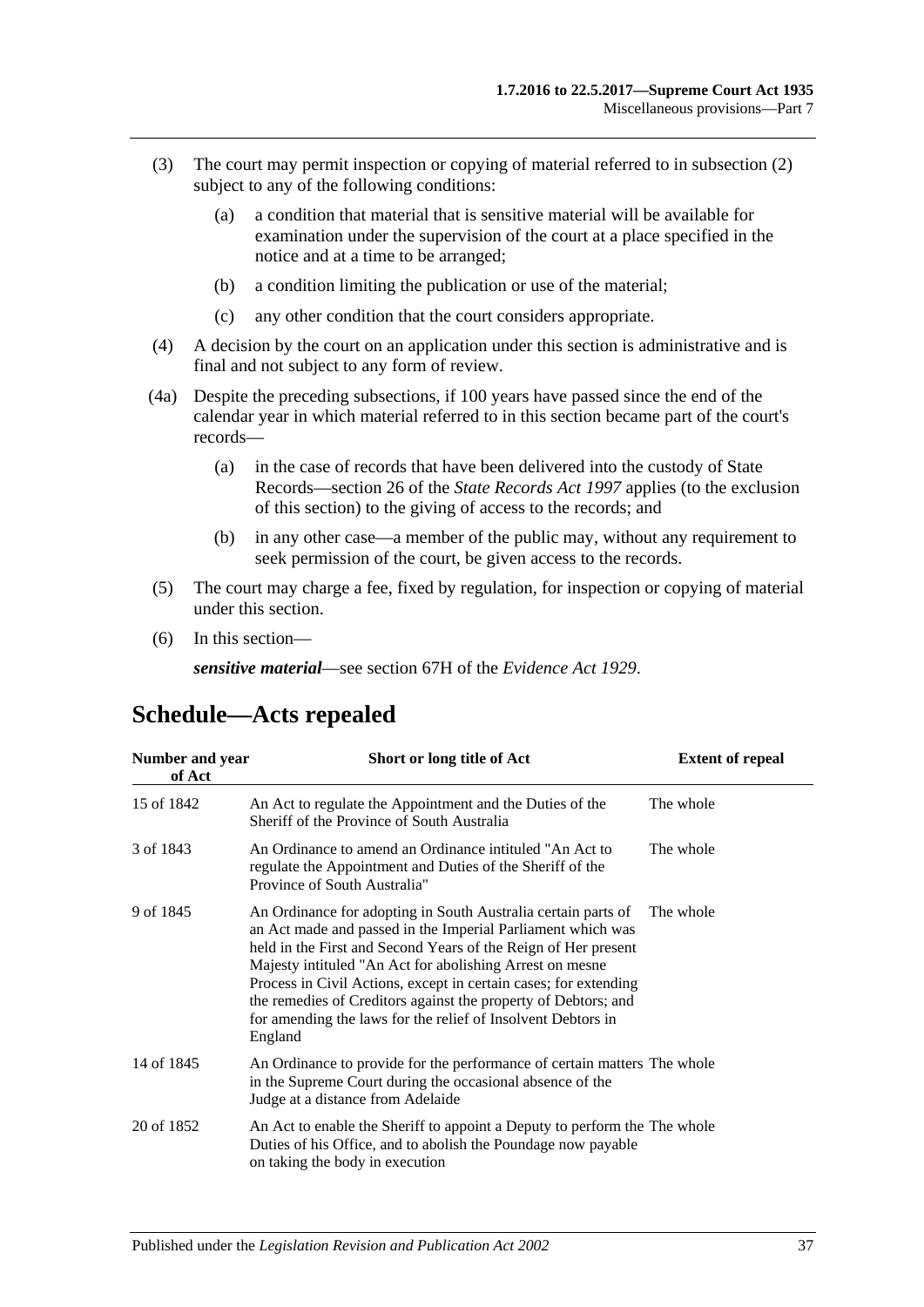# **Supreme Court Act 1935—1.7.2016 to 22.5.2017**

Schedule—Acts repealed

| Number and year<br>of Act | Short or long title of Act                                                                                                                                                                                                                                                                                     | <b>Extent of repeal</b>                            |
|---------------------------|----------------------------------------------------------------------------------------------------------------------------------------------------------------------------------------------------------------------------------------------------------------------------------------------------------------|----------------------------------------------------|
| 5 of 1853                 | Supreme Court Procedure Amendment Act                                                                                                                                                                                                                                                                          | The whole except sections<br>$162-172$ , inclusive |
| 6 of 1853                 | An Act to give relief to Persons having Claims against the<br>Local Government of South Australia by authorising them to try<br>the validity of such Claims in a Court of Law or Equity                                                                                                                        | The whole                                          |
| 24 of 1855–6              | The Supreme Court Procedure Act 1855                                                                                                                                                                                                                                                                           | The whole                                          |
| 30 of $1855-6$            | An Act to facilitate Actions against Persons absent from the<br>colony and against persons sued as Joint Contractors                                                                                                                                                                                           |                                                    |
| 31 of 1855–6              | An Act to consolidate the several Ordinances relating to the<br>establishment of the Supreme Court of the Province of South<br>Australia                                                                                                                                                                       | The whole                                          |
| 4 of 1858                 | The Summary Procedure on Bills of Exchange Act 1858                                                                                                                                                                                                                                                            | The whole                                          |
| 5 of 1858                 | Supreme Court Procedure Further Amendment Act of 1858                                                                                                                                                                                                                                                          | The whole                                          |
| 13 of 1858                | The Third Judge and District Courts                                                                                                                                                                                                                                                                            | The whole                                          |
| 23 of 1859                | An Act to provide for the appointment of Commissioners to<br>take Affidavits as well in South Australia as elsewhere, to be<br>made use of in the Supreme Court of South Australia and for<br>the more easy Administration of Oaths to persons appointed to<br>act as Justices of the Peace in South Australia | The whole                                          |
| 5 of 1861                 | An Act to amend the Laws regulating the Court of Appeals of<br>the Province of South Australia, and to extend the Powers<br>thereof                                                                                                                                                                            | The whole                                          |
| 3 of 1862                 | The Common Law Procedure Act 1862                                                                                                                                                                                                                                                                              | The whole, except<br>sections $1, 2$ , and $3$     |
| 15 of 1865                | The Court of Appeals Amendment Act 1865                                                                                                                                                                                                                                                                        | The whole                                          |
| 12 of 1865-6              | An Act to provide for the more speedy administration of justice The whole<br>by means of the Supreme Court                                                                                                                                                                                                     |                                                    |
| 2 of 1866                 | An Act to protect certain persons from actions by reason of<br>their being elected to Parliament while members of the Court of<br>Appeals                                                                                                                                                                      | The whole                                          |
| 7 of 1866                 | An Act to regulate and amend the Practice and Procedure of the The whole, except<br>Supreme Court of the Province of South Australia in its<br>Revenue Jurisdiction                                                                                                                                            | sections 15 and 26                                 |
| 20 of 1866–7              | The Equity Act 1866                                                                                                                                                                                                                                                                                            | The whole, except<br>sections 150 and 151          |
| 8 of 1867                 | Supreme Court Act 1867                                                                                                                                                                                                                                                                                         | The whole                                          |
| 6 of 1868-9               | An Act to repeal Act No. 11 of 1866–7 intituled "An Act to<br>amend The Third Judge and Districts Courts Act, and for other<br>purposes" and to make further provision for the trial of Causes,<br>and trial of Offences at places remote from the Supreme Court                                               | The whole                                          |
| 7 of 1868-9               | An Act to amend the "Supreme Court Act 1867"                                                                                                                                                                                                                                                                   | The whole                                          |
| 23 of 1870–71             | An Act to fix the tenure of office of the Primary Judge in<br>Equity, and to provide for the performance of the duties of the<br>office of Primary Judge in Equity in certain cases                                                                                                                            | The whole                                          |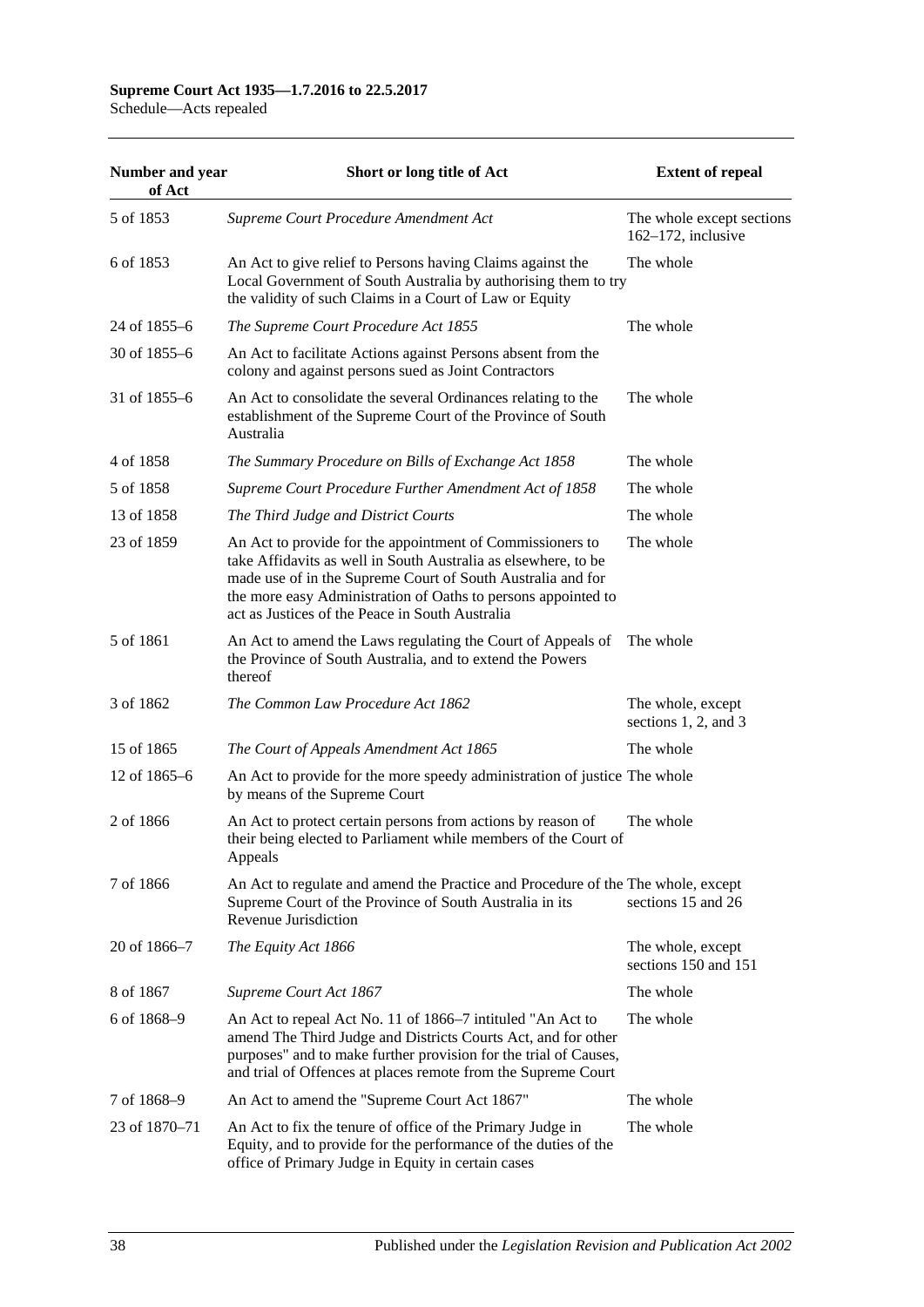| Number and year<br>of Act | Short or long title of Act                                                                                                                                | <b>Extent of repeal</b>                                           |
|---------------------------|-----------------------------------------------------------------------------------------------------------------------------------------------------------|-------------------------------------------------------------------|
| 28 of 1873                | An Act to increase the salaries of the Judges of the Supreme<br>Court, and of certain officers of the Civil Service of the<br>Province of South Australia | The whole                                                         |
| 116 of 1878               | Supreme Court Act 1878                                                                                                                                    | The whole, except<br>paragraphs I-VII,<br>inclusive, of section 6 |
| 120 of 1878               | An Act to amend "The Equity Act 1866"                                                                                                                     | The whole                                                         |
| 286 of 1883               | An Act to amend "The Third Judge and District Courts Act"<br>and the Act No. 6 of $1868-9$                                                                | The whole                                                         |
| 514 of 1891               | The Suitors Unclaimed Funds Act 1891                                                                                                                      | The whole                                                         |
| 1358 of 1919              | Fourth Judge Act 1919                                                                                                                                     | The whole                                                         |
| 1564 of 1923              | <b>Acts Interpretation Act Amendment Act 1923</b>                                                                                                         | The whole                                                         |
| 1739 of 1926              | Supreme Court Act Amendment Act 1926                                                                                                                      | The whole                                                         |
| 1761 of 1926              | Fifth Judge Act 1926                                                                                                                                      | The whole                                                         |
| 1864 of 1928              | <b>Supreme Court Act 1928</b>                                                                                                                             | The whole                                                         |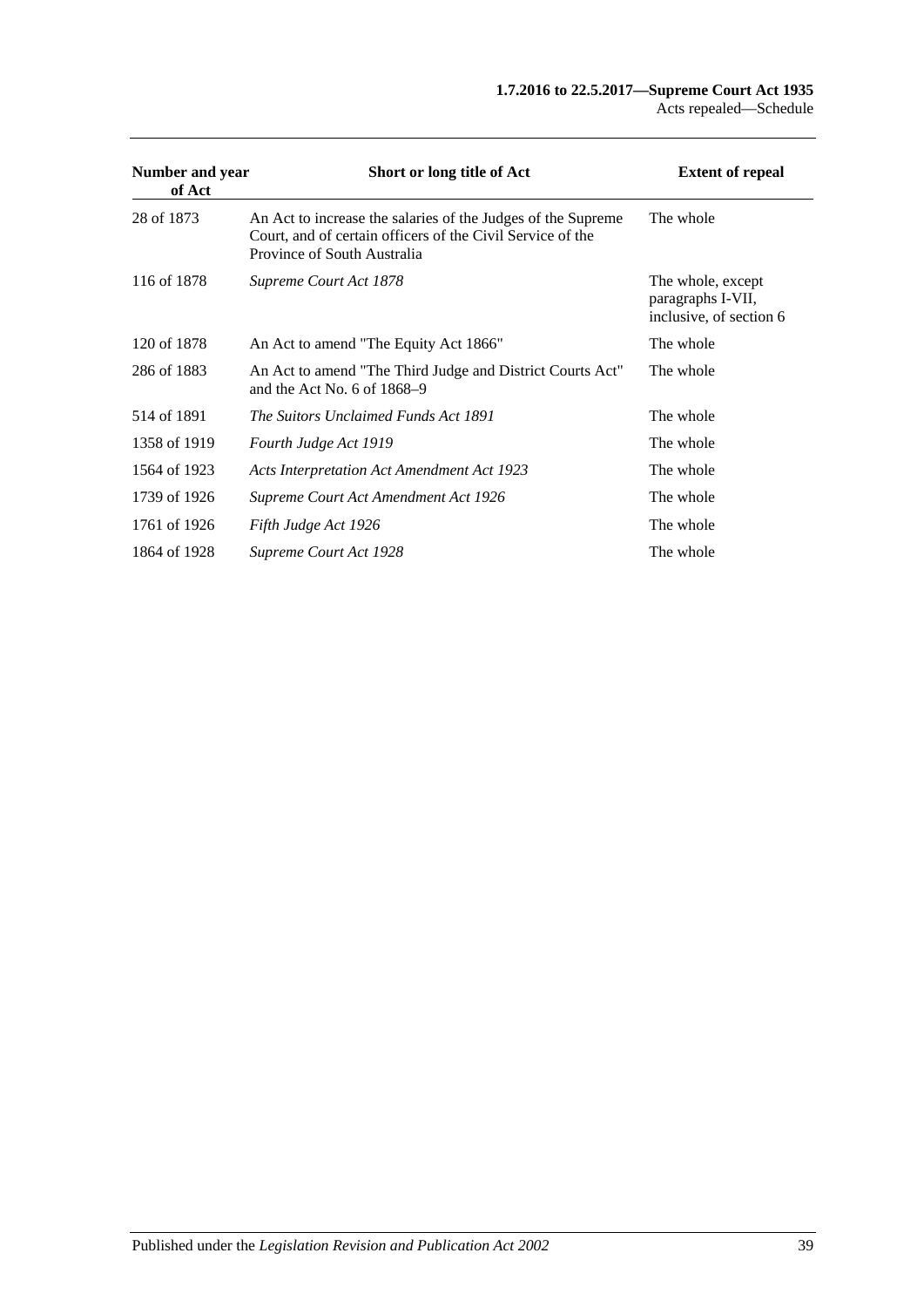# <span id="page-39-0"></span>**Legislative history**

## **Notes**

- Amendments of this version that are uncommenced are not incorporated into the text.
- Please note—References in the legislation to other legislation or instruments or to titles of bodies or offices are not automatically updated as part of the program for the revision and publication of legislation and therefore may be obsolete.
- Earlier versions of this Act (historical versions) are listed at the end of the legislative history.
- For further information relating to the Act and subordinate legislation made under the Act see the Index of South Australian Statutes or www.legislation.sa.gov.au.

# **Principal Act and amendments**

New entries appear in bold.

| Year No |      | Title                                                      | Assent     | Commencement                       |
|---------|------|------------------------------------------------------------|------------|------------------------------------|
| 1935    | 2253 | Supreme Court Act 1935                                     | 21.12.1935 | 1.11.1937 (Gazette 25.3.1937 p646) |
| 1936    | 2293 | Statute Law Revision Act 1936                              | 8.10.1936  | 8.10.1936                          |
| 1944    | 38   | Supreme Court Act Amendment<br>Act 1944                    | 14.12.1944 | 14.12.1944                         |
| 1947    | 33   | Supreme Court Act Amendment<br>Act 1947                    | 4.12.1947  | 4.12.1947                          |
| 1951 6  |      | Supreme Court Act Amendment<br>Act 1951                    | 6.9.1951   | 1.7.1951: s4                       |
| 1952    | 13   | Supreme Court Act Amendment<br>Act 1952                    | 16.10.1952 | 16.10.1952                         |
| 1953    | 45   | Supreme Court Act Amendment<br>Act 1953                    | 17.12.1953 | 17.12.1953                         |
| 1955    | 3    | Statutes Amendment (Public Salaries) 23.6.1955<br>Act 1955 |            | $1.6.1955$ : s $16(2)$             |
| 1955    | 12   | Supreme Court Act Amendment<br>Act 1955                    | 30.9.1955  | 30.9.1955                          |
| 1958    | 41   | Supreme Court Act Amendment<br>Act 1958                    | 27.11.1958 | $1.7.1958$ : s 4                   |
| 1960    | 67   | Supreme Court Act Amendment<br>Act 1960                    | 24.11.1960 | 24.11.1960                         |
| 1960    | 71   | Supreme Court Act Amendment Act<br>$(No. 2)$ 1960          | 1.12.1960  | 1.12.1960                          |
| 1962    | 52   | Supreme Court Act Amendment<br>Act 1962                    | 15.11.1962 | 15.11.1962                         |
| 1963    | 29   | Supreme Court Act Amendment<br>Act 1963                    | 21.11.1963 | 21.11.1963                         |
| 1965    | 9    | Supreme Court Act Amendment<br>Act 1965                    | 23.9.1965  | 23.9.1965                          |
| 1965    | 49   | Supreme Court Act Amendment Act<br>$(No. 2)$ 1965          | 9.12.1965  | 9.12.1965                          |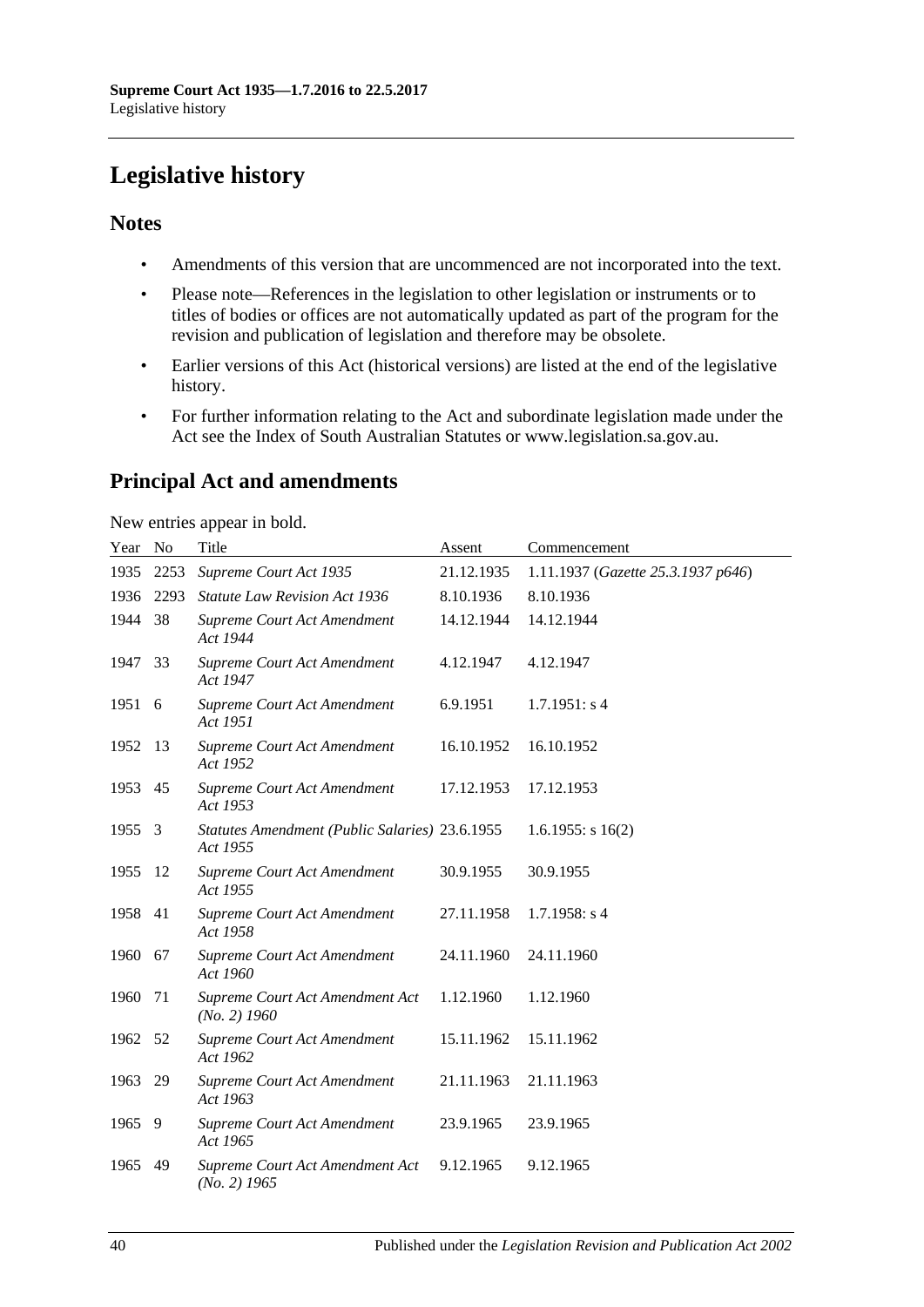| 1966 85 |     | Supreme Court Act Amendment Act<br>$(No. 1)$ 1966                              | 1.12.1966  | 12.1.1967 (Gazette 12.1.1967 p51)     |
|---------|-----|--------------------------------------------------------------------------------|------------|---------------------------------------|
| 1967    | 9   | Supreme Court Act Amendment<br>Act 1967                                        | 30.3.1967  | 30.3.1967                             |
| 1967    | 21  | Supreme Court Act Amendment Act<br>$(No. 2)$ 1967                              | 13.4.1967  | 22.6.1967 (Gazette 22.6.1967 p1850)   |
| 1969    | 10  | Supreme Court Act Amendment<br>Act 1969                                        | 27.2.1969  | 27.2.1969                             |
| 1969    | 22  | Supreme Court Act Amendment Act<br>$(No. 2)$ 1969                              | 26.6.1969  | 26.6.1969                             |
| 1969    | 62  | Supreme Court Act Amendment Act<br>$(No. 3)$ 1969                              | 4.12.1969  | 21.5.1970 (Gazette 21.5.1970 p1842)   |
| 1970    | -14 | Supreme Court Act Amendment<br>Act 1970                                        | 17.9.1970  | 17.9.1970                             |
| 1970    | -16 | Supreme Court Act Amendment Act<br>$(No. 2)$ 1970                              | 17.9.1970  | 17.9.1970                             |
| 1970    | 58  | Supreme Court Act Amendment Act<br>(No. 3) 1970                                | 10.12.1970 | 1.1.1971 (Gazette 10.12.1970 p2646)   |
| 1971    | 30  | Judges' Pensions Act 1971                                                      | 22.4.1971  | 1.5.1971 (Gazette 22.4.1971 p2186)    |
| 1971    | 49  | Supreme Court Act Amendment<br>Act 1971                                        | 26.8.1971  | 26.8.1971                             |
| 1972 39 |     | Statutes Amendment (Judges' Salaries)13.4.1972<br>Act 1972                     |            | 13.4.1972                             |
| 1972    | 40  | Supreme Court Act Amendment<br>Act 1972                                        | 13.4.1972  | 9.11.1972 (Gazette 9.11.1972 p2254)   |
| 1972    | 41  | Crown Proceedings Act 1972                                                     | 20.4.1972  | 14.12.1972 (Gazette 14.12.1972 p2630) |
| 1974    | 8   | Statutes Amendment (Judges' Salaries)21.3.1974<br>Act 1974                     |            | 21.3.1974                             |
| 1974    | 12  | Supreme Court Act Amendment<br>Act 1974                                        | 28.3.1974  | 20.6.1974 (Gazette 20.6.1974 p2450)   |
| 1975    | 18  | Statutes Amendment (Judges' Salaries) 27.3.1975<br>Act 1975                    |            | 27.3.1975                             |
| 1975 24 |     | <b>Statute Law Revision Act 1975</b>                                           | 27.3.1975  | 27.3.1975                             |
| 1978 67 |     | Supreme Court Act Amendment<br>Act 1978                                        | 26.10.1978 | 6.7.1992 (Gazette 2.7.1992 p209)      |
| 1978    | 82  | Sheriff's Act 1978                                                             | 30.11.1978 | 6.7.1992 (Gazette 2.7.1992 p209)      |
| 1980    | 53  | Supreme Court Act Amendment<br>Act 1980                                        | 3.7.1980   | 3.7.1980                              |
| 1981    | 34  | <b>Statutes Amendment (Administration</b><br>of Courts and Tribunals) Act 1981 | 19.3.1981  | 1.7.1981 (Gazette 25.6.1981 p1896)    |
| 1982    | 82  | Supreme Court Act Amendment<br>Act 1982                                        | 16.9.1982  | 16.9.1982                             |
| 1982    | 92  | Judicial Remuneration Act 1982                                                 | 14.10.1982 | 28.10.1982 (Gazette 28.10.1982 p1214) |
| 1983    | 2   | Supreme Court Act Amendment<br>Act 1983                                        | 14.4.1983  | 14.4.1983                             |
| 1983    | 73  | Supreme Court Act Amendment Act<br>$(No. 2)$ 1983                              | 3.11.1983  | 3.11.1983                             |
| 1984    | 56  | Statutes Amendment (Oaths and<br>Affirmations) Act 1984                        | 24.5.1984  | 1.7.1984 (Gazette 28.6.1984 p1897)    |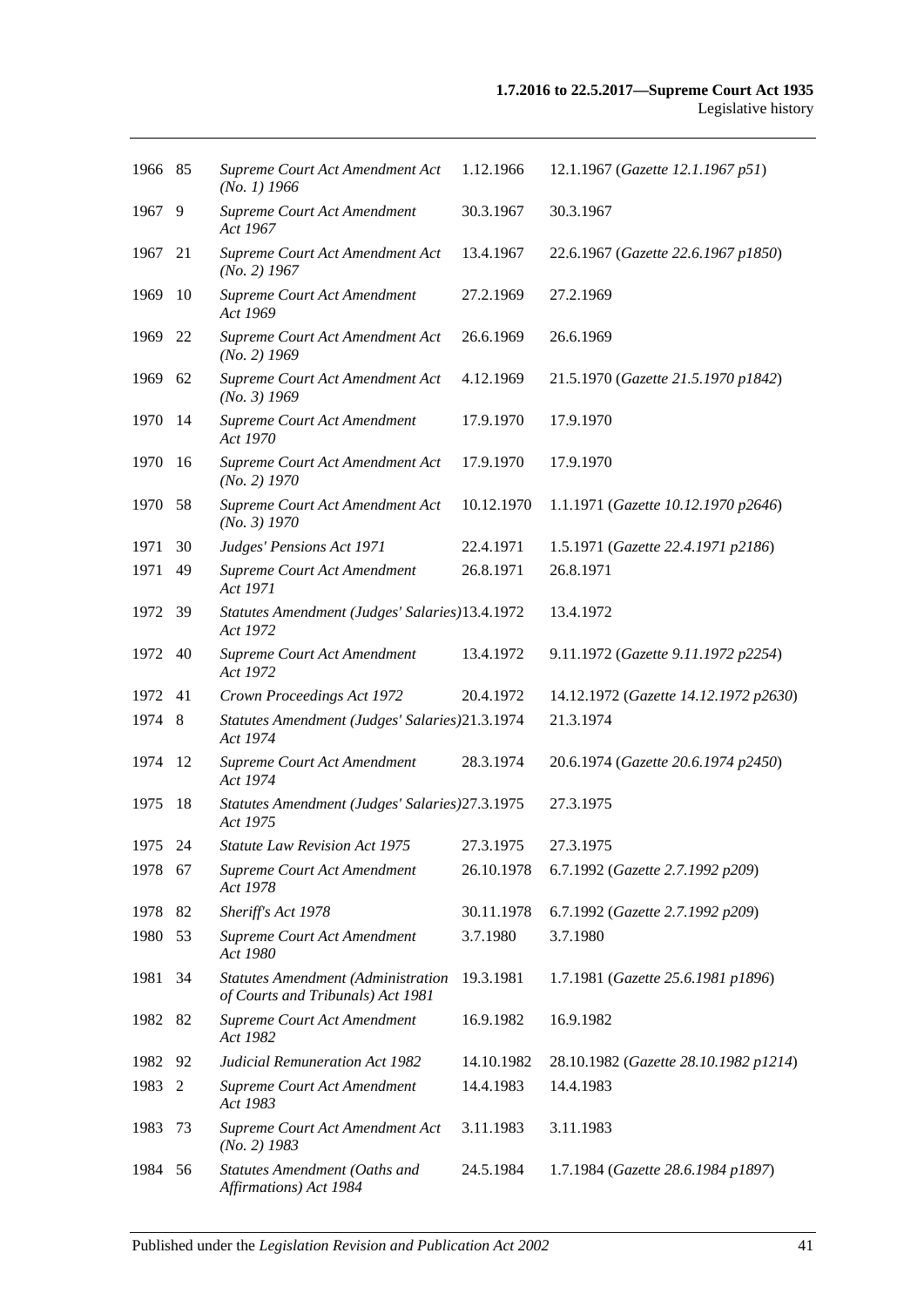#### **Supreme Court Act 1935—1.7.2016 to 22.5.2017** Legislative history

| 1985 6  |     | Statutes Amendment (Bail) Act 1985                                          | 7.3.1985   | 7.7.1985 (Gazette 9.5.1985 p1398)                                                                                                                                                                                                                   |
|---------|-----|-----------------------------------------------------------------------------|------------|-----------------------------------------------------------------------------------------------------------------------------------------------------------------------------------------------------------------------------------------------------|
| 1985    | 59  | <b>Statutes Amendment (Remuneration)</b><br>Act 1985                        | 30.5.1985  | 13.6.1985 (Gazette 13.6.1985 p2132)                                                                                                                                                                                                                 |
| 1985    | 70  | <b>Statutes Amendment (Courts)</b><br>Act 1985                              | 6.6.1985   | 1.8.1985 (Gazette 11.7.1985 p92)                                                                                                                                                                                                                    |
| 1986    | 102 | <b>Commercial Arbitration Act 1986</b>                                      | 18.12.1986 | 9.7.1987 (Gazette 9.7.1987 p57)                                                                                                                                                                                                                     |
| 1987    | 80  | Supreme Court Act Amendment<br>Act 1987                                     | 19.11.1987 | 19.11.1987                                                                                                                                                                                                                                          |
| 1988    | 95  | Judicial Administration (Auxiliary<br>Appointments and Powers) Act 1988     | 15.12.1988 | 15.12.1988                                                                                                                                                                                                                                          |
| 1991    | 33  | <b>Statutes Amendment</b><br>(Attorney-General's Portfolio)<br>Act 1991     | 24.4.1991  | 6.6.1991 (Gazette 6.6.1991 p1776)                                                                                                                                                                                                                   |
| 1991    | 49  | <b>Director of Public Prosecutions</b><br>Act 1991                          | 21.11.1991 | 6.7.1992 (Gazette 25.6.1992 p1869)                                                                                                                                                                                                                  |
| 1991    | 69  | <b>Statutes Repeal and Amendment</b><br>$(Courts)$ Act 1991                 | 12.12.1991 | 6.7.1992 (Gazette 2.7.1992 p209)                                                                                                                                                                                                                    |
| 1993    | 62  | <b>Statutes Amendment (Courts)</b><br>Act 1993                              | 27.5.1993  | Pt 2 (s 5)-1.7.1993 (Gazette 24.6.1993<br>p2047); Pt 2 (s 4)-28.10.1993 (Gazette<br>27.10.1993 p1892)                                                                                                                                               |
| 1993    | 75  | <b>Statutes Amendment (Abolition of</b><br>Compulsory Retirement) Act 1993  | 21.10.1993 | $1.1.1994$ : s 2                                                                                                                                                                                                                                    |
| 1994    | 21  | <b>Statutes Amendment</b><br>(Attorney-General's Portfolio)<br>Act 1994     | 26.5.1994  | 7.7.1994 (Gazette 7.7.1994 p4)                                                                                                                                                                                                                      |
| 1994    | 43  | <b>Statutes Amendment (Courts)</b><br>Act 1994                              | 2.6.1994   | 9.6.1994 (Gazette 9.6.1994 p1669)                                                                                                                                                                                                                   |
| 1995    | 65  | <b>Statutes Amendment (Recording of</b><br>Interviews) Act 1995             | 10.8.1995  | Sch (cll 2-4)-21.12.1995 (Gazette<br>21.12.1995 p1760)                                                                                                                                                                                              |
| 1995    | 84  | <b>Statutes Amendment (Courts)</b><br>Act 1995                              | 30.11.1995 | 21.12.1995 (Gazette 21.12.1995 p1759)                                                                                                                                                                                                               |
| 1995    | 85  | <b>Statutes Amendment (Courts</b><br>Administration Staff) Act 1995         | 30.11.1995 | 14.12.1995 (Gazette 14.12.1995 p1641)                                                                                                                                                                                                               |
| 1996 46 |     | <b>Statutes Amendment (Mediation,</b><br>Arbitration and Referral) Act 1996 | 27.6.1996  | 30.9.1996 (Gazette 29.8.1996 p808)                                                                                                                                                                                                                  |
| 1996    | 67  | <b>Statutes Amendment</b><br>(Attorney-General's Portfolio)<br>Act 1996     | 15.8.1996  | Pt 17 (ss 34–36)–17.10.1996 (Gazette<br>17.10.1996 p1361)                                                                                                                                                                                           |
| 1999    | 6   | Supreme Court (Rules of Court)<br>Amendment Act 1999                        | 11.3.1999  | 23.4.1999 (Gazette 22.4.1999 p2171)                                                                                                                                                                                                                 |
| 1999    | 33  | <b>Financial Sector Reform (South</b><br>Australia) Act 1999                | 17.6.1999  | Sch (item $57$ )—1.7.1999 being the date<br>specified under s 3(16) of the Financial<br>Sector Reform (Amendments and<br>Transitional Provisions) Act (No. 1) 1999<br>of the Commonwealth as the transfer date<br>for the purposes of that Act: s 2 |
| 1999    | 66  | <b>Statutes Amendment (Magistrates</b><br>Court Appeals) Act 1999           | 18.11.1999 | Pt 3 (s 6)-3.1.2000 (Gazette 9.12.1999<br>p3114)                                                                                                                                                                                                    |
| 2001    | 69  | <b>Statutes Amendment (Courts and</b><br>Judicial Administration) Act 2001  | 6.12.2001  | Pt 14 (s 32)-13.1.2002 (Gazette<br>$10.1.2002\ p4$                                                                                                                                                                                                  |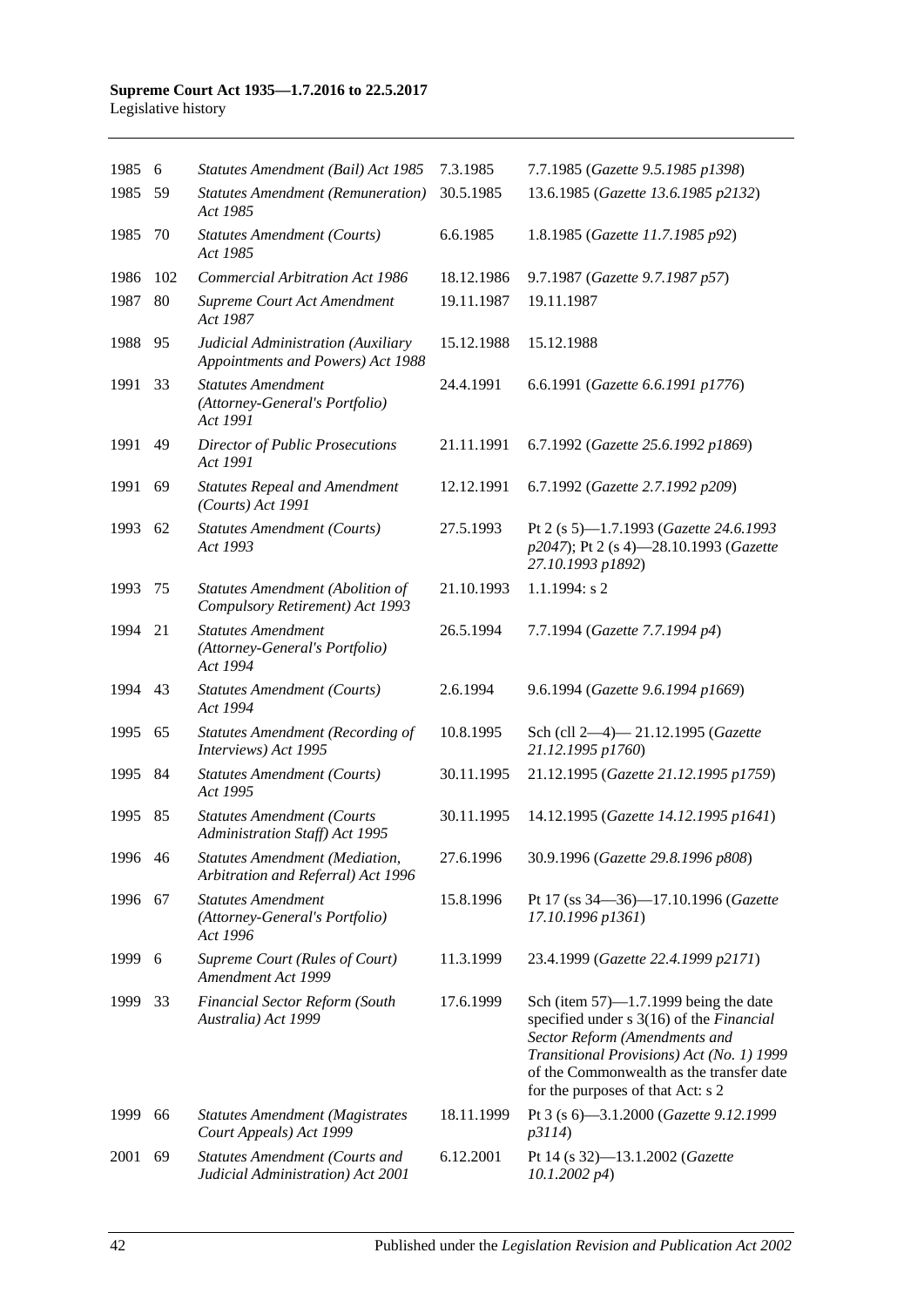| 2002    | -16       | <b>Statutes Amendment (Structured</b><br>Settlements) Act 2002                                    | 5.9.2002   | Pt 4 (s 6)-1.12.2002 (Gazette 7.11.2002<br>p4043)                                              |
|---------|-----------|---------------------------------------------------------------------------------------------------|------------|------------------------------------------------------------------------------------------------|
| 2003    | 44        | Statute Law Revision Act 2003                                                                     | 23.10.2003 | Sch 1-24.11.2003 (Gazette 13.11.2003<br><i>p4048</i> )                                         |
| 2004    | 23        | Statutes Amendment (Courts) Act<br>2004                                                           | 8.7.2004   | Pt 9 (s 27)-1.9.2004 (Gazette 26.8.2004<br>p3402)                                              |
| 2005    | 49        | <b>Statutes Amendment (Intervention</b><br><b>Programs and Sentencing Procedures)</b><br>Act 2005 | 27.10.2005 | Pt 6 (s 14)-19.12.2005 (Gazette<br>15.12.2005 p4326)                                           |
| 2006    | 17        | <b>Statutes Amendment (New Rules of</b><br>Civil Procedure) Act 2006                              | 6.7.2006   | Pt 2 (ss 4-15)-4.9.2006 (Gazette<br>17.8.2006 p2831)                                           |
| 2006    | 43        | <b>Statutes Amendment (Domestic</b><br>Partners) Act 2006                                         | 14.12.2006 | Pt 86 (s 212)-1.6.2007 (Gazette<br>26.4.2007 p1352)                                            |
| 2008    | 7         | Statutes Amendment (Evidence and<br>Procedure) Act 2008                                           | 17.4.2008  | Pt 7 (ss 27 & 28)-23.11.2008 (Gazette<br>20.11.2008 p5171)                                     |
| 2009    | 85        | Intervention Orders (Prevention of<br>Abuse) Act 2009                                             | 10.12.2009 | Sch 1 (cl 34)-9.12.2011 (Gazette<br>20.10.2011 p4269)                                          |
| 2012    | 17        | <b>Statutes Amendment</b><br>(Attorney-General's Portfolio)<br>Act 2012                           | 24.5.2012  | Pt 12 (s 24)-5.8.2012 (Gazette 2.8.2012<br>p3302)                                              |
| 2013 9  |           | Statutes Amendment (Appeals) Act<br>2013                                                          | 28.3.2013  | Pt 4 (ss $13 \& 14$ ) & Sch 1-5.5.2013<br>(Gazette 26.4.2013 p1185)                            |
| 2013    | 11        | <b>Statutes Amendment</b><br>(Attorney-General's Portfolio) Act<br>2013                           | 18.4.2013  | Pt 13 (s 28)-18.4.2013 (Gazette<br>18.4.2013 p1155); s 29-9.6.2013<br>(Gazette 6.6.2013 p2498) |
| 2013 47 |           | <b>Statutes Amendment</b><br>(Attorney-General's Portfolio No 2)<br>Act 2013                      | 24.10.2013 | Pt 8 (ss 11-13)-17.5.2014 (Gazette<br>8.5.2014 p1630)                                          |
| 2014    | 16        | Return to Work Act 2014                                                                           | 6.11.2014  | Sch 9 (cl 7)-1.7.2015 (Gazette<br>4.12.2014 p6610)                                             |
| 2015    | <b>16</b> | <b>Statutes Amendment (Vulnerable</b><br>Witnesses) Act 2015                                      | 6.8.2015   | Pt 7 (s 32)-1.7.2016 (Gazette 23.6.2016<br>p2618                                               |
| 2015    | 41        | <b>Statutes Amendment and Repeal</b><br>(Budget 2015) Act 2015                                    | 26.11.2015 | Pt 13 (s $54$ )-26.11.2015: s 2(1)                                                             |
| 2017    | 10        | <b>Statutes Amendment (Judicial</b><br>Registrars) Act 2017                                       | 11.4.2017  | Pt 5 (ss 32-42)-uncommenced                                                                    |
| 2017    | 13        | <b>Statutes Amendment (Registered</b><br>Relationships) Act 2017                                  | 26.4.2017  | Pt 14 (s 22)—uncommenced                                                                       |

## **Provisions amended since 3 February 1976**

• Legislative history prior to 3 February 1976 appears in marginal notes and footnotes included in the consolidation of this Act contained in Volume 10 of The Public General Acts of South Australia 1837-1975 at page 718.

New entries appear in bold.

Entries that relate to provisions that have been deleted appear in italics.

| Provision | How varied                                   | Commencement |
|-----------|----------------------------------------------|--------------|
| Pt A1     | heading inserted by $44/2003$ s 3(1) (Sch 1) | 24.11.2003   |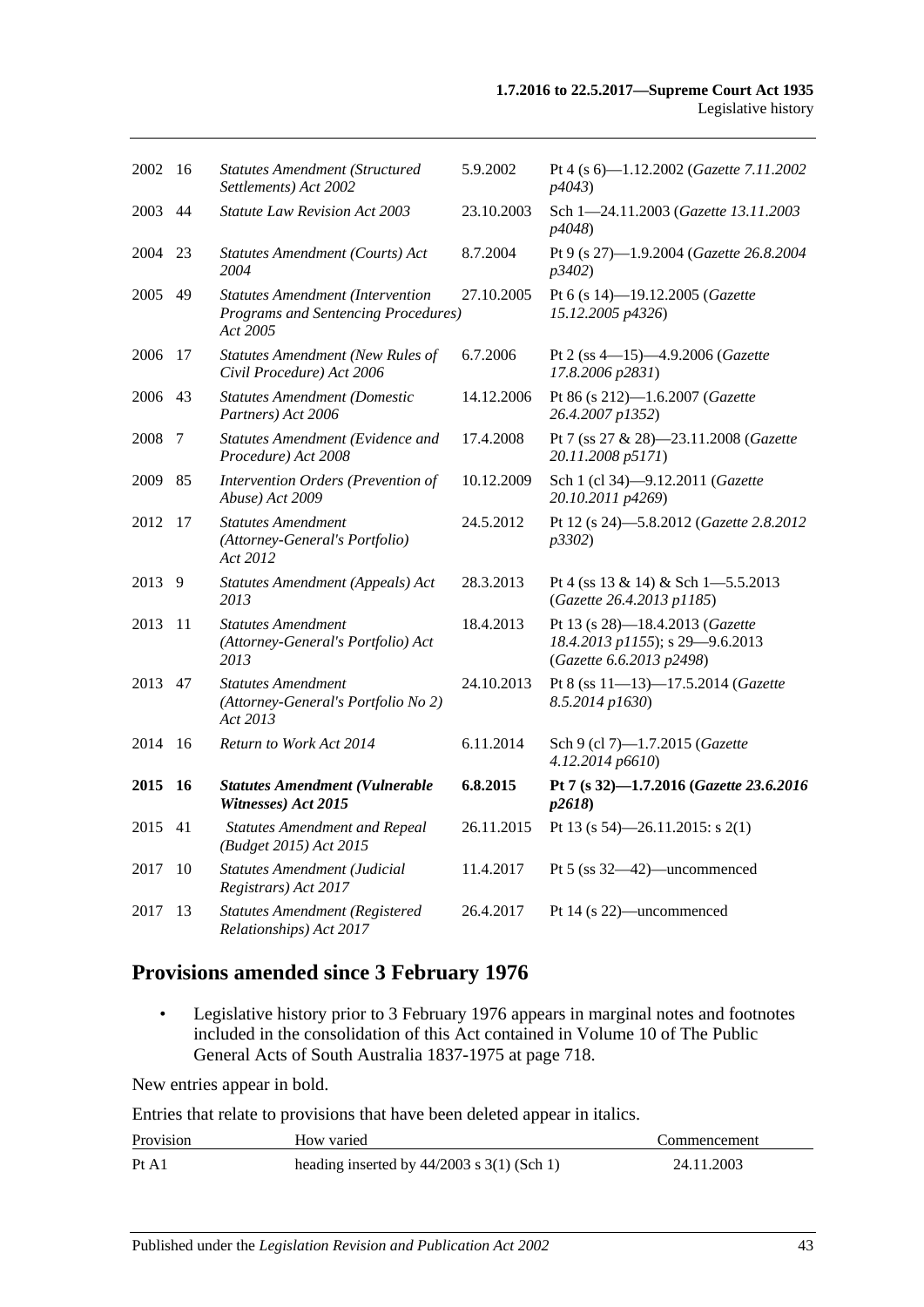#### **Supreme Court Act 1935—1.7.2016 to 22.5.2017** Legislative history

| s <sub>1</sub>    | amended by 44/2003 s 3(1) (Sch 1)                                     | 24.11.2003 |
|-------------------|-----------------------------------------------------------------------|------------|
| s <sub>2</sub>    | amended by 34/1981 s 5                                                | 1.7.1981   |
|                   | omitted under Legislation Revision and<br><b>Publication Act 2002</b> | 24.11.2003 |
| s <sub>5</sub>    |                                                                       |            |
| s 5(1)            | s 5 redesignated as s $5(1)$ by $34/1981$ s $6(e)$                    | 1.7.1981   |
|                   | evidentiary material inserted by 84/1995 s 19                         | 21.12.1995 |
| <b>Full Court</b> | amended by 9/2013 s 13                                                | 5.5.2013   |
|                   | amended by 47/2013 s 11                                               | 17.5.2014  |
| jurisdiction      | substituted by $34/1981$ s $6(a)$                                     | 1.7.1981   |
| master            | substituted by $34/1981$ s $6(b)$                                     | 1.7.1981   |
| petitioner        | deleted by $17/2006 s 4(1)$                                           | 4.9.2006   |
| plaintiff         | substituted by $17/2006$ s $4(2)$                                     | 4.9.2006   |
| pleading          | amended by 17/2006 s 4(3)                                             | 4.9.2006   |
| registrar         | inserted by $34/1981$ s $6(c)$                                        | 1.7.1981   |
| suitors' funds    | substituted by $34/1981$ s $6(d)$                                     | 1.7.1981   |
| $s\ 5(2)$         | inserted by $34/1981$ s $6(e)$                                        | 1.7.1981   |
| Pt <sub>1</sub>   |                                                                       |            |
| s 7               | substituted by 34/1981 s 7                                            | 1.7.1981   |
| $s \, 7(4)$       | inserted by $69/1991$ s $9(a)$                                        | 6.7.1992   |
| s <sub>8</sub>    |                                                                       |            |
| s(3)              | inserted by 34/1981 s 8                                               | 1.7.1981   |
| s 8(4)            | inserted by 95/1988 Sch 1                                             | 15.12.1988 |
| s <sub>9</sub>    | substituted by 34/1981 s 9                                            | 1.7.1981   |
| s 9A              | inserted by 67/1996 s 34                                              | 17.10.1996 |
| s 10              | substituted by 11/2013 s 28                                           | 18.4.2013  |
| s 11              | substituted by 34/1981 s 10                                           | 1.7.1981   |
| s 11(1)           | substituted by $70/1985$ s $3(a)$                                     | 1.8.1985   |
| s11(1a)           | inserted by $70/1985$ s $3(a)$                                        | 1.8.1985   |
|                   | substituted by 95/1988 Sch 1                                          | 15.12.1988 |
| s 11(1b)          | inserted by 95/1988 Sch 1                                             | 15.12.1988 |
| $s$ $11(4)$       | deleted by $70/1985 s 3(b)$                                           | 1.8.1985   |
| s 11(6)           | inserted by $70/1985$ s $3(c)$                                        | 1.8.1985   |
| s 12              | substituted by 34/1981 s 11                                           | 1.7.1981   |
|                   | substituted by $92/1982$ s 3(1)                                       | 28.10.1982 |
|                   | amended by 59/1985 s 21                                               | 13.6.1985  |
|                   | substituted by 95/1988 Sch 1                                          | 15.12.1988 |
| s 13A             | amended by 53/1980 s 2                                                | 3.7.1980   |
|                   | substituted by 34/1981 s 12                                           | 1.7.1981   |
| s 13B             | inserted by 34/1981 s 12                                              | 1.7.1981   |
|                   | deleted by 75/1993 s 27                                               | 1.1.1994   |
|                   | inserted by 43/1994 s 22                                              | 9.6.1994   |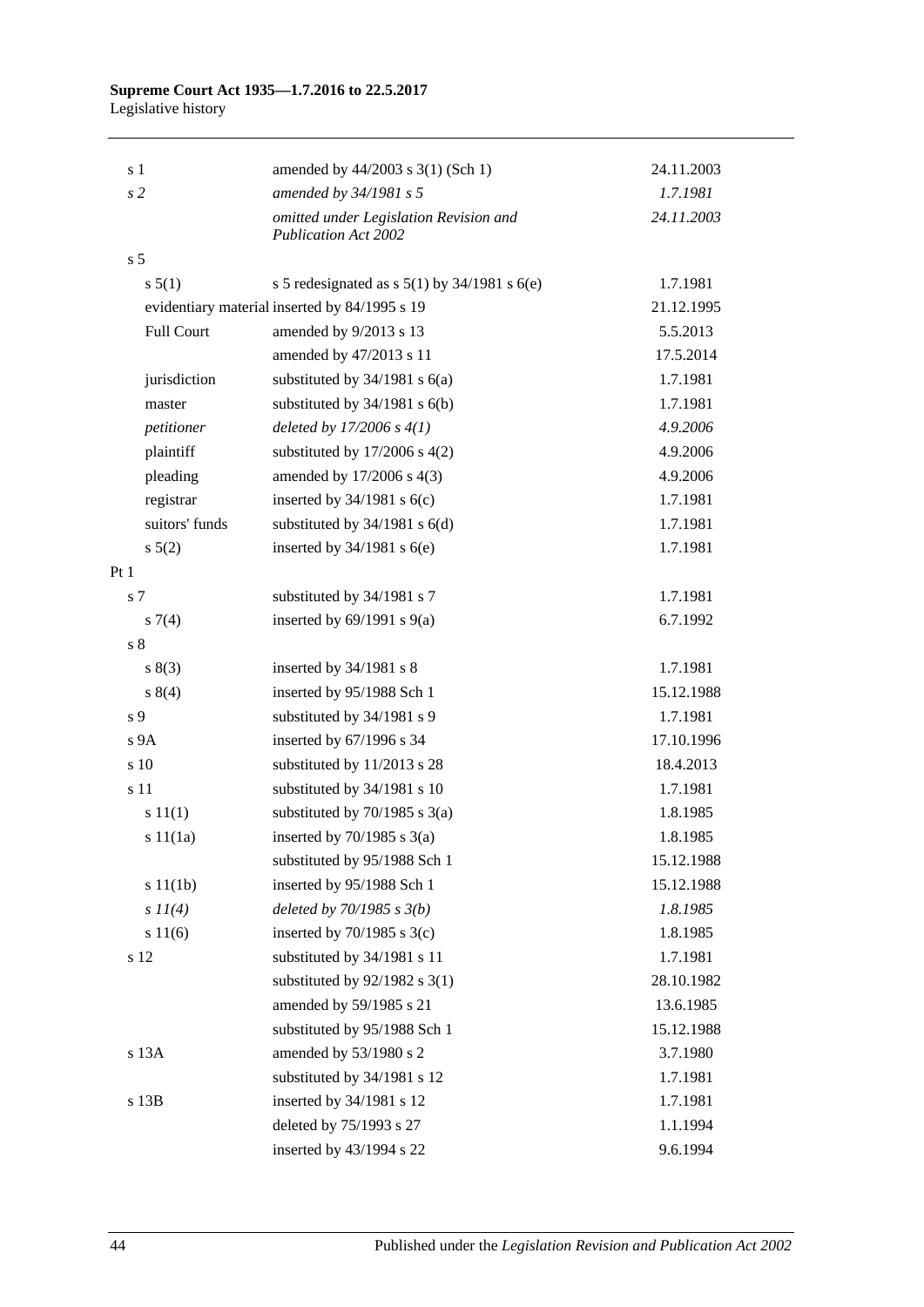| Heading preceding<br>s 13H | deleted by $44/2003$ s $3(1)$ (Sch 1)                                                              | 24.11.2003 |
|----------------------------|----------------------------------------------------------------------------------------------------|------------|
| s <sub>13H</sub>           |                                                                                                    |            |
| s 13H(1)                   | amended by $82/1982$ s $2(a)$                                                                      | 16.9.1982  |
| $s$ 13H $(2)$              | amended by $82/1982$ s $2(b)$ , (c)                                                                | 16.9.1982  |
| $s$ 13H(3)                 | amended by $82/1982$ s $2(a)$                                                                      | 16.9.1982  |
| s 13H(4)                   | amended by $82/1982$ s $2(a)$                                                                      | 16.9.1982  |
| s $13H(4a)$                | s 13H(4) second sentence amended by 82/1982<br>s(2(a)                                              | 16.9.1982  |
|                            | s 13H(4) second sentence redesignated as<br>s 13H(4a) by 44/2003 s 3(1) (Sch 1)                    | 24.11.2003 |
| s 13H(4b)                  | s 13H(4) third sentence amended and<br>redesignated as $s$ 13H(4b) by 44/2003 $s$ 3(1)<br>(Sch 1)  | 24.11.2003 |
| $s$ 13H(4c)                | s 13H(4) fourth sentence amended and<br>redesignated as $s$ 13H(4c) by 44/2003 $s$ 3(1)<br>(Sch 1) | 24.11.2003 |
| domestic partner           | inserted by $43/2006$ s $212(1)$                                                                   | 1.6.2007   |
| members of the<br>family   | amended by 43/2006 s 212(2)                                                                        | 1.6.2007   |
| spouse                     | inserted by $43/2006$ s $213(3)$                                                                   | 1.6.2007   |
| s 13H(5)                   | amended by $82/1982$ s $2(a)$                                                                      | 16.9.1982  |
| s 13H(6)                   | inserted by $82/1982$ s 2(d)                                                                       | 16.9.1982  |
| s <sub>14</sub>            | amended by 34/1981 s 13                                                                            | 1.7.1981   |
| s 15                       |                                                                                                    |            |
| s 15(1)                    | amended by 34/1981 s 14                                                                            | 1.7.1981   |
| Pt 2                       |                                                                                                    |            |
| Pt 2 Div 1                 | heading substituted by $44/2003$ s $3(1)$ (Sch 1)                                                  | 24.11.2003 |
| Pt 2 Div 2                 | heading substituted by $44/2003$ s 3(1) (Sch 1)                                                    | 24.11.2003 |
| s 21                       | amended by 17/2006 s 5                                                                             | 4.9.2006   |
| s 22                       | amended by 17/2006 s 6                                                                             | 4.9.2006   |
| s 23                       |                                                                                                    |            |
| $s\,23(1)$                 | amended by 17/2006 s 7                                                                             | 4.9.2006   |
| Pt 2 Div 3                 | heading substituted by 44/2003 s 3(1) (Sch 1)                                                      | 24.11.2003 |
| s 30BA                     | inserted by 16/2002 s 6                                                                            | 1.12.2002  |
| s 30C                      |                                                                                                    |            |
| $s \, 30C(2)$              | substituted by 62/1993 s 4                                                                         | 28.10.1993 |
| s <sub>33</sub>            | deleted by 67/1978 s 3                                                                             | 6.7.1992   |
| s 35                       | deleted by 69/1991 s 9(b)                                                                          | 6.7.1992   |
|                            | inserted by 43/1994 s 23                                                                           | 9.6.1994   |
| s <sub>37</sub>            | deleted by 56/1984 s 8                                                                             | 1.7.1984   |
| s 39                       | substituted by 80/1987 s 2                                                                         | 9.11.1987  |
| $s \, 39(1)$               | amended by 84/1995 s 20                                                                            | 21.12.1995 |
|                            | amended by 17/2006 s 8                                                                             | 4.9.2006   |
| $s \, 39(2)$               | amended by 23/2004 s 27(1)                                                                         | 1.9.2004   |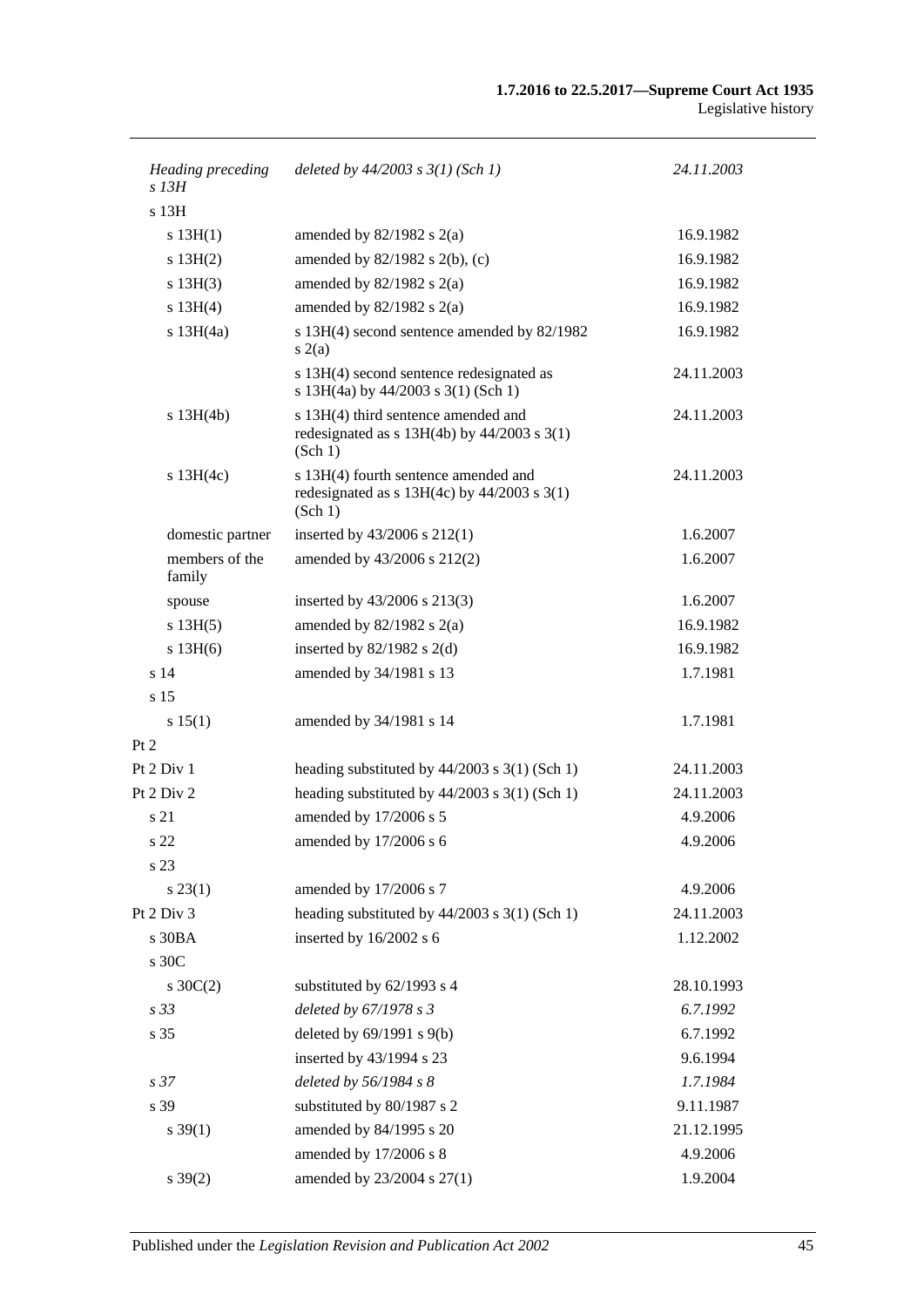# **Supreme Court Act 1935—1.7.2016 to 22.5.2017**

Legislative history

| $s \, 39(6)$                              | substituted by $23/2004$ s $27(2)$                                                                                       | 1.9.2004   |
|-------------------------------------------|--------------------------------------------------------------------------------------------------------------------------|------------|
| prescribed court                          | amended by 16/2014 Sch 9 cl 7                                                                                            | 1.7.2015   |
| s <sub>40</sub>                           |                                                                                                                          |            |
| $s\ 40(2)$                                | inserted by $69/1991$ s $9(c)$                                                                                           | 6.7.1992   |
| Pt <sub>3</sub>                           |                                                                                                                          |            |
| ss $45$ and $46$                          | substituted by 67/1996 s 35                                                                                              | 17.10.1996 |
| ss 46A and 46B                            | inserted by 67/1996 s 35                                                                                                 | 17.10.1996 |
| s 47                                      | amended by 34/1981 s 15                                                                                                  | 1.7.1981   |
| s <sub>48</sub>                           | amended by 34/1981 s 16                                                                                                  | 1.7.1981   |
|                                           | amended and redesignated as subsections,<br>paragraphs and subparagraphs by $44/2003$ s $3(1)$<br>(Sch 1)                | 24.11.2003 |
| $s\ 48(2)$                                | amended by 17/2006 s 9(1), (2)                                                                                           | 4.9.2006   |
| $s\ 48(3)$ and (4)                        | inserted by 9/2013 s 14                                                                                                  | 5.5.2013   |
| s 49                                      |                                                                                                                          |            |
| $s\,49(1)$                                | substituted by 17/2006 s 10                                                                                              | 4.9.2006   |
| s 50 before<br>substitution by<br>17/2006 |                                                                                                                          |            |
| $s\,50(1)$                                | s 50 redesignated as s $50(1)$ by 34/1981 s 17                                                                           | 1.7.1981   |
|                                           | contents commencing "Provided that" amended<br>by 66/1999 s 6                                                            | 3.1.2000   |
| $s\,50(1a)$                               | $s$ 50(1) contents commencing "Provided that"<br>amended and redesignated as $s$ 50(1a) by<br>$44/2003$ s $3(1)$ (Sch 1) | 24.11.2003 |
| $s\,50(2)$                                | inserted by 34/1981 s 17                                                                                                 | 1.7.1981   |
| s <sub>50</sub>                           | substituted by 17/2006 s 11                                                                                              | 4.9.2006   |
| s <sub>51</sub>                           | deleted by 17/2006 s 12                                                                                                  | 4.9.2006   |
| Heading preceding<br>s <sub>52</sub>      | deleted by 67/1996 s 36                                                                                                  | 17.10.1996 |
| ss 52—53A                                 | deleted by 67/1996 s 36                                                                                                  | 17.10.1996 |
| s <sub>54</sub>                           | amended by $6/1985$ s $8(a)$                                                                                             | 7.7.1985   |
|                                           | deleted by 67/1996 s 36                                                                                                  | 17.10.1996 |
| $ss 55 - 57$                              | deleted by 67/1996 s 36                                                                                                  | 17.10.1996 |
| s 59                                      | amended by $6/1985$ s $8(b)$ , (c)                                                                                       | 7.7.1985   |
|                                           | deleted by 67/1996 s 36                                                                                                  | 17.10.1996 |
| s 60                                      | deleted by 67/1996 s 36                                                                                                  | 17.10.1996 |
| $s \, \delta l$                           | deleted by $6/1985$ s $8(d)$                                                                                             | 7.7.1985   |
| $s\,62$                                   | deleted by 67/1996 s 36                                                                                                  | 17.10.1996 |
| Pt 3A                                     |                                                                                                                          |            |
| $s$ 62 $E$                                |                                                                                                                          |            |
| $s$ 62E(1)                                | amended by 17/2006 s 13                                                                                                  | 4.9.2006   |
| s 62H                                     |                                                                                                                          |            |
| s $62H(3)$ and $(3a)$                     | substituted by 34/1981 s 18                                                                                              | 1.7.1981   |
| $s$ 62H(3b)                               | inserted by 34/1981 s 18                                                                                                 | 1.7.1981   |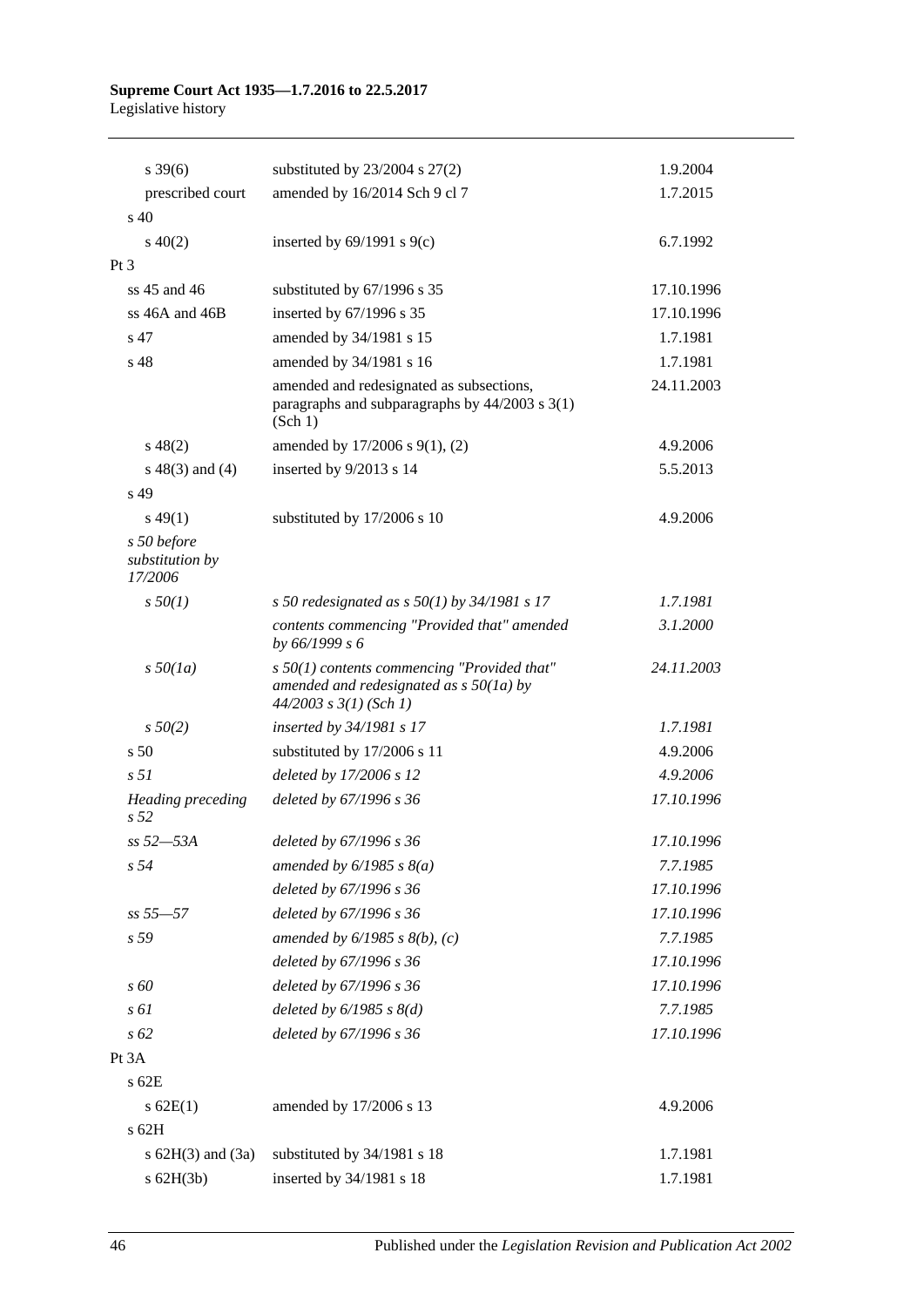| $s$ 62H(5)                                  | substituted by 21/1994 s 29                     | 7.7.1994   |
|---------------------------------------------|-------------------------------------------------|------------|
| s 62H(6)                                    | deleted by 21/1994 s 29                         | 7.7.1994   |
| Pt 4                                        |                                                 |            |
| Heading preceding<br>s 65                   | substituted by 46/1996 s 10                     | 30.9.1996  |
|                                             | deleted by $44/2003$ s $3(1)$ (Sch 1)           | 24.11.2003 |
| s <sub>65</sub>                             | substituted by 46/1996 s 10                     | 30.9.1996  |
| s 65(1)                                     | amended by 17/2012 s 24                         | 5.8.2012   |
| s 66 and 67                                 | substituted by 46/1996 s 10                     | 30.9.1996  |
| s 68                                        | substituted by $102/1986$ s $3(1)$ (Sch)        | 9.7.1987   |
|                                             | deleted by 46/1996 s 10                         | 30.9.1996  |
| ss 69 and 70                                | deleted by 46/1996 s 10                         | 30.9.1996  |
| <b>Heading</b> preceding<br>s <sub>71</sub> | deleted by $44/2003$ s $3(1)$ (Sch 1)           | 24.11.2003 |
| <b>Heading</b> preceding<br>s <sub>72</sub> | deleted by $44/2003$ s $3(1)$ (Sch 1)           | 24.11.2003 |
| s 72                                        |                                                 |            |
| $s \, 72(1)$                                | amended by 34/1981 s 19                         | 1.7.1981   |
|                                             | amended by 2/1983 s 2                           | 14.4.1983  |
|                                             | amended by $69/1991$ s $9(d)$                   | 6.7.1992   |
|                                             | amended by 46/1996 s 11                         | 30.9.1996  |
|                                             | amended by 6/1999 s 3                           | 23.4.1999  |
|                                             | amended by 44/2003 s 3(1) (Sch 1)               | 24.11.2003 |
|                                             | amended by 17/2006 s 14                         | 4.9.2006   |
|                                             | amended by 47/2013 s 12(1), (2)                 | 17.5.2014  |
| $s\ 72(4)$                                  | substituted by 21/1994 s 30                     | 7.7.1994   |
| Pt 6                                        | heading substituted by 34/1981 s 20             | 1.7.1981   |
| Heading preceding<br>s 82                   | substituted by 34/1981 s 21                     | 1.7.1981   |
|                                             | deleted by $44/2003$ s $3(1)$ (Sch 1)           | 24.11.2003 |
| Pt 6 Div 1                                  | heading inserted by $44/2003$ s 3(1) (Sch 1)    | 24.11.2003 |
| s 82                                        | substituted by 34/1981 s 21                     | 1.7.1981   |
| s 82(2)                                     | amended by $69/1991$ s $9(e)$                   | 6.7.1992   |
| s 82(3)                                     | substituted by 84/1995 s 21                     | 21.12.1995 |
| $s \, 82(3a)$                               | inserted by 84/1995 s 21                        | 21.12.1995 |
| s 83                                        | deleted by 34/1981 s 21                         | 1.7.1981   |
| <b>Heading</b> preceding<br>s 84            | deleted by $82/1978 s 3(1)$                     | 6.7.1992   |
| s 84                                        | amended by 34/1981 s 22                         | 1.7.1981   |
|                                             | deleted by $82/1978 s 3(1)$                     | 6.7.1992   |
| $ss 85 - 105$                               | deleted by $82/1978 s 3(1)$                     | 6.7.1992   |
| Pt 6 Div 2                                  | heading substituted by $44/2003$ s 3(1) (Sch 1) | 24.11.2003 |
| s 106                                       | amended by 34/1981 s 23                         | 1.7.1981   |
|                                             | substituted by 85/1995 s 15                     | 14.12.1995 |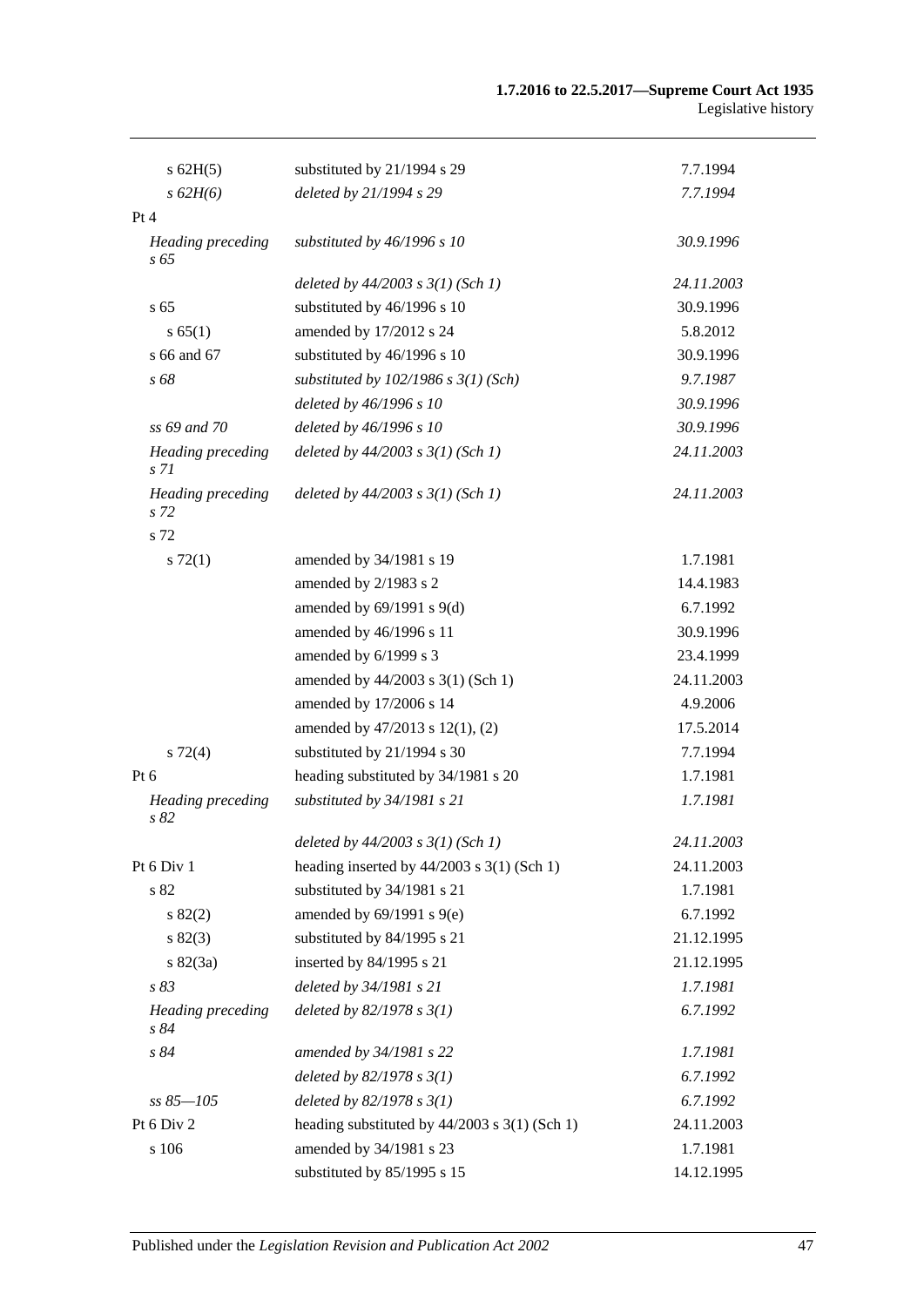## **Supreme Court Act 1935—1.7.2016 to 22.5.2017**

Legislative history

| Pt 6 Div 3                             | heading substituted by $44/2003$ s $3(1)$ (Sch 1) | 24.11.2003 |
|----------------------------------------|---------------------------------------------------|------------|
| s 109                                  | amended by 34/1981 s 24                           | 1.7.1981   |
|                                        | substituted by 85/1995 s 16                       | 14.12.1995 |
| s 110A                                 |                                                   |            |
| s 110A(1)                              | inserted by $69/1991$ s $9(f)$                    | 6.7.1992   |
|                                        | amended by 85/1995 s 17(a)                        | 14.12.1995 |
|                                        | (c) deleted by $85/1995$ s 17(a)                  | 14.12.1995 |
| s 110A(2)                              | substituted by $85/1995$ s 17(b)                  | 14.12.1995 |
| s 110B                                 | inserted by $69/1991$ s $9(f)$                    | 6.7.1992   |
| Pt 7                                   |                                                   |            |
| s 114                                  |                                                   |            |
| s 114(2)                               | amended by $69/1991$ s $9(g)$                     | 6.7.1992   |
|                                        | amended by 47/2013 s 13(1), (2)                   | 17.5.2014  |
| ss 115 and 116                         | deleted by 67/1978 s 4                            | 6.7.1992   |
| s 117                                  |                                                   |            |
| s 117(1)                               | amended by 17/2006 s 15                           | 4.9.2006   |
| s 118                                  | deleted by 56/1984 s 8                            | 1.7.1984   |
|                                        | inserted by 84/1995 s 22                          | 21.12.1995 |
| s 118A                                 | deleted 49/1991 Sch 2                             | 6.7.1992   |
|                                        | inserted by 84/1995 s 22                          | 21.12.1995 |
| Heading preceding<br>s 119             | deleted by $44/2003$ s $3(1)$ (Sch 1)             | 24.11.2003 |
| s 119                                  | amended by $34/1981$ s $25(a)$                    | 1.7.1981   |
| s 120                                  | amended by 34/1981 s 25(b)                        | 1.7.1981   |
| s 121                                  |                                                   |            |
| s 121(2)                               | amended by $34/1981$ s $25(c)$                    | 1.7.1981   |
| s 122                                  |                                                   |            |
| s 122(1)                               | amended by 33/1999 Sch (item 57)                  | 1.7.1999   |
| s 124                                  | amended by 34/1981 s 25(d)                        | 1.7.1981   |
| s 125                                  | amended by 34/1981 s 25(e)                        | 1.7.1981   |
| s 126                                  | amended by 34/1981 s 25(f), (g)                   | 1.7.1981   |
| s 126A                                 | inserted by 7/2008 s 27                           | 23.11.2008 |
| s 126A(1)                              | amended by 16/2015 s 32(1)                        | 1.7.2016   |
| s 126A(2)                              |                                                   |            |
| person to whom<br>this section applies | inserted by 16/2015 s 32(2)                       | 1.7.2016   |
| sexual offence                         | amended by 16/2015 s 32(3)                        | 1.7.2016   |
| s 127                                  | amended by 34/1981 s 25(h)                        | 1.7.1981   |
| s 128                                  |                                                   |            |
| s 128(1)                               | amended by $34/1981$ s $25(i)$                    | 1.7.1981   |
| s 129                                  |                                                   |            |
| s 129(1)                               | amended by 33/1991 s 15                           | 6.6.1991   |
| s 130                                  | inserted by 2/1983 s 3                            | 14.4.1983  |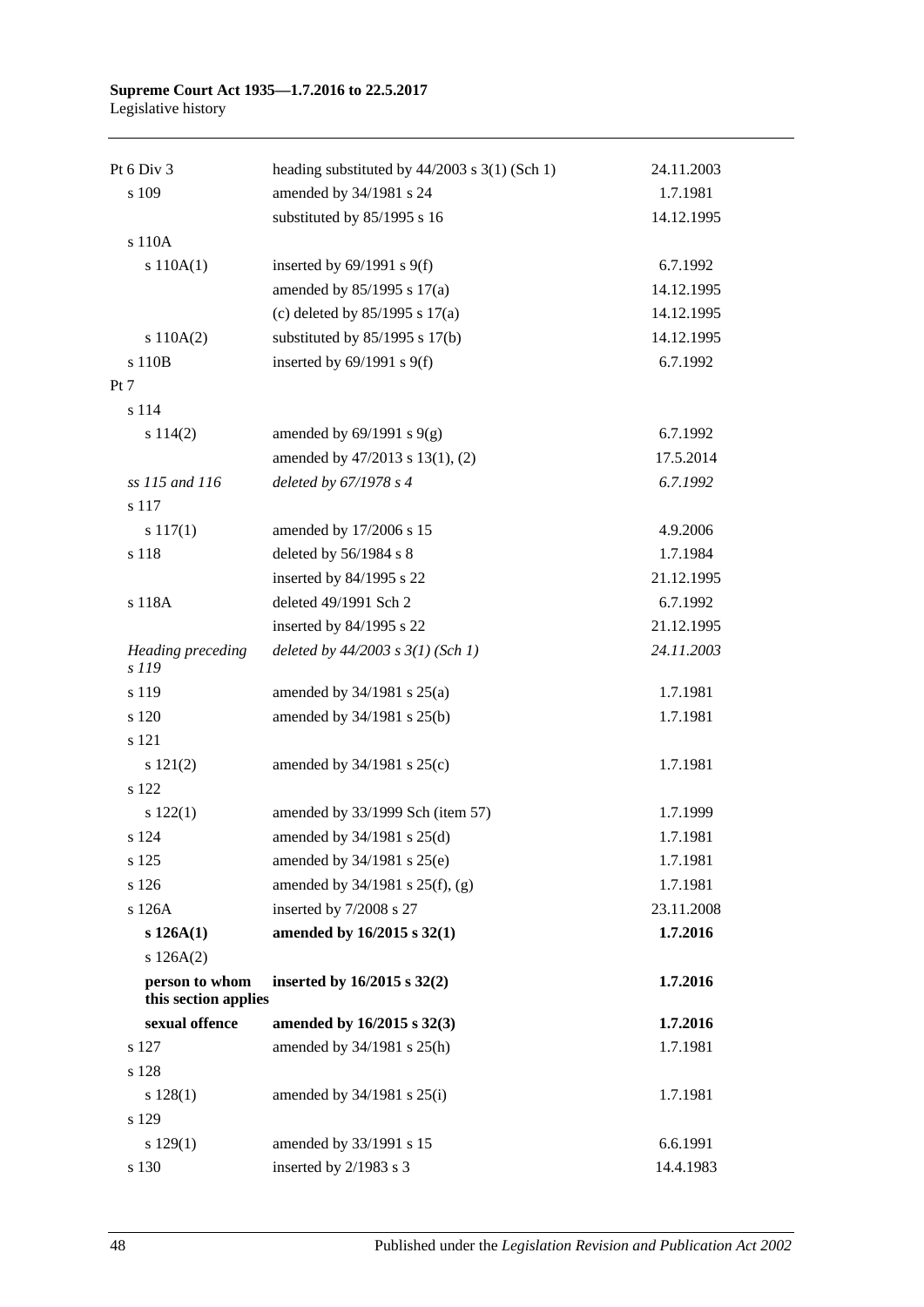|     | s 130(2)    | substituted by $69/2001$ s $32(a)$          | 13.1.2002  |
|-----|-------------|---------------------------------------------|------------|
|     | $s$ 130(3)  | inserted by 73/1983 s 2                     | 3.11.1983  |
|     |             | deleted by $69/2001 s 32(b)$                | 13.1.2002  |
|     | $s\ 130(3)$ | inserted by $41/2015$ s 54                  | 26.11.2015 |
|     | s 131       | inserted by $69/1991$ s $9(h)$              | 6.7.1992   |
|     | s 131(1)    | amended by 62/1993 s 5                      | 1.7.1993   |
|     |             | amended by 84/1995 s 23(a)                  | 21.12.1995 |
|     | s 131(2)    | substituted by $84/1995$ s $23(b)$          | 21.12.1995 |
|     |             | amended by 49/2005 s 14                     | 19.12.2005 |
|     |             | amended by 7/2008 s 28(1)                   | 23.11.2008 |
|     |             | amended by 85/2009 Sch 1 cl 34              | 9.12.2011  |
|     |             | amended by 11/2013 s 29(1)                  | 9.6.2013   |
|     | s 131(3)    | amended by $65/1995$ Sch cl $4(a)$          | 21.12.1995 |
|     |             | substituted by $84/1995$ s $23(b)$          | 21.12.1995 |
|     |             | substituted by $7/2008$ s $28(2)$           | 23.11.2008 |
|     | s 131(4)    | inserted by 65/1995 Sch cl 4(b)             | 21.12.1995 |
|     |             | substituted by $84/1995$ s $23(b)$          | 21.12.1995 |
|     | s 131(4a)   | inserted by 11/2013 s 29(2)                 | 9.6.2013   |
|     | s 131(5)    | inserted by $65/1995$ Sch cl $4(b)$         | 21.12.1995 |
|     |             | substituted by $84/1995$ s $23(b)$          | 21.12.1995 |
|     | s 131(6)    | inserted by $7/2008$ s $28(3)$              | 23.11.2008 |
| Sch |             | heading amended by $44/2003$ s 3(1) (Sch 1) | 24.11.2003 |

## **Transitional etc provisions associated with Act or amendments**

#### *Statutes Amendment (Courts Administration Staff) Act 1995*

#### **20—Transitional provision**

(1) An appointment to a non-judicial office or position made or purportedly made before the commencement of this Act in accordance with an Act that is amended by this Act will be taken to have been duly made under the statutory provisions that, as amended by this Act, provide for the making of such an appointment as if this Act had been enacted and in force at the relevant time.

#### *Statutes Amendment (Appeals) Act 2013, Sch 1—Transitional provision*

The amendments effected by this Act apply in relation to appeals instituted after the commencement of this Act, regardless of whether the offence to which the appeal relates was committed, or allegedly committed, before or after the commencement of this Act.

## **Historical versions**

Reprint No 1—15.1.1992 Reprint No 2—6.7.1992 Reprint No 3—1.7.1993 Reprint No 4—28.10.1993